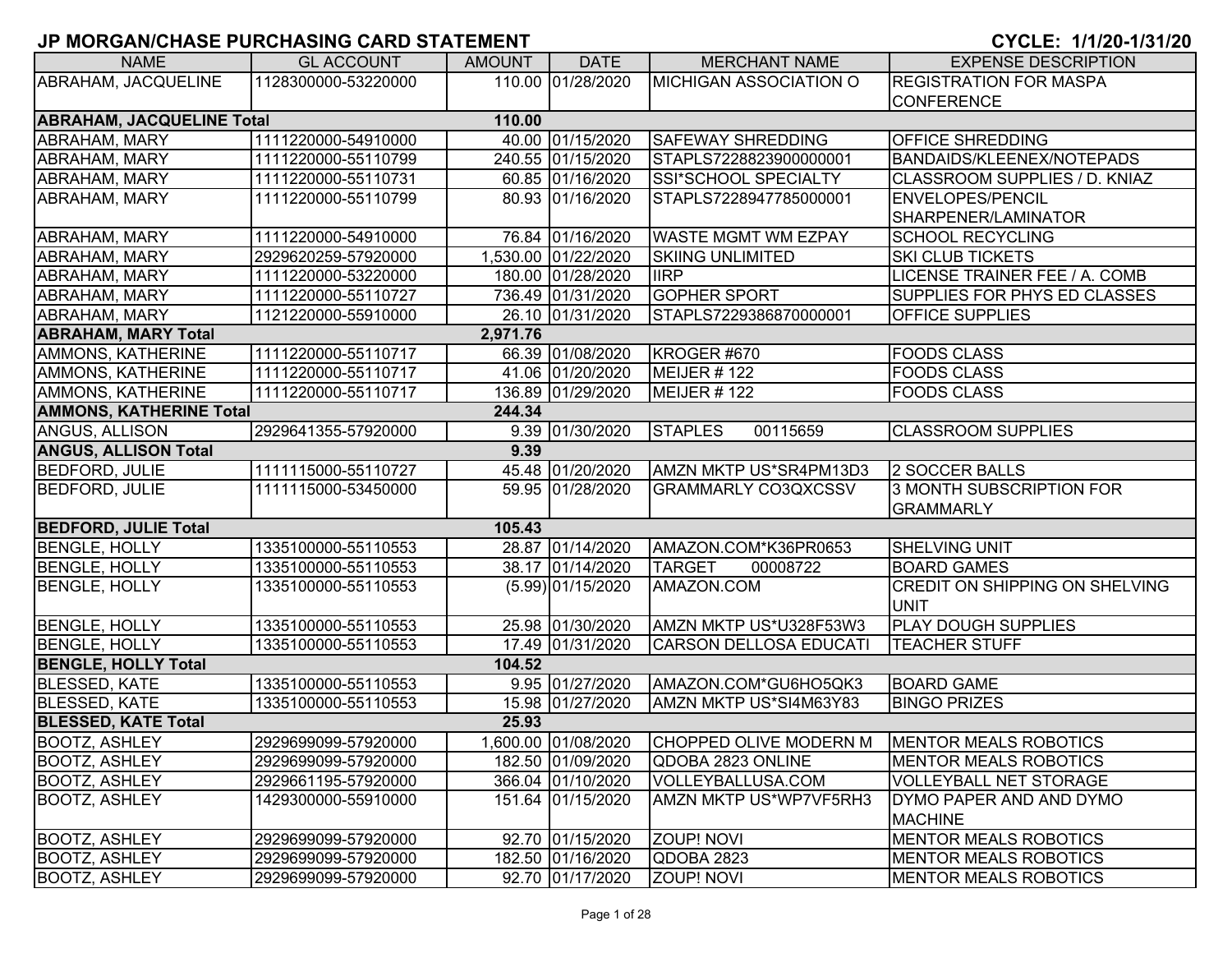| <b>NAME</b>                   | <b>GL ACCOUNT</b>   | <b>AMOUNT</b> | <b>DATE</b>        | <b>MERCHANT NAME</b>             | <b>EXPENSE DESCRIPTION</b>                                                                     |
|-------------------------------|---------------------|---------------|--------------------|----------------------------------|------------------------------------------------------------------------------------------------|
| <b>BOOTZ, ASHLEY</b>          | 2929699099-57920000 |               | 184.85 01/20/2020  | <b>MARIA S ITALIAN BAKERY</b>    | <b>MENTOR MEALS ROBOTICS</b>                                                                   |
| <b>BOOTZ, ASHLEY</b>          | 2929699099-57920000 |               | 185.00 01/23/2020  | QDOBA 2823 ONLINE                | <b>MENTOR MEALS ROBOTICS</b>                                                                   |
| <b>BOOTZ, ASHLEY</b>          | 2929699099-57920000 |               | 92.70 01/24/2020   | <b>ZOUP! NOVI</b>                | <b>MENTOR MEALS ROBOTICS</b>                                                                   |
| <b>BOOTZ, ASHLEY</b>          | 2929661104-57920000 |               | 104.44 01/27/2020  | MARIA S ITALIAN BAKERY           | <b>KLAA WRESTLING FOOD</b>                                                                     |
| <b>BOOTZ, ASHLEY</b>          | 2929661104-57920000 |               | 166.98 01/27/2020  | <b>SUBWAY</b><br>00025049        | <b>KLAA WRESTLING FOOD</b>                                                                     |
| <b>BOOTZ, ASHLEY</b>          | 2929699099-57920000 |               | 185.00 01/30/2020  | QDOBA 2823 ONLINE                | <b>MENTOR MEALS ROBOTICS</b>                                                                   |
| <b>BOOTZ, ASHLEY</b>          | 2929699099-57920000 |               | 92.70 01/31/2020   | <b>ZOUP! NOVI</b>                | <b>MENTOR MEALS ROBOTICS</b>                                                                   |
| <b>BOOTZ, ASHLEY Total</b>    |                     | 3,679.75      |                    |                                  |                                                                                                |
| <b>BRASIL, SANDRA</b>         | 2929622175-57920000 |               | 13.77 01/06/2020   | <b>ALDI 67089</b>                | MISC. OFFICE SUPPLY FOR MAIN<br><b>OFFICE</b>                                                  |
| <b>BRASIL, SANDRA</b>         | 2929622175-57920000 |               | 29.96 01/15/2020   | AMAZON.COM*TA8378BX3             | SUPPLIES FOR MAIN OFFICE                                                                       |
| <b>BRASIL, SANDRA</b>         | 2929622175-57920000 |               | 26.62 01/15/2020   | AMZN MKTP US*BP5MW5CL3           | <b>IMISC MAIN OFFICE SUPPLIES</b>                                                              |
| <b>BRASIL, SANDRA</b>         | 2929622175-57920000 |               | 24.64 01/16/2020   | AMAZON.COM*1K7N27ZD3             | <b>UMATTER SUPPLIES</b>                                                                        |
| <b>BRASIL, SANDRA</b>         | 2929622175-57920000 |               | 254.95 01/17/2020  | <b>OTC BRANDS INC</b>            | <b>UMATTER SUPPLIES</b>                                                                        |
| <b>BRASIL, SANDRA</b>         | 2929622175-57920000 |               | 84.86 01/20/2020   | SAMS CLUB #6657                  | <b>U MATTER SUPPLIES</b>                                                                       |
| <b>BRASIL, SANDRA</b>         | 2929622175-57920000 |               | 56.97 01/21/2020   | AMZN MKTP US*3L8SI5BY3           | <b>U MATTER SUPPLIES</b>                                                                       |
| <b>BRASIL, SANDRA</b>         | 2929622175-57920000 |               | 79.60 01/22/2020   | <b>FLASHINGBLINKYLIGHTS.C</b>    | <b>U MATTER SUPPLIES</b>                                                                       |
| <b>BRASIL, SANDRA</b>         | 2929622175-57920000 |               | 105.73 01/22/2020  | <b>OTC BRANDS INC</b>            | <b>U MATTER SUPPLIES</b>                                                                       |
| <b>BRASIL, SANDRA</b>         | 2929622175-57920000 |               | 129.84 01/23/2020  | AMAZON.COM*0O31C13B3             | <b>U MATTER SUPPLIES</b>                                                                       |
| <b>BRASIL, SANDRA</b>         | 2929622175-57920000 |               | 109.42 01/24/2020  | DOMINO'S 1010                    | U MATTER SUPPLIES                                                                              |
| <b>BRASIL, SANDRA Total</b>   |                     | 916.36        |                    |                                  |                                                                                                |
| <b>BRATNEY, BETHANY</b>       | 1122222000-55310000 |               | 31.65 01/06/2020   | <b>BOOKSAMILLION.COM</b>         | <b>NEW RELEASE MATERIALS FOR LMC</b>                                                           |
| <b>BRATNEY, BETHANY</b>       | 1122222000-55990000 |               | 72.83 01/15/2020   | STAPLS7228773210000001           | SUPPLIES FOR LMC                                                                               |
| <b>BRATNEY, BETHANY</b>       | 1122222000-55310000 |               | 17.70 01/17/2020   | <b>BOOKSAMILLION.COM</b>         | NEW RELEASE MATERIALS FOR LMC                                                                  |
| <b>BRATNEY, BETHANY</b>       | 1122222000-55310000 |               | 16.77 01/17/2020   | <b>BOOKSAMILLION.COM</b>         | NEW RELEASE MATERIALS FOR LMC                                                                  |
| <b>BRATNEY, BETHANY</b>       | 1122222000-55310000 |               | (48.00) 01/17/2020 | <b>EASELLY INFOGRAPHICS</b>      | <b>REFUND FOR TRIAL USED DURING</b><br><b>LAST BILLING CYCLE</b>                               |
| <b>BRATNEY, BETHANY</b>       | 2929622166-57920000 |               | 35.00 01/17/2020   | STARBUCKS STORE 02486            | THANK YOU GIFT CARDS FOR<br><b>EXTENDED ESSAY SUPERVISORS</b>                                  |
| <b>BRATNEY, BETHANY</b>       | 1122222000-55310000 |               | 11.90 01/20/2020   | <b>BOOKSAMILLION.COM</b>         | <b>NEW RELEASE MATERIALS FOR LMC</b>                                                           |
| <b>BRATNEY, BETHANY</b>       | 1122222000-55310000 |               | 12.63 01/24/2020   | <b>BOOKSAMILLION.COM</b>         | <b>NEW RELEASE MATERIALS FOR LMC</b>                                                           |
| <b>BRATNEY, BETHANY</b>       | 1122222000-55310000 |               | (17.88) 01/27/2020 | <b>BOOKOUTLET.COM</b>            | MONEY REFUNDED DUE TO DAMAGED<br>SHIPMENT; ITEMS NO LONGER<br><b>AVAILABLE FOR REPLACEMENT</b> |
| <b>BRATNEY, BETHANY</b>       | 1122222000-55310000 |               | 17.70 01/27/2020   | BOOKSAMILLION.COM                | NEW RELEASE MATERIALS FOR LMC                                                                  |
| <b>BRATNEY, BETHANY</b>       | 1122222000-55990000 |               | 74.89 01/31/2020   | AMZN MKTP US*XE2WD54H3           | <b>SUPPLIES FOR LMC PROGRAM</b>                                                                |
| <b>BRATNEY, BETHANY Total</b> |                     | 225.19        |                    |                                  |                                                                                                |
| <b>BROWN, ALAINA</b>          | 1722100000-53220614 |               | 198.80 01/07/2020  | <b>DELTA</b>                     | AIRFARE FOR CHICAGO TRAINING -<br>RONALEE HENDERHAN                                            |
| <b>BROWN, ALAINA Total</b>    |                     | 198.80        |                    |                                  |                                                                                                |
| <b>BUNKER, JEFFREY</b>        | 1126111000-55992000 |               | 13.54 01/06/2020   | THE HOME DEPOT #2737             | <b>VILLAGE OAKS FENCING PROJECT</b>                                                            |
| <b>BUNKER, JEFFREY</b>        | 1126120000-54110000 |               | 31.45 01/07/2020   | <b>COUGAR SALES &amp; RENTAL</b> | <b>IMS POTHOLE PATCH PARKING LOT</b>                                                           |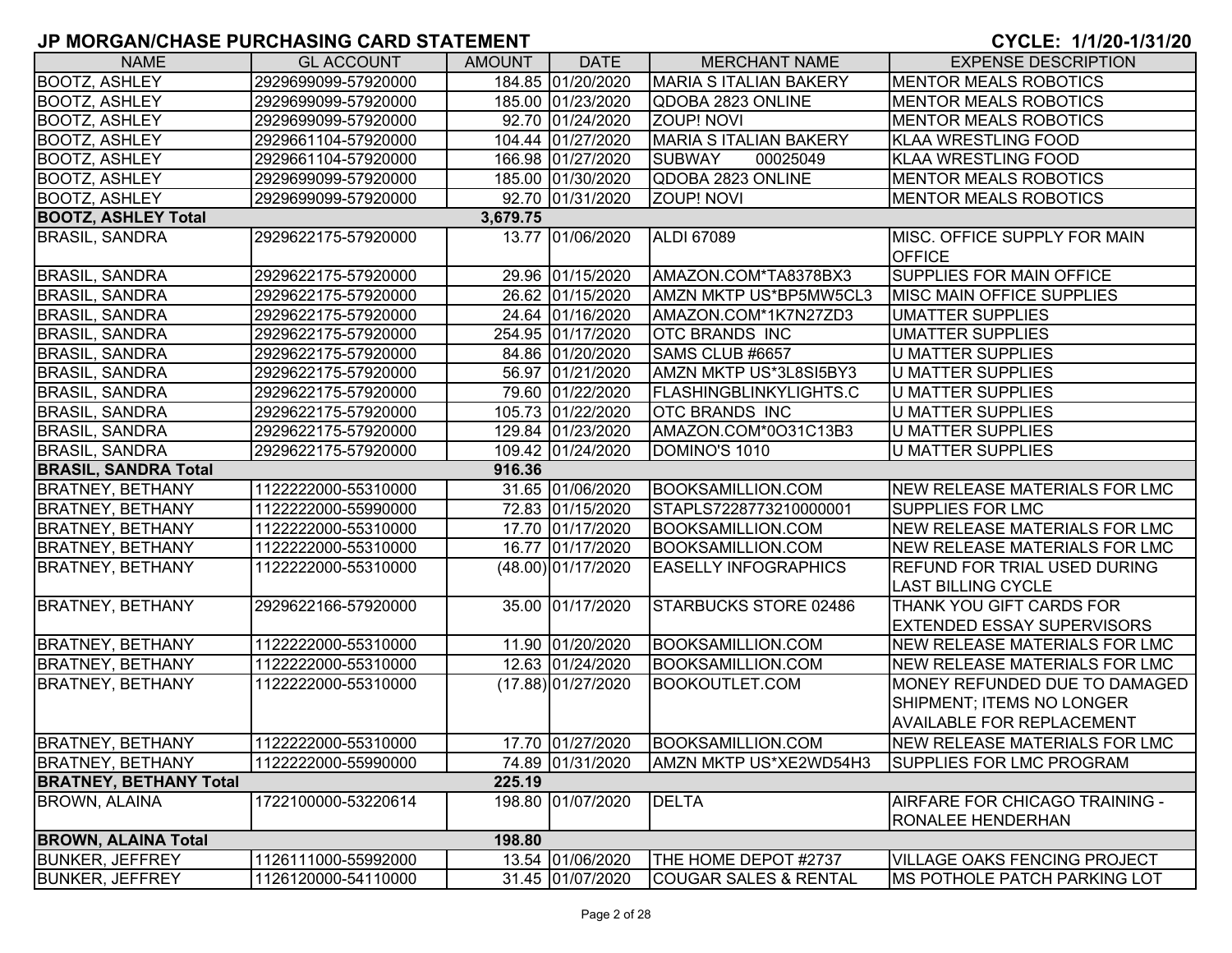| <b>NAME</b>                     | <b>GL ACCOUNT</b>   | <b>AMOUNT</b> | <b>DATE</b>         | <b>MERCHANT NAME</b>                      | <b>EXPENSE DESCRIPTION</b>                            |
|---------------------------------|---------------------|---------------|---------------------|-------------------------------------------|-------------------------------------------------------|
| <b>BUNKER, JEFFREY</b>          | 1126114000-54110000 |               | 31.45 01/07/2020    | <b>COUGAR SALES &amp; RENTAL</b>          | PV POTHOLE PATCH PARKING LOT                          |
| <b>BUNKER, JEFFREY</b>          | 1126160000-55993000 |               | 52.76 01/07/2020    |                                           | MARKS OUTDOOR POWER EQ MTCE SUMMER EQUIPMENT AND      |
|                                 |                     |               |                     |                                           | <b>MOWER MAINTENANCE</b>                              |
| <b>BUNKER, JEFFREY</b>          | 1126160000-55993000 |               | 21.60 01/09/2020    | <b>J THOMAS</b>                           | MTCE - SUMMER EQUIPMENT MOWER                         |
|                                 |                     |               |                     |                                           | <b>MAINTENANCE PARTS</b>                              |
| <b>BUNKER, JEFFREY</b>          | 1126160000-54130000 |               | 1,429.20 01/14/2020 | <b>HAROLDS FRAME SHOP</b>                 | MTCE 09 F350 TRUCK REPAIRS                            |
| <b>BUNKER, JEFFREY</b>          | 1126160000-55992000 |               | 41.31 01/15/2020    | <b>BADER AND SONS CO.</b>                 | <b>MTCE GROUND EQUIPMENT REPAIR</b>                   |
| <b>BUNKER, JEFFREY</b>          | 1126160000-55730000 |               | 32.44 01/17/2020    | <b>NAPA AUTO M-2</b>                      | <b>MTCE - SNOW PLOW AND TRUCK</b>                     |
|                                 |                     |               |                     |                                           | <b>MAINTENANCE</b>                                    |
| <b>BUNKER, JEFFREY</b>          | 1126160000-55730000 |               | 175.87 01/22/2020   | NAPA AUTO M-2                             | <b>IMTCE SNOW PLOW REPAIR</b>                         |
| <b>BUNKER, JEFFREY</b>          | 1100000000-11920000 |               | 1,772.85 01/29/2020 | <b>BADER AND SONS CO.</b>                 | HS GATOR REPAIR TO BE REIMBR BY<br><b>ENVIROCLEAN</b> |
| <b>BUNKER, JEFFREY</b>          | 1100000000-11920000 |               | (279.39) 01/30/2020 | <b>BADER AND SONS CO.</b>                 | HS GATOR PART RETURN - CREDIT TO                      |
|                                 |                     |               |                     |                                           | <b>ENVIRONCLEAN</b>                                   |
| <b>BUNKER, JEFFREY Total</b>    |                     | 3,323.08      |                     |                                           |                                                       |
| <b>BURKHARDT, LORETTA</b>       | 2929620415-57920000 |               | 58.60 01/08/2020    | THE HOME DEPOT #2737                      | <b>SET BUILDING SUPPLIES FOR</b>                      |
|                                 |                     |               |                     |                                           | <b>THEATER PRODUCTION</b>                             |
| <b>BURKHARDT, LORETTA</b>       | 2929620415-57920000 |               | 111.69 01/13/2020   | <b>STAPLES</b><br>00115659                | <b>PRINTING FOR THEATER PRODUCTION</b>                |
| <b>BURKHARDT, LORETTA</b>       | 2929620415-57920000 |               | 11.98 01/13/2020    | <b>STAPLES</b><br>00115659                | <b>PROPS FOR THEATER PRODUCTION</b>                   |
| <b>BURKHARDT, LORETTA</b>       | 2929620415-57920000 |               | 39.19 01/21/2020    | HALLOWEENCOSTUMES.COM COSTUME FOR THEATER |                                                       |
|                                 |                     |               |                     |                                           | <b>PRODUCTION</b>                                     |
| <b>BURKHARDT, LORETTA</b>       | 2929620415-57920000 |               | 62.26 01/23/2020    | <b>OTC BRANDS INC</b>                     | <b>PROPS FOR THEATER PRODUCTION</b>                   |
| <b>BURKHARDT, LORETTA</b>       | 2929620415-57920000 |               | 17.16 01/23/2020    | <b>OTC BRANDS INC</b>                     | PROPS FOR THEATER PRODUCTION                          |
| <b>BURKHARDT, LORETTA</b>       | 2929620415-57920000 |               | 31.77 01/24/2020    | <b>STAPLES</b><br>00115659                | <b>PROPS FOR THEATER PRODUCTION</b>                   |
| <b>BURKHARDT, LORETTA</b>       | 2929620415-57920000 |               | 72.90 01/29/2020    | <b>STAPLES</b><br>00115659                | <b>PRINTING FOR THEATER PRODUCTION</b>                |
| <b>BURKHARDT, LORETTA</b>       | 2929620415-57920000 |               | 25.73 01/31/2020    | <b>STAPLES</b><br>00115659                | <b>SUPPLIES FOR THEATER</b>                           |
|                                 |                     |               |                     |                                           | <b>PRODUCTION</b>                                     |
| <b>BURKHARDT, LORETTA Total</b> |                     | 431.28        |                     |                                           |                                                       |
| <b>CALHOUN, STEPHANIE</b>       | 1335100000-55110553 |               | 54.16 01/07/2020    | <b>WAL-MART #5893</b>                     | <b>CLASSROOM SUPPLIES</b>                             |
| <b>CALHOUN, STEPHANIE Total</b> |                     | 54.16         |                     |                                           |                                                       |
| <b>CARTER, NICOLE</b>           | 2929622175-57920000 |               | 13.48 01/31/2020    | TIM HORTONS #5654                         | <b>COMMITTEE MEETING</b>                              |
| <b>CARTER, NICOLE Total</b>     |                     | 13.48         |                     |                                           |                                                       |
| CIANCIO, WANDA                  | 4445603000-56422958 |               | 749.50 01/07/2020   | AMZN MKTP US*HY00F1NO3                    | <b>IPAD CASES</b>                                     |
| CIANCIO, WANDA                  | 1122500000-54120000 |               | 3,980.00 01/07/2020 | <b>COMPLETE BATTERY SOURC</b>             | MAINTENANCE ON BATTERY BACKUP                         |
|                                 |                     |               |                     |                                           | UNIT AT ITC                                           |
| CIANCIO, WANDA                  | 1122500000-55990000 |               | 42.70 01/08/2020    | AMZN MKTP US*ID0J49FN3                    | 5 OF: 3.5 MM MALE TO MALE STEREO                      |
|                                 |                     |               |                     |                                           | AUDIO CABLE, GOLD PLATED, SLIM                        |
|                                 |                     |               |                     |                                           | CONNECTOR, NEXTRONICS (30FT                           |
|                                 |                     |               |                     |                                           | 10M)                                                  |
| CIANCIO, WANDA                  | 1122500000-55910000 |               | 50.51 01/10/2020    | AMAZON.COM*8D14W7IP3                      | <b>EXPO MARKERS</b>                                   |
| CIANCIO, WANDA                  | 1122500000-57910000 |               | 25.57 01/10/2020    | AMAZON.COM*8D14W7IP3                      | LOCKS FOR BREAKOUT KITS                               |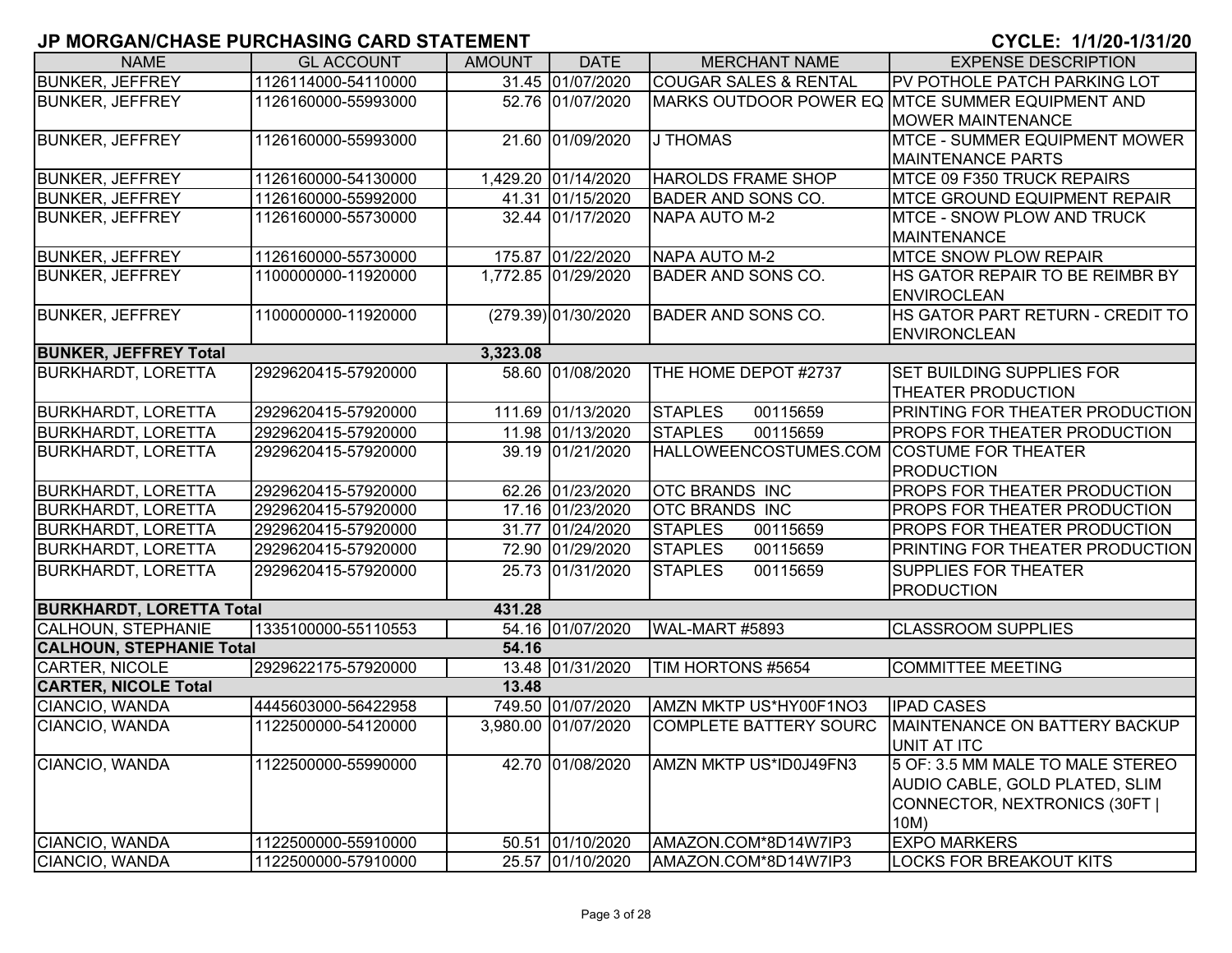| <b>NAME</b>                 | <b>GL ACCOUNT</b>   | <b>AMOUNT</b> | <b>DATE</b>         | <b>MERCHANT NAME</b>          | <b>EXPENSE DESCRIPTION</b>            |
|-----------------------------|---------------------|---------------|---------------------|-------------------------------|---------------------------------------|
| CIANCIO, WANDA              | 1122500000-55990000 |               | 41.05 01/10/2020    | AMAZON.COM*VL4SJ2OX3          | <b>5 OF AMAZONBASICS MINI</b>         |
|                             |                     |               |                     |                               | <b>DISPLAYPORT TO DISPLAYPORT</b>     |
|                             |                     |               |                     |                               | <b>DISPLAY CABLE - 6 FEET</b>         |
| CIANCIO, WANDA              | 1122500000-55990000 |               | 232.79 01/13/2020   | AMAZON.COM*9X8KB4GH3          | DYMO LABEL MAKER AND LABELS;          |
|                             |                     |               |                     |                               | <b>HANGING FILE FOLDERS</b>           |
| CIANCIO, WANDA              | 4445620000-56422958 |               | 527.73 01/13/2020   | AMZN MKTP US*BL4DZ0V43        | 2 OF: TECH TUB2 FTT700 FOR MS         |
| CIANCIO, WANDA              | 1126120000-54120824 |               | 125.00 01/14/2020   | <b>SECURITY DESIGNS</b>       | MIDDLE SCHOOL SERVICE CALL            |
|                             |                     |               |                     |                               | <b>INTERCOM NOT WORKING</b>           |
| CIANCIO, WANDA              | 1126122000-54120824 |               | 125.00 01/14/2020   | <b>SECURITY DESIGNS</b>       | HIGH SCHOOL SERVICE CALL DOOR 7       |
|                             |                     |               |                     |                               | <b>WILL NOT CLOSE</b>                 |
| CIANCIO, WANDA              | 1126122000-54120824 |               | 231.00 01/14/2020   | <b>SECURITY DESIGNS</b>       | <b>HIGH SCHOOL SERVICE CALL FRONT</b> |
|                             |                     |               |                     |                               | MAIN DOOR IS NOT RECEIVING            |
|                             |                     |               |                     |                               | POWER. DEAD POWER SUPPLY              |
| CIANCIO, WANDA              | 1126118000-54120824 |               | 210.00 01/14/2020   | <b>SECURITY DESIGNS</b>       | NOVI MEADOWS SERVICE CALL MAIN        |
|                             |                     |               |                     |                               | DOOR NM6 AND DOOR FROM ITC TO         |
|                             |                     |               |                     |                               | NM6 BOTH LOCK INTERMITTENTLY AT       |
|                             |                     |               |                     |                               | 8:05 FOR ABOUT 5 MINUTES              |
| CIANCIO, WANDA              | 1122500000-54120000 |               | 79.96 01/15/2020    | AMZN MKTP US*TE3BN0QA3        | <b>GRIPSTICK HEADPHONE EXTRACTION</b> |
|                             |                     |               |                     |                               | <b>TOOL</b>                           |
| CIANCIO, WANDA              | 1122500000-55990000 |               | 79.27 01/16/2020    | AMZN MKTP US*CZ24861X3        | AMAZONBASICS HIGH-SPEED 4K HDMI       |
|                             |                     |               |                     |                               | CABLE - 6 FEET (24-PACK)              |
| CIANCIO, WANDA              | 1122500000-55910000 |               | 126.00 01/16/2020   | AMZN MKTP US*CZ24861X3        | ZEBRA - CUTTER ATTACHMENT FOR         |
|                             |                     |               |                     |                               | ZD420T AND ZD620T THERMAL             |
|                             |                     |               |                     |                               | <b>TRANSFER DESKTOP PRINTERS</b>      |
| CIANCIO, WANDA              | 4445603000-56423958 |               | 2,653.30 01/28/2020 | CDW GOVT #WPB7939             | <b>CHROMEBOXES TO BE USED</b>         |
|                             |                     |               |                     |                               | <b>THROUGHOUT DISTRICT</b>            |
| CIANCIO, WANDA              | 4445603000-56422958 |               | 557.70 01/31/2020   | AMAZON.COM*2H1XF00I3          | <b>LOGITECH HEADPHONES WITH</b>       |
|                             |                     |               |                     |                               | <b>IMICROPHONES FOR TESTING</b>       |
| CIANCIO, WANDA              | 4445603000-56422958 |               | 325.46 01/31/2020   | AMAZON.COM*TH19M5K23          | 3-BUTTON USB WIRED COMPUTER           |
|                             |                     |               |                     |                               | MOUSE (BLACK)                         |
| <b>CIANCIO, WANDA Total</b> |                     | 10,162.54     |                     |                               |                                       |
| <b>CIANFERRA, LINDA</b>     | 1522100331-53220000 |               | 5.00 01/02/2020     | <b>OAKLAND SCHOOLS-RC INT</b> | <b>OCA FEE</b>                        |
| CIANFERRA, LINDA            | 1522100331-53220000 |               | 25.00 01/09/2020    | PAYPAL *OAKLANDCOUN           | OAKLAND COUNSELING ASSOCATION         |
|                             |                     |               |                     |                               | <b>WORKSHOP</b>                       |
| <b>CIANFERRA, LINDA</b>     | 1522100331-53220000 |               | (5.00) 01/20/2020   | <b>OAKLAND SCHOOLS-RC INT</b> | <b>OCA FEE</b>                        |
| CIANFERRA, LINDA            | 1522100331-53220000 |               | 21.55 01/27/2020    | AMWAY GRAND PLZ HTL F         | <b>FOOD AT CONFERENCE</b>             |
| <b>CIANFERRA, LINDA</b>     | 1522100331-53220000 |               | 450.00 01/27/2020   | <b>FERRIS STATE UNIVERSIT</b> | <b>MI CAREER CONFERENCE</b>           |
| <b>CIANFERRA, LINDA</b>     | 1522100331-53220000 |               | 336.48 01/29/2020   | <b>AMWAY GRAND PLAZA HOTE</b> | CONFERENCE ACCOMODATIONS              |
| <b>CIANFERRA, LINDA</b>     | 1522100331-53220000 |               | 27.32 01/29/2020    | <b>BULL'S HEAD</b>            | <b>FOOD AT CONFERENCE</b>             |
| <b>CIANFERRA, LINDA</b>     | 1522100331-53220000 |               | 86.58 01/31/2020    | <b>MACAE</b>                  | <b>GRANT WRITING WORKSHOP</b>         |
| <b>CIANFERRA, LINDA</b>     | 1522100331-53220000 |               | 195.00 01/31/2020   | MICHIGAN COLLEGE ACCE         | <b>MCAN CONFERENCE</b>                |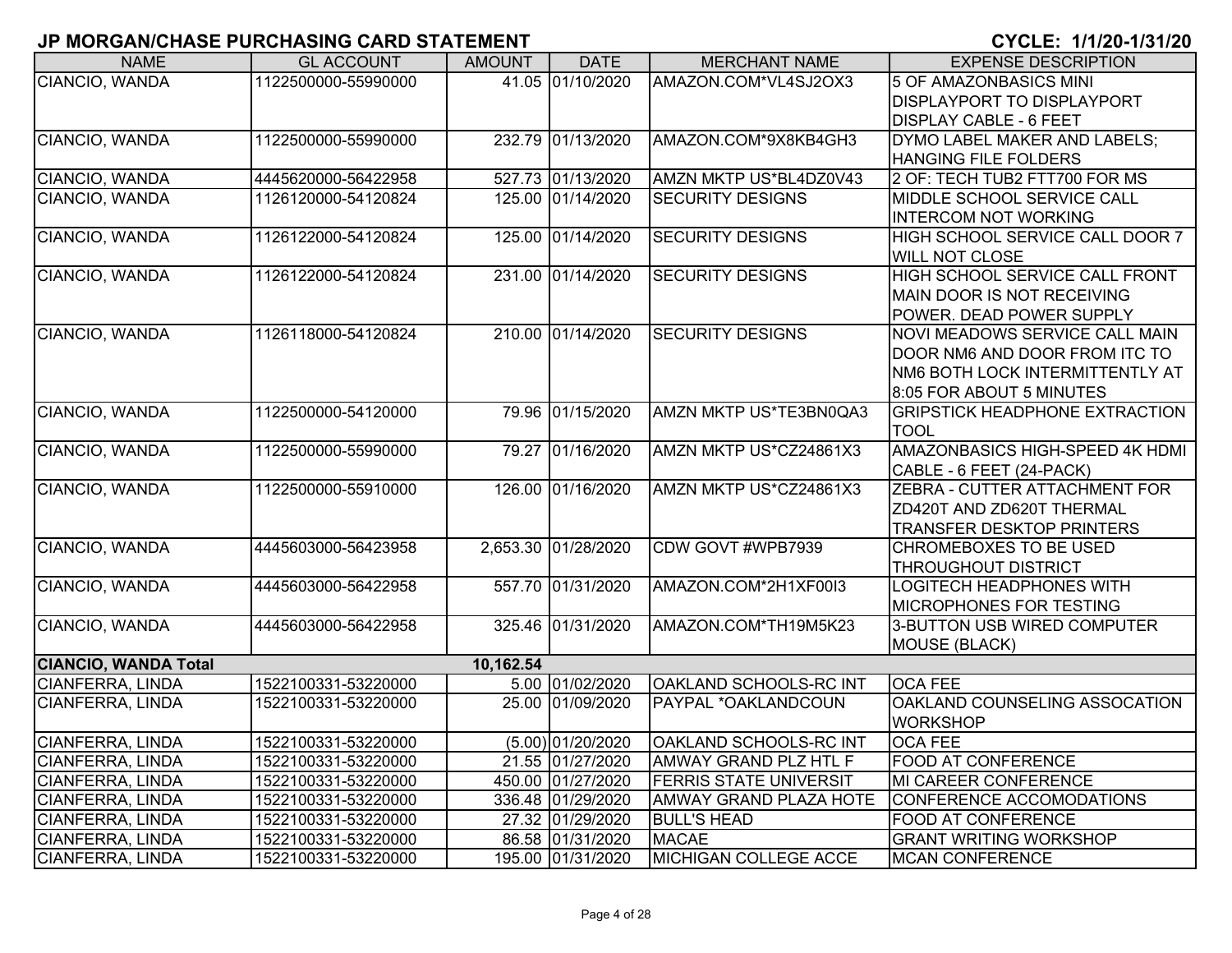| <b>NAME</b>                   | <b>GL ACCOUNT</b>   | <b>AMOUNT</b> | <b>DATE</b>         | <b>MERCHANT NAME</b>                     | <b>EXPENSE DESCRIPTION</b>             |
|-------------------------------|---------------------|---------------|---------------------|------------------------------------------|----------------------------------------|
| <b>CIANFERRA, LINDA</b>       | 1528200332-53510000 |               | 3,750.00 01/31/2020 | <b>SCREENVISION DIRECT IN</b>            | ADVERTISING FOR PROGRAM IN             |
|                               |                     |               |                     |                                          | <b>EMAGINE THEATRES</b>                |
| <b>CIANFERRA, LINDA Total</b> |                     | 4,891.93      |                     |                                          |                                        |
| <b>CLARK, KIMBERLY</b>        | 1222600000-55910000 |               | 40.22 01/06/2020    | AMAZON.COM*J99898693                     | <b>COAT RACKS FOR OFFICE</b>           |
| <b>CLARK, KIMBERLY</b>        | 4445618000-56420000 |               | 1,377.20 01/08/2020 | WORKSMAN CYCLES COMPAN BIKE FOR STUDENTS |                                        |
| <b>CLARK, KIMBERLY</b>        | 1212211194-53450000 |               | 2,268.00 01/13/2020 | DON JOHNSTON, INC                        | SNAP & READ/WRITE UNIV/UPAR            |
|                               |                     |               |                     |                                          | <b>SUBSCRIPTION</b>                    |
| <b>CLARK, KIMBERLY</b>        | 1212212194-53450000 |               | 2,268.00 01/13/2020 | <b>DON JOHNSTON, INC</b>                 | SNAP & READ/WRITE UNIV/UPAR            |
|                               |                     |               |                     |                                          | <b>SUBSCRIPTION</b>                    |
| <b>CLARK, KIMBERLY</b>        | 1212213194-53450000 |               | 2,268.00 01/13/2020 | DON JOHNSTON, INC                        | SNAP & READ/WRITE UNIV/UPAR            |
|                               |                     |               |                     |                                          | <b>SUBSCRIPTION</b>                    |
| <b>CLARK, KIMBERLY</b>        | 1212214194-53450000 |               | 2,268.00 01/13/2020 | DON JOHNSTON, INC                        | SNAP & READ/WRITE UNIV/UPAR            |
|                               |                     |               |                     |                                          | <b>SUBSCRIPTION</b>                    |
| <b>CLARK, KIMBERLY</b>        | 1212215194-53450000 |               | 2,268.00 01/13/2020 | DON JOHNSTON, INC                        | SNAP & READ/WRITE UNIV/UPAR            |
|                               |                     |               |                     |                                          | <b>SUBSCRIPTION</b>                    |
| <b>CLARK, KIMBERLY</b>        | 1212218194-53450000 |               | 2,268.00 01/13/2020 | <b>DON JOHNSTON, INC</b>                 | SNAP & READ/WRITE UNIV/UPAR            |
|                               |                     |               |                     |                                          | <b>SUBSCRIPTION</b>                    |
| <b>CLARK, KIMBERLY</b>        | 1212220194-53450000 |               | 2,268.00 01/13/2020 | <b>DON JOHNSTON, INC</b>                 | SNAP & READ/WRITE UNIV/UPAR            |
|                               |                     |               |                     |                                          | <b>SUBSCRIPTION</b>                    |
| <b>CLARK, KIMBERLY</b>        | 1212222194-53450000 |               | 2,268.00 01/13/2020 | <b>DON JOHNSTON, INC</b>                 | SNAP & READ/WRITE UNIV/UPAR            |
|                               |                     |               |                     |                                          | <b>SUBSCRIPTION</b>                    |
| <b>CLARK, KIMBERLY</b>        | 1222600000-55910000 |               | 20.52 01/15/2020    | STAPLS7228503827000001                   | <b>OFFICE SUPPLIES</b>                 |
| <b>CLARK, KIMBERLY Total</b>  |                     | 19,581.94     |                     |                                          |                                        |
| <b>COOLMAN, ROBERT</b>        | 1126160000-55992000 |               | 42.65 01/08/2020    | <b>CITY ELECTRIC</b>                     | <b>MTCE ELECTRICAL STOCK - POWER</b>   |
|                               |                     |               |                     |                                          | <b>RCPT AND PLUGS</b>                  |
| <b>COOLMAN, ROBERT</b>        | 1126160000-55992000 |               | 320.60 01/08/2020   | <b>CONSERVA ELECTRIC SUPP</b>            | MTCE - ELECTRICAL STOCK - BALLAST      |
|                               |                     |               |                     |                                          | <b>AND BATTERIES</b>                   |
| <b>COOLMAN, ROBERT</b>        | 1126160000-55992000 |               | 177.00 01/08/2020   | <b>CONSERVA ELECTRIC SUPP</b>            | <b>MTCE - ELECTRICAL STOCK - FUSES</b> |
|                               |                     |               |                     |                                          | <b>AND BATTERIES</b>                   |
| <b>COOLMAN, ROBERT</b>        | 1126160000-55992000 |               | 2.89 01/09/2020     | <b>CES 264</b>                           | MTCE - ELECTRICAL STOCK -              |
|                               |                     |               |                     |                                          | <b>JUNCTION BOX</b>                    |
| <b>COOLMAN, ROBERT</b>        | 1126160000-55992000 |               | 486.00 01/10/2020   | <b>CONSERVA ELECTRIC SUPP</b>            | MTCE - ELECTRICAL STOCK -              |
|                               |                     |               |                     |                                          | <b>BALLASTS</b>                        |
| <b>COOLMAN, ROBERT</b>        | 1126160000-55992000 |               | 1,260.00 01/15/2020 | <b>CONSERVA ELECTRIC SUPP</b>            | <b>MTCE - ELECTRICAL STOCK -</b>       |
|                               |                     |               |                     |                                          | <b>FLUORESCENT LIGHTS</b>              |
| <b>COOLMAN, ROBERT</b>        | 1126160000-55992000 |               | 2,748.00 01/16/2020 | <b>CONSERVA ELECTRIC SUPP</b>            | <b>MTCE - ELECTRICAL STOCK -</b>       |
|                               |                     |               |                     |                                          | SYLVANIA LINEAR TUBE LIGHTS            |
| <b>COOLMAN, ROBERT</b>        | 1126160000-55992000 |               | 263.22 01/16/2020   | <b>CONSERVA ELECTRIC SUPP</b>            | MTCE - ELECTRICAL STOCK - PHILLIPS     |
|                               |                     |               |                     |                                          | <b>LIGHTS</b>                          |
| <b>COOLMAN, ROBERT</b>        | 1126120000-55992000 |               | 47.40 01/20/2020    | <b>CONSERVA ELECTRIC SUPP</b>            | MS - ELECTRICAL - LAMPS - WO 24070     |
| COOLMAN, ROBERT               | 1126160000-55992000 |               | 209.70 01/22/2020   | CONSERVA ELECTRIC SUPP                   | MTCE ELECTRICAL LAMP STOCK             |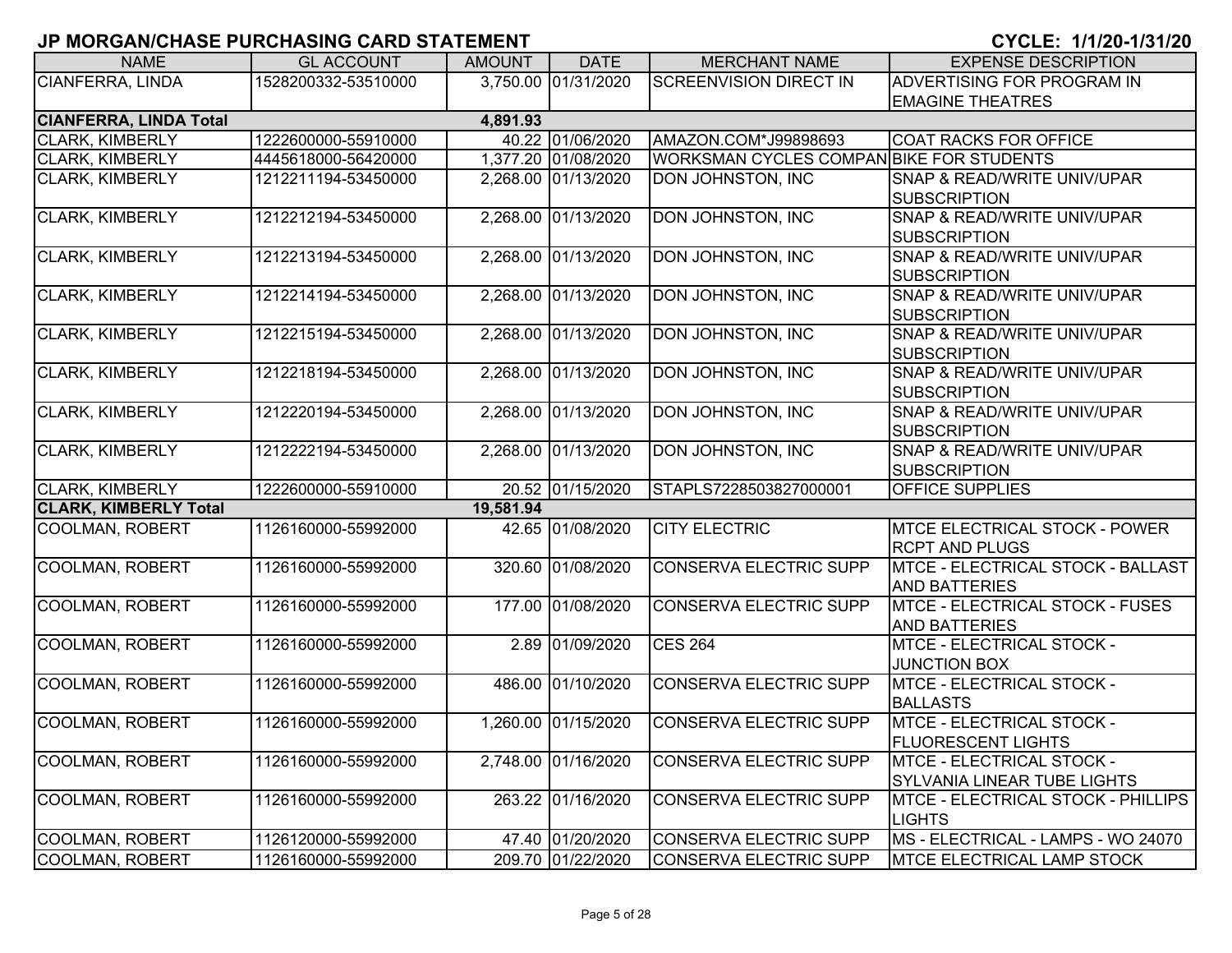| <b>NAME</b>                      | <b>GL ACCOUNT</b>   | <b>AMOUNT</b> | <b>DATE</b>          | <b>MERCHANT NAME</b>          | <b>EXPENSE DESCRIPTION</b>             |
|----------------------------------|---------------------|---------------|----------------------|-------------------------------|----------------------------------------|
| COOLMAN, ROBERT                  | 1126160000-55992000 |               | 31.94 01/22/2020     | THE HOME DEPOT #2737          | <b>MTCE ELECTRICAL SWITCHES -</b>      |
|                                  |                     |               |                      |                               | <b>STOCK</b>                           |
| <b>COOLMAN, ROBERT</b>           | 1126160000-55992000 |               | 705.00 01/27/2020    | <b>CONSERVA ELECTRIC SUPP</b> | <b>MTCE ELECTRICAL BALLAST - STOCK</b> |
| COOLMAN, ROBERT                  | 1126160000-55992000 |               | 73.95 01/31/2020     | <b>CONSERVA ELECTRIC SUPP</b> | <b>MTCE ELECTRICAL - BALLAST AND</b>   |
|                                  |                     |               |                      |                               | <b>CONNECTOR STOCK</b>                 |
| <b>COOLMAN, ROBERT Total</b>     |                     | 6,368.35      |                      |                               |                                        |
| CROAD, LORI                      | 1335100000-55110553 |               | 4.00 01/02/2020      | HOBBY-LOBBY #645              | <b>CRAFTS</b>                          |
| CROAD, LORI                      | 1335100000-55110553 |               | 12.80 01/02/2020     | MICHAELS STORES 3744          | <b>CRAFTS</b>                          |
| CROAD, LORI                      | 1335100000-55110553 |               | $(6.36)$ 01/02/2020  | MICHAELS STORES 3744          | <b>RETURNED CRAFT</b>                  |
| <b>CROAD, LORI Total</b>         |                     | 10.44         |                      |                               |                                        |
| DIATIKAR, CHRISTINE              | 1127170000-55710000 |               | 13,370.61 01/15/2020 | CORRIGAN OIL #2 - BRI         | 12/20/19 - 6503 GALS OF DIESEL         |
| DIATIKAR, CHRISTINE              | 1126112061-55510000 |               | 1,388.94 01/16/2020  | <b>CONSUMERS ENERGY CO</b>    | OH - 12/7/19-1/7/20 GAS                |
| DIATIKAR, CHRISTINE              | 1126111061-55510000 |               | 1,181.15 01/16/2020  | <b>CONSUMERS ENERGY CO</b>    | VO - 12/7/19-1/7/20 GAS                |
| <b>DIATIKAR, CHRISTINE</b>       | 1126103061-55510000 |               | 259.29 01/16/2020    | <b>CONSUMERS ENERGY CO</b>    | ITC - 12/6/19-1/7/20 GAS               |
| DIATIKAR, CHRISTINE              | 1126122061-55510000 |               | 328.55 01/16/2020    | <b>CONSUMERS ENERGY CO</b>    | HS-12/6/19-1/7/20 GAS                  |
| <b>DIATIKAR, CHRISTINE</b>       | 1126101061-55510000 |               | 271.42 01/17/2020    | <b>CONSUMERS ENERGY CO</b>    | ESB - 12/7/19-1/7/20 GAS               |
| DIATIKAR, CHRISTINE              | 2326161000-55510000 |               | 884.89 01/17/2020    | <b>CONSUMERS ENERGY CO</b>    | RM - 12/6/19-1/7/20 GAS                |
| DIATIKAR, CHRISTINE              | 1126161000-55510000 |               | (884.89) 01/17/2020  | <b>CONSUMERS ENERGY CO</b>    | RM REDUCTION - 12/6/19-1/7/20 GAS      |
| DIATIKAR, CHRISTINE              | 1126162061-55510000 |               | 110.19 01/17/2020    | <b>CONSUMERS ENERGY CO</b>    | BOSCO - 12/8/19-1/7/20 GAS             |
| DIATIKAR, CHRISTINE              | 1429300000-55997000 |               | 5,000.00 01/20/2020  | <b>TEAM SPORTS</b>            | INVOICE 523357/1-G BKB UNIFORMS        |
| DIATIKAR, CHRISTINE              | 1429300000-55997000 |               | 1,090.00 01/20/2020  | <b>TEAM SPORTS</b>            | INVOICE 530385/1-FILL IN SINGLETS      |
|                                  |                     |               |                      |                               | <b>FOR WRESTLING</b>                   |
| <b>DIATIKAR, CHRISTINE</b>       | 1429300000-55990000 |               | 1,312.00 01/20/2020  | <b>TEAM SPORTS</b>            | INVOICE 532569/1-MS BKB EQUIPMENT      |
| DIATIKAR, CHRISTINE              | 2929661115-57920000 |               | 774.00 01/20/2020    | <b>TEAM SPORTS</b>            | INVOICE 534985/1-COACHES GEAR          |
| DIATIKAR, CHRISTINE              | 1429300000-55997000 |               | 1,656.00 01/20/2020  | <b>TEAM SPORTS</b>            | INVOICE 535771/1-B BKB UNIFORMS        |
| DIATIKAR, CHRISTINE              | 1429300000-55997000 |               | 1,000.00 01/20/2020  | <b>TEAM SPORTS</b>            | <b>INVOICE 544371/1-G BKB UNIFORMS</b> |
| DIATIKAR, CHRISTINE              | 1429300000-55990000 |               | 1,500.00 01/20/2020  | <b>TEAM SPORTS</b>            | INVOICE K32569/1-ROL-O-BINS            |
| <b>DIATIKAR, CHRISTINE</b>       | 1125200000-53220000 |               | 225.00 01/24/2020    | <b>MICHIGAN NEGOTIATORS A</b> | 2020 SPRING CONFERENCE-MINNICK         |
| <b>DIATIKAR, CHRISTINE Total</b> |                     | 29,467.15     |                      |                               |                                        |
| DINKELMANN, KATY                 | 2929622137-57920000 |               | 136.99 01/30/2020    | <b>HUNGRY HOWIES 81</b>       | <b>STUDENT LUNCHEON FOR HAVEN</b>      |
|                                  |                     |               |                      |                               | <b>STUDENTS</b>                        |
| DINKELMANN, KATY                 | 1722100000-53220611 |               | 100.00 01/31/2020    | <b>IIRP</b>                   | <b>IRP LICENSED TRAINER FEE FOR</b>    |
|                                  |                     |               |                      |                               | <b>RESTORATIVE PRACTICES</b>           |
| <b>DINKELMANN, KATY Total</b>    |                     | 236.99        |                      |                               |                                        |
| <b>DIROFF, MATTHEW</b>           | 1111322000-57410000 |               | 154.79 01/02/2020    | WWW.MCGC.NET                  | WINTER GUARD COMPETITION ENTRY         |
|                                  |                     |               |                      |                               | <b>FEES</b>                            |
| DIROFF, MATTHEW                  | 1111322000-57410000 |               | 154.79 01/02/2020    | WWW.MCGC.NET                  | WINTER GUARD COMPETITION ENTRY         |
|                                  |                     |               |                      |                               | <b>FEES</b>                            |
| <b>DIROFF, MATTHEW</b>           | 1111322000-57410000 |               | 154.79 01/02/2020    | WWW.MCGC.NET                  | WINTER GUARD COMPETITION ENTRY         |
|                                  |                     |               |                      |                               | <b>FEES</b>                            |
| DIROFF, MATTHEW                  | 1111322000-57410000 |               | 154.79 01/02/2020    | WWW.MCGC.NET                  | WINTER GUARD COMPETITION ENTRY         |
|                                  |                     |               |                      |                               | <b>FEES</b>                            |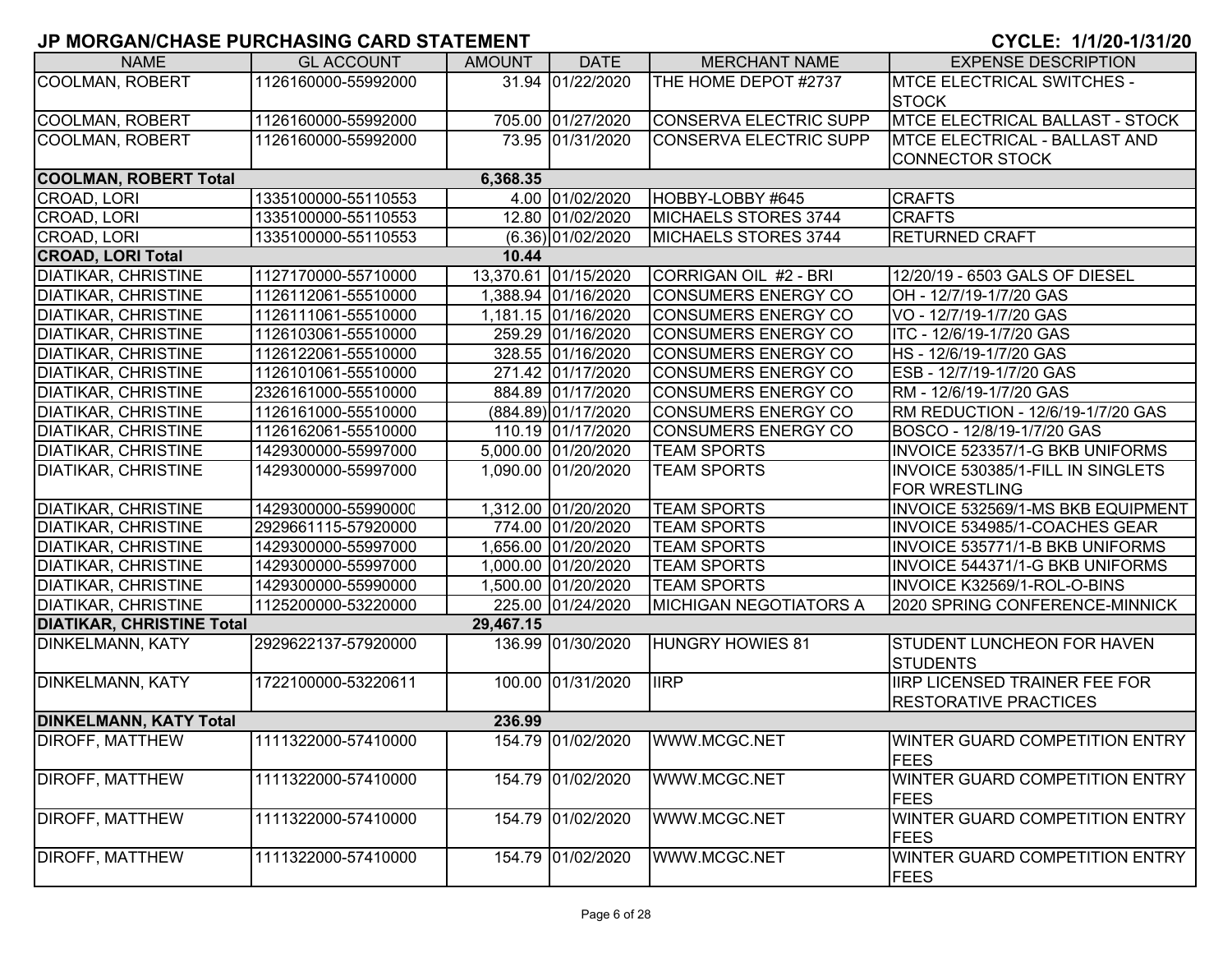| <b>NAME</b>                   | <b>GL ACCOUNT</b>   | <b>AMOUNT</b> | <b>DATE</b>       | <b>MERCHANT NAME</b>          | <b>EXPENSE DESCRIPTION</b>           |
|-------------------------------|---------------------|---------------|-------------------|-------------------------------|--------------------------------------|
| <b>DIROFF, MATTHEW</b>        | 1111322000-57410000 |               | 154.79 01/02/2020 | WWW.MCGC.NET                  | WINTER GUARD COMPETITION ENTRY       |
|                               |                     |               |                   |                               | <b>FEES</b>                          |
| <b>DIROFF, MATTHEW</b>        | 1111322000-57410000 |               | 154.79 01/02/2020 | WWW.MCGC.NET                  | WINTER GUARD COMPETITION ENTRY       |
|                               |                     |               |                   |                               | <b>FEES</b>                          |
| <b>DIROFF, MATTHEW</b>        | 1111322000-55110723 |               | 218.53 01/23/2020 | J.W. PEPPER                   | <b>FESTIVAL MUSIC</b>                |
| <b>DIROFF, MATTHEW</b>        | 1111322000-57410000 |               | 410.00 01/28/2020 | <b>WGISPORTART</b>            | WINTER GUARD REGISTRATION AND        |
|                               |                     |               |                   |                               | <b>COMPETITION ENTRY FEES</b>        |
| <b>DIROFF, MATTHEW Total</b>  |                     | 1,557.27      |                   |                               |                                      |
| DONOVAN, KATHRYN              | 1128300000-53220000 |               | 110.00 01/24/2020 | <b>MICHIGAN ASSOCIATION O</b> | <b>MASPA SUPPORT STAFF</b>           |
|                               |                     |               |                   |                               | <b>CONFERENCE</b>                    |
| DONOVAN, KATHRYN              | 1128300000-57410000 |               | 300.00 01/31/2020 | EASTERN MICHIGAN UNIV.        | 2020 EMU JOB FAIR                    |
| DONOVAN, KATHRYN              | 1128300000-57410000 |               | 62.85 01/31/2020  | <b>MICHIGAN NOTARY SERVIC</b> | NOTARY RENEWAL FOR KATHY             |
|                               |                     |               |                   |                               | <b>DONOVAN</b>                       |
| <b>DONOVAN, KATHRYN Total</b> |                     | 472.85        |                   |                               |                                      |
| DRAGOO, MICHAEL               | 1126122000-55992000 |               | 340.48 01/29/2020 | <b>FOUNDATION BLDG 058</b>    | <b>HS - CEILING TILES</b>            |
| <b>DRAGOO, MICHAEL Total</b>  |                     | 340.48        |                   |                               |                                      |
| DUQUETTE, EDWARD              | 1126120000-55992000 |               | 76.39 01/08/2020  | <b>DECKER EQUIPMENT</b>       | MS BOYS RESTROOM STALL DOOR          |
|                               |                     |               |                   |                               | <b>REPAIR</b>                        |
| DUQUETTE, EDWARD              | 1126160000-55980000 |               | 503.63 01/08/2020 | <b>LAWSON PRODUCTS</b>        | <b>MTCE - TOOL STOCK</b>             |
| DUQUETTE, EDWARD              | 1126160000-55980000 |               | 48.91 01/08/2020  | THE HOME DEPOT #2737          | MTCE TOOLS - HAMMER AND SCREW        |
|                               |                     |               |                   |                               | <b>SET</b>                           |
| DUQUETTE, EDWARD              | 1126122000-55992000 |               | 3.90 01/09/2020   | <b>GREAT LAKES ACE HDWE</b>   | <b>HS - HARDWARE FOR BLEACHERS</b>   |
| DUQUETTE, EDWARD              | 1126152000-55992000 |               | 18.00 01/09/2020  | <b>REDFORD LOCK COMPANY</b>   | ECEC DUMMY CYLINDER WO 24046         |
| <b>DUQUETTE, EDWARD</b>       | 1126101000-55992000 |               | 30.00 01/09/2020  | <b>REDFORD LOCK COMPANY</b>   | <b>ESB - RE KEY</b>                  |
| DUQUETTE, EDWARD              | 1126122000-55992000 |               | 570.42 01/09/2020 | <b>REDFORD LOCK COMPANY</b>   | <b>HS - EXT DOOR</b>                 |
| DUQUETTE, EDWARD              | 1126122000-54110000 |               | 29.48 01/10/2020  | THE HOME DEPOT #2737          | HS BLEACHER REPAIR WO 23944          |
| DUQUETTE, EDWARD              | 1126112000-55992000 |               | 15.34 01/15/2020  | <b>GREAT LAKES ACE HDWE</b>   | OH HARDWARE FOR BUDDY BENCH          |
| DUQUETTE, EDWARD              | 1126152000-55992000 |               | 133.80 01/15/2020 | <b>REDFORD LOCK COMPANY I</b> | <b>ECEC - KEYS</b>                   |
| DUQUETTE, EDWARD              | 1126152000-55992000 |               | 14.74 01/15/2020  | THE HOME DEPOT #2737          | ECEC DOOR REPAIR WO 24046            |
| <b>DUQUETTE, EDWARD</b>       | 1126122000-55992000 |               | 10.18 01/16/2020  | THE HOME DEPOT #2737          | <b>HS PLUMBING SUPPLIES</b>          |
| DUQUETTE, EDWARD              | 1126152000-55992000 |               | 10.18 01/16/2020  | THE HOME DEPOT #2737          | <b>ECEC PLUMBING SUPPLIES</b>        |
| DUQUETTE, EDWARD              | 1126114000-55992000 |               | 9.14 01/17/2020   | THE HOME DEPOT #2737          | PV SUPPLIES TO MOUNT GREEN           |
|                               |                     |               |                   |                               | <b>SCREEN FOR COMPUTER LAB</b>       |
| DUQUETTE, EDWARD              | 1126112000-55992000 |               | 9.97 01/22/2020   | <b>GREAT LAKES ACE HDWE</b>   | OH COAT HOOKS                        |
| DUQUETTE, EDWARD              | 1126122000-55992000 |               | 6.45 01/27/2020   | THE HOME DEPOT #2737          | <b>HS LUNCH TABLE</b>                |
| DUQUETTE, EDWARD              | 1126101000-55992000 |               | 6.64 01/28/2020   | <b>GREAT LAKES ACE HDWE</b>   | <b>ESB WINDOW SIGN</b>               |
| DUQUETTE, EDWARD              | 1126101000-55992000 |               | 10.95 01/31/2020  | THE HOME DEPOT #2737          | <b>ESB SHELVES</b>                   |
| <b>DUQUETTE, EDWARD Total</b> |                     | 1,508.12      |                   |                               |                                      |
| <b>ERICKSON, TODD</b>         | 2929618217-57920000 |               | 119.00 01/10/2020 | AMAZON PRIME*FH00A7BN3        | <b>AMAZON PRIME RENEWAL</b>          |
| <b>ERICKSON, TODD</b>         | 2929618214-57920000 |               | 686.85 01/15/2020 | <b>DEMCO INC</b>              | <b>BUTTON MACHINE FOR MAKERSPACE</b> |
|                               |                     |               |                   |                               | <b>AND SUPPLIES</b>                  |
| <b>ERICKSON, TODD</b>         | 1122218000-55310000 |               | 721.49 01/24/2020 | <b>INTERSTATE BOOKS4SCHOO</b> | <b>BOOKS FOR LIBRARY</b>             |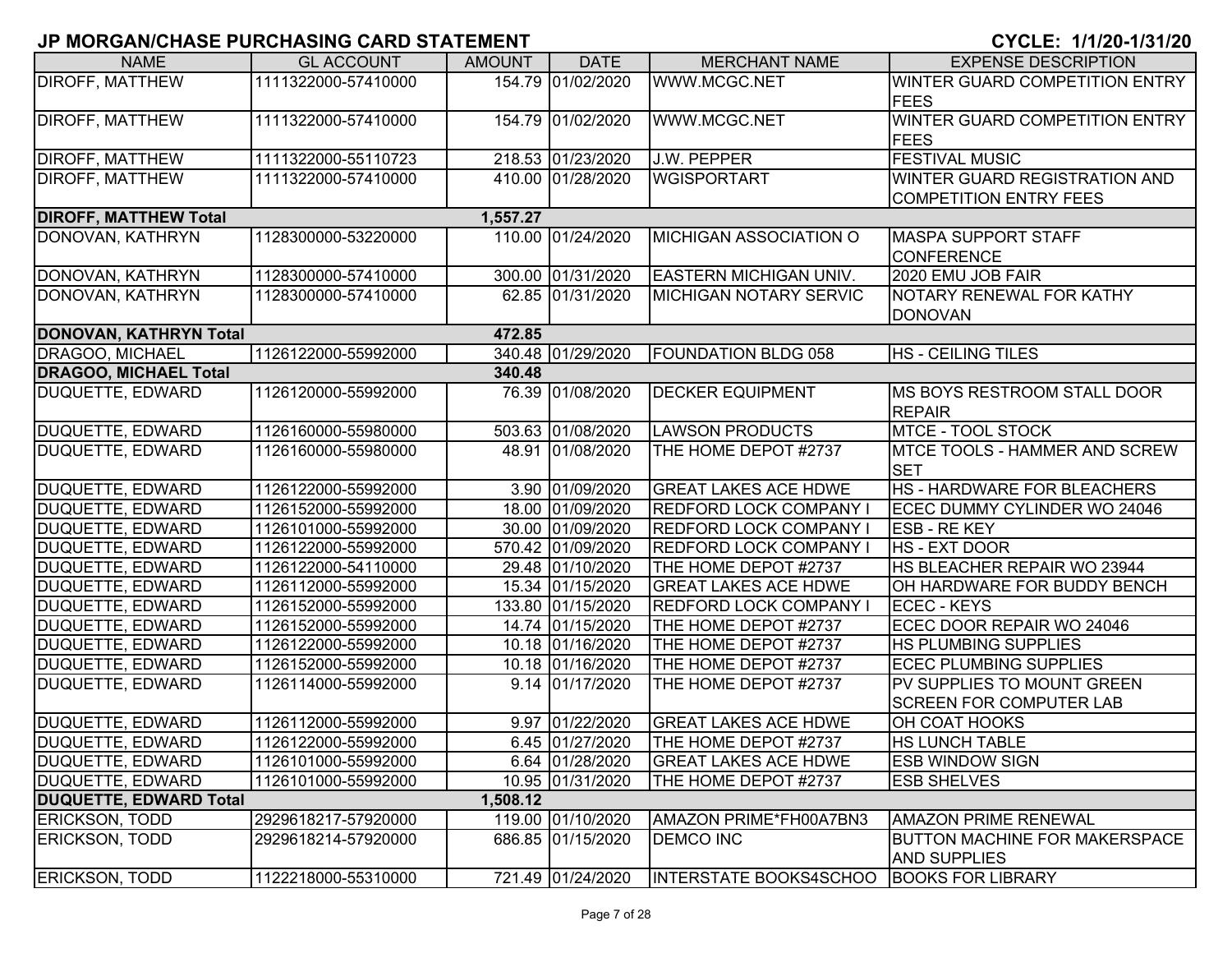| <b>NAME</b>                   | <b>GL ACCOUNT</b>   | <b>AMOUNT</b> | <b>DATE</b>         | <b>MERCHANT NAME</b>             | <b>EXPENSE DESCRIPTION</b>                                                                                     |
|-------------------------------|---------------------|---------------|---------------------|----------------------------------|----------------------------------------------------------------------------------------------------------------|
| <b>ERICKSON, TODD</b>         | 2929618217-57920000 |               | 261.72 01/27/2020   | AMAZON.COM*QO6L10P33             | <b>BOOKS &amp; BAGELS BOOKS</b>                                                                                |
| <b>ERICKSON, TODD</b>         | 2929618217-57920000 |               | 27.52 01/27/2020    | PANERA BREAD #600667             | <b>BOOKS &amp; BAGELS</b>                                                                                      |
| <b>ERICKSON, TODD</b>         | 1122218000-55990000 |               | 408.22 01/30/2020   | AMZN MKTP US*SW03G1VK3           | <b>MAKERSPACE MATERIALS</b>                                                                                    |
| <b>ERICKSON, TODD</b>         | 1122218000-55310000 |               | 732.24 01/30/2020   | <b>FOLLETT SCHOOL SOLUTIO</b>    | <b>BOOKS FOR LIBRARY</b>                                                                                       |
| <b>ERICKSON, TODD</b>         | 1122218000-55310000 |               | 114.21 01/31/2020   | AMZN MKTP US*G60G53563           | <b>BOOKS FOR LIBRARY</b>                                                                                       |
| <b>ERICKSON, TODD</b>         | 1122218000-55990000 |               | 2.00 01/31/2020     | <b>PAYPAL *ETSY</b>              | <b>BOOOKMARKS</b>                                                                                              |
| <b>ERICKSON, TODD Total</b>   |                     | 3,073.25      |                     |                                  |                                                                                                                |
| <b>FENCHEL, LISA</b>          | 1111113000-55110708 |               | (32.00) 01/10/2020  | <b>VERITIV-MIDWEST</b>           | <b>OVERCHARGED FOR PALLET OF</b><br><b>PAPER</b>                                                               |
| <b>FENCHEL, LISA Total</b>    |                     | (32.00)       |                     |                                  |                                                                                                                |
| <b>FRANCHI, KRISTIN</b>       | 2929684697-57920000 |               | 605.26 01/16/2020   | <b>STICKER MULE</b>              | <b>STICKER PURCHASE TO GO IN</b><br>SKETCH N' HATCH BOOK/500 STICKER<br><b>SHEETS</b>                          |
| <b>FRANCHI, KRISTIN</b>       | 2929684697-57920000 |               | 2,129.01 01/16/2020 | WWW.ALIBABA.COM                  | <b>SECOND PAYMENT FOR ONPURPOSE</b><br>SOCKS/A TOTAL OF 1,800 PAIRS OF<br><b>SOCKS</b>                         |
| <b>FRANCHI, KRISTIN</b>       | 2929684697-57920000 |               | 19.00 01/23/2020    | <b>BITEABLE LLC</b>              | MONTH SUBSCRIPTION TO VIDEO<br><b>CREATING SOFTWARE FOR</b><br>PROMOTION VIDEO PRODUCTION                      |
| <b>FRANCHI, KRISTIN</b>       | 2929684697-57920000 |               | 1,703.58 01/28/2020 | <b>C-M BOOKS</b>                 | SECOND PAYMENT FOR 500 BOOKS                                                                                   |
| <b>FRANCHI, KRISTIN</b>       | 2929684697-57920000 |               | 452.98 01/28/2020   | <b>DHL EXPRESS USA INC</b>       | <b>IMPORT DUTY FOR ONPURPOSE</b><br><b>SOCKS</b>                                                               |
| <b>FRANCHI, KRISTIN</b>       | 2929684697-57920000 |               | 28.74 01/29/2020    | OFFICE DEPOT #330                | LABELS TO PRINT BARCODES FOR<br>MACY'S PRODUCTS/DOUBLE-SIDED<br>TAPE TO ADHERE STICKER PAGE TO<br><b>BOOKS</b> |
| <b>FRANCHI, KRISTIN Total</b> |                     | 4,938.57      |                     |                                  |                                                                                                                |
| <b>FULAR, JAMES</b>           | 4126112951-54110000 |               | 1,600.00 01/02/2020 | <b>MICHIGAN STUMP REMOVAL</b>    | OH - TREE REMOVAL SINKING FUND<br><b>PG 78</b>                                                                 |
| <b>FULAR, JAMES</b>           | 1126160000-55993000 |               | 147.50 01/03/2020   | <b>WATCHDOGGOO</b>               | <b>DISTRICT GOOSE DECOYS FOR</b><br><b>ATHLETIC FIELDS</b>                                                     |
| <b>FULAR, JAMES</b>           | 1126170000-54110000 |               | 62.90 01/06/2020    | <b>COUGAR SALES &amp; RENTAL</b> | TRANSPR - PARKING LOT - POTHOLE<br><b>REPAIR</b>                                                               |
| <b>FULAR, JAMES</b>           | 1126160000-55980000 |               | 109.12 01/06/2020   | THE HOME DEPOT #2737             | MTCE - TOOLS - DRILL BIT AND<br><b>HOLDER SET</b>                                                              |
| <b>FULAR, JAMES</b>           | 1126160000-55980000 |               | 535.62 01/06/2020   | <b>WEINGARTZ</b>                 | <b>NW SALT SPREADER</b>                                                                                        |
| <b>FULAR, JAMES</b>           | 1126160000-55993000 |               | 20.28 01/13/2020    | AMAZON.COM*L08CU1Q03             | <b>MTCE - PRUNER CORD GROUND</b><br><b>SUPPLY</b>                                                              |
| <b>FULAR, JAMES</b>           | 1126160000-55993000 |               | 152.95 01/13/2020   | AMZN MKTP US*T08MZ1I03           | MTCE - SPOT ON SPRAYER FOR<br><b>GROUNDS SUPPLIES</b>                                                          |
| <b>FULAR, JAMES</b>           | 1126160000-55993000 |               | 57.94 01/13/2020    | AMZN MKTP US*WD8BI3JX3           | MTCE - SPOT ON NOZZLE CLEANER<br><b>FOR GROUND SUPPLIES</b>                                                    |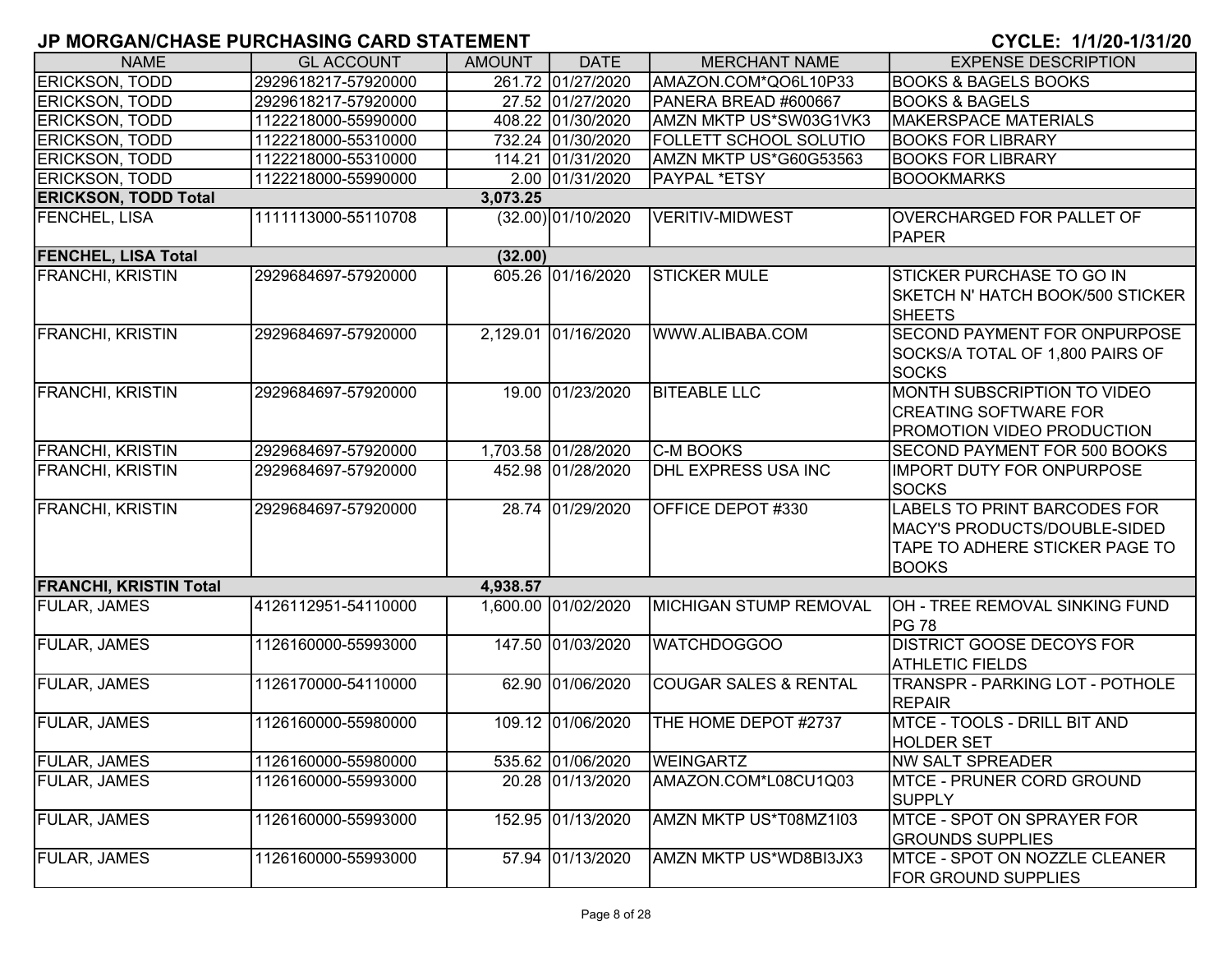| <b>NAME</b>                   | <b>GL ACCOUNT</b>   | <b>AMOUNT</b> | <b>DATE</b>       | <b>MERCHANT NAME</b>             | <b>EXPENSE DESCRIPTION</b>                           |
|-------------------------------|---------------------|---------------|-------------------|----------------------------------|------------------------------------------------------|
| <b>FULAR, JAMES</b>           | 1126160000-54110000 |               | 96.00 01/15/2020  | <b>COUGAR SALES &amp; RENTAL</b> | <b>DISTRICT WIDE MATERIAL FOR</b>                    |
|                               |                     |               |                   |                                  | <b>PARKING LOT POTHOLE REPAIRS</b>                   |
| FULAR, JAMES                  | 1126160000-55993000 |               | 69.99 01/16/2020  | AMZN MKTP US*ZA6306P83           | <b>MTCE - REAR VIEW MIRROR FOR</b>                   |
|                               |                     |               |                   |                                  | <b>MTCE GATOR</b>                                    |
| FULAR, JAMES                  | 1126160000-55993000 |               | 399.46 01/17/2020 | <b>AMSOIL</b>                    | MTCE GROUND SUPPLIES - CASE OF                       |
|                               |                     |               |                   |                                  | <b>GREASE</b>                                        |
| <b>FULAR, JAMES</b>           | 1126160000-55993000 |               | 82.71 01/17/2020  | AMZN MKTP US*EX0M84GT3           | <b>MTCE GROUND TOOLS</b>                             |
| FULAR, JAMES                  | 1126160000-55730000 |               | 11.69 01/22/2020  | AMZN MKTP US*164JW4S43           | <b>MTCE - CONTROLLER BRACKET FOR</b>                 |
|                               |                     |               |                   |                                  | PLOW CONTROLS - MTCE TRUCK #13                       |
| <b>FULAR, JAMES</b>           | 1126160000-55992000 |               | 80.00 01/22/2020  | <b>REDFORD LOCK COMPANY I</b>    | <b>DISTRICT KEYS</b>                                 |
| FULAR, JAMES                  | 1126160000-55993000 |               | 509.79 01/24/2020 | <b>SP * SPRAYERDEPOT</b>         | <b>MTCE - GROUNDS MARKING SYSTEM</b>                 |
|                               |                     |               |                   |                                  | <b>FOR SPRAYER</b>                                   |
| FULAR, JAMES                  | 1126160000-54230000 |               | 485.80 01/31/2020 | <b>HAROLDS FRAME SHOP</b>        | MTCE - TRUCK #3 2009 F-350 REPAIRS                   |
| FULAR, JAMES                  | 1126160000-54120000 |               | 99.00 01/31/2020  |                                  | MARKS OUTDOOR POWER EQ MTCE - NEW TIRE FOR MOWER G-1 |
| FULAR, JAMES                  | 1126160000-55730000 |               | 18.84 01/31/2020  | NAPA AUTO M-2                    | <b>MTCE - FUSES FOR MTCE VEHICLES</b>                |
| <b>FULAR, JAMES Total</b>     |                     | 4,539.59      |                   |                                  |                                                      |
| GILMORE, MEGAN                | 1311800000-55110551 |               | 22.85 01/17/2020  | <b>OTC BRANDS INC</b>            | <b>BIRTHDAY CROWNS</b>                               |
| <b>GILMORE, MEGAN Total</b>   |                     | 22.85         |                   |                                  |                                                      |
| <b>GLEESING, DONALD</b>       | 1126118000-54110000 |               | 47.18 01/08/2020  | <b>COUGAR SALES &amp; RENTAL</b> | NM6 PARKING LOT - INSTANT ROAD                       |
|                               |                     |               |                   |                                  | <b>REPAIR</b>                                        |
| <b>GLEESING, DONALD</b>       | 1126122000-54110000 |               | 47.17 01/08/2020  | <b>COUGAR SALES &amp; RENTAL</b> | HS PARKING LOT - INSTANT ROAD                        |
|                               |                     |               |                   |                                  | <b>REPAIR</b>                                        |
| <b>GLEESING, DONALD</b>       | 1126160000-54120000 |               | 204.74 01/09/2020 | <b>BADER AND SONS CO.</b>        | <b>MTCE - GROUNDS EQUIPMENT</b>                      |
|                               |                     |               |                   |                                  | <b>MAINTENANCE</b>                                   |
| <b>GLEESING, DONALD</b>       | 1126160000-55993000 |               | 74.19 01/16/2020  | HOMEDEPOT.COM                    | <b>MTCE - VACUUM BLOWER -</b>                        |
|                               |                     |               |                   |                                  | <b>HYDROMAXX</b>                                     |
| <b>GLEESING, DONALD</b>       | 1126160000-53220000 |               | 325.00 01/30/2020 | MICHIGAN GREEN INDUSTR           | <b>MTCE - GLEESING PESTICIDE</b>                     |
|                               |                     |               |                   |                                  | <b>TRAINING</b>                                      |
| <b>GLEESING, DONALD</b>       | 1126160000-53220000 |               | 89.02 01/30/2020  | <b>SP * PESTICIDE TRAININ</b>    | <b>MTCE - GLEESING PESTICIDE</b>                     |
|                               |                     |               |                   |                                  | <b>TRAINING MANUALS</b>                              |
| <b>GLEESING, DONALD Total</b> |                     | 787.30        |                   |                                  |                                                      |
| <b>GORDON, BRIAN</b>          | 2929661155-57920000 |               | 400.00 01/07/2020 | <b>PAYPAL *BRAND IT</b>          | <b>HOCKEY SPIRITWEAR</b>                             |
| <b>GORDON, BRIAN</b>          | 2929661275-57920000 |               | 30.62 01/08/2020  | BRUEGGERS #3793                  | <b>BAGELS KLAA</b>                                   |
| <b>GORDON, BRIAN</b>          | 2929661155-57920000 |               | 172.84 01/10/2020 | JIMMY JOHNS - 2079               | LUNCH HOCKEY TEAM                                    |
| <b>GORDON, BRIAN</b>          | 2929661155-57920000 |               | 448.50 01/13/2020 | <b>BONFIRE GRILL</b>             | IHOCKEY TEAM MEALS                                   |
| <b>GORDON, BRIAN</b>          | 2929661155-57920000 |               | 612.11 01/13/2020 | <b>CASA CALABRIA</b>             | <b>HOCKEY TEAM MEALS</b>                             |
| <b>GORDON, BRIAN</b>          | 2929661155-57920000 |               | 172.84 01/13/2020 | JIMMY JOHNS - 2079               | <b>HOCKEY TEAM LUNCH</b>                             |
| <b>GORDON, BRIAN</b>          | 2929661155-57920000 |               | 486.70 01/13/2020 | QUINCY DINING COMPANY            | <b>DINNER HOCKEY TEAM</b>                            |
| <b>GORDON, BRIAN</b>          | 1429300000-53229000 |               | 30.00 01/16/2020  | <b>DELTA</b>                     | <b>BAG FOR FLIGHT TO BALTIMORE</b>                   |
| <b>GORDON, BRIAN</b>          | 2929661275-57920000 |               | 17.30 01/16/2020  | <b>THE APPLE FRITTER DOUG</b>    | <b>DONUTS MHSAA MEETING</b>                          |
| <b>GORDON, BRIAN</b>          | 2929661275-57920000 |               | 126.90 01/17/2020 | LASCALA RISTORANTE               | <b>DINNER FOR COACHES</b>                            |
| <b>GORDON, BRIAN</b>          | 2929661275-57920000 |               | 8.15 01/17/2020   | PLUM MARKET - 101                | <b>BREAKFAST MEAL</b>                                |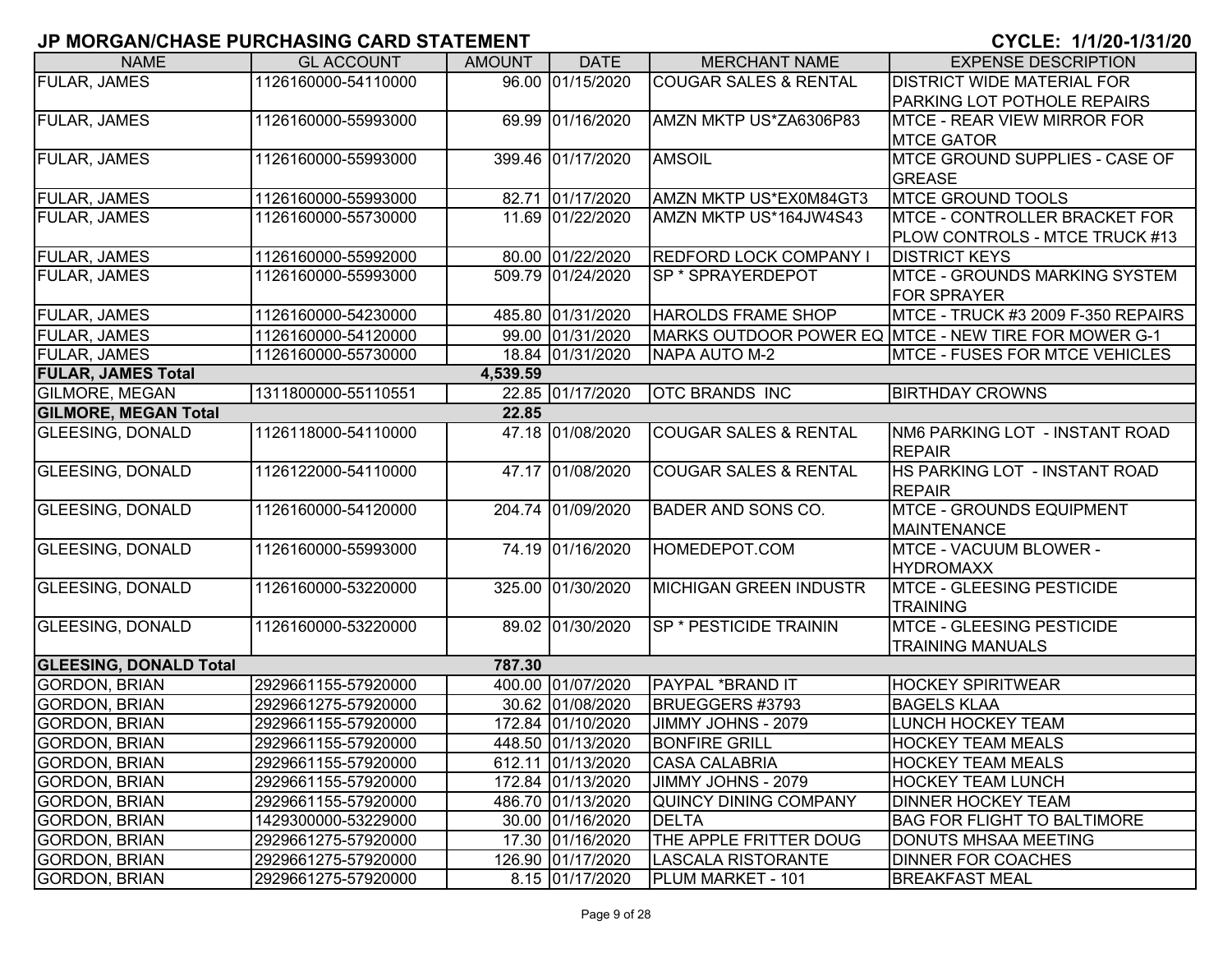| <b>NAME</b>                     | <b>GL ACCOUNT</b>   | <b>AMOUNT</b> | <b>DATE</b>         | <b>MERCHANT NAME</b>              | <b>EXPENSE DESCRIPTION</b>            |
|---------------------------------|---------------------|---------------|---------------------|-----------------------------------|---------------------------------------|
| <b>GORDON, BRIAN</b>            | 1429300000-53229000 |               | 30.00 01/20/2020    | <b>DELTA</b>                      | <b>BAG CHECK</b>                      |
| <b>GORDON, BRIAN</b>            | 1429300000-53229000 |               | 318.40 01/20/2020   | <b>DELTA</b>                      | <b>FLIGHT TO DETROIT</b>              |
| <b>GORDON, BRIAN</b>            | 2929661275-57920000 |               | 7.69 01/20/2020     | <b>LORD BALTIMORE RESTAUR</b>     | <b>LUNCH AT AWARDS CONFERENCE</b>     |
| <b>GORDON, BRIAN</b>            | 1429300000-53229000 |               | 52.00 01/20/2020    | <b>METRO AIRPORT PARKING</b>      | <b>PARKING AT AIRPORT</b>             |
| <b>GORDON, BRIAN</b>            | 2929661155-57920000 |               | 10.00 01/20/2020    | PAYPAL *BRAND IT                  | <b>HOCKEY TEAM EXPENSE</b>            |
| <b>GORDON, BRIAN</b>            | 2929661155-57920000 |               | 300.00 01/20/2020   | PAYPAL *BRAND IT                  | <b>HOCKEY GEAR</b>                    |
| <b>GORDON, BRIAN</b>            | 2929661155-57920000 |               | 200.00 01/20/2020   | PAYPAL *FLEXBONEHSC               | <b>HOCKEY GEAR</b>                    |
| <b>GORDON, BRIAN</b>            | 1429300000-53229000 |               | 203.84 01/20/2020   | SQUARE *SQ *ABC CAB IN            | <b>UBER RIDE TO AIRPORT</b>           |
| <b>GORDON, BRIAN</b>            | 2929661275-57920000 |               | 15.50 01/23/2020    | THE APPLE FRITTER DOUG            | DONUTS MHSAA MEETING                  |
| <b>GORDON, BRIAN</b>            | 1429300000-53430000 |               | 152.15 01/24/2020   | USPS PO 2569200376                | SHIPPING FOR CLUB                     |
| <b>GORDON, BRIAN</b>            | 2929661275-57920000 |               | 23.50 01/27/2020    | THE APPLE FRITTER DOUG            | DONUTS KLAA MEETING                   |
| <b>GORDON, BRIAN Total</b>      |                     | 3,819.04      |                     |                                   |                                       |
| HANSEN, ANN                     | 1335100000-53220553 |               | 32.00 01/09/2020    | <b>APPELBAUM TRAINING INS</b>     | <b>TRAINING FOR CARE AIDE</b>         |
| HANSEN, ANN                     | 2929641355-57920000 |               | 29.38 01/23/2020    | 00014654<br><b>TARGET</b>         | <b>OPEN HOUSE</b>                     |
| HANSEN, ANN                     | 1311800000-53220551 |               | 24.00 01/29/2020    | <b>APPELBAUM TRAINING INS</b>     | <b>TRAINING FOR PS AIDE</b>           |
| HANSEN, ANN Total               |                     | 85.38         |                     |                                   |                                       |
| HARBAR, ERIN                    | 1711322000-55110614 |               | 107.54 01/14/2020   | <b>DBC*BLICK ART MATERIAL</b>     | PAINT MARKERS & COLORED PENCILS       |
| HARBAR, ERIN                    | 1111322000-55110702 |               | 25.10 01/15/2020    | AMZN MKTP US*N98H60PL3            | <b>SAFETY GLASSES FOR JEWELRY</b>     |
| HARBAR, ERIN                    | 1111322000-55110702 |               | 439.69 01/15/2020   | <b>JERRY'S ARTARAMA</b>           | PAINT, COLORED PENCILS, GESSO         |
| HARBAR, ERIN                    | 1111322000-55110702 |               | 8.09 01/16/2020     | AMAZON.COM*IK2QA4VR3              | <b>CERAMIC GLUE</b>                   |
| HARBAR, ERIN                    | 1111322000-55110702 |               | 251.84 01/20/2020   | TRIARCO ART, GTA, BENT            | ERASERS, GLUE, PENCILS, BRUSHES,      |
|                                 |                     |               |                     |                                   | CLAY TOOLS, PAINT, TAPE               |
| HARBAR, ERIN                    | 2929622120-57920000 |               | 172.95 01/27/2020   | AMAZON.COM*I35KM3EL3              | <b>OPTIONAL PAINTBRUSH KITS</b>       |
| HARBAR, ERIN                    | 1711322000-55110614 |               | 37.49 01/31/2020    | <b>DBC*BLICK ART MATERIAL</b>     | MARKERS, AND COLORED PENCILS          |
| HARBAR, ERIN                    | 1711322000-55110614 |               | 239.60 01/31/2020   | UTRECHT ART 8004471892            | MATBOARD FOR IB ART SHOW              |
| <b>HARBAR, ERIN Total</b>       |                     | 1,282.30      |                     |                                   |                                       |
| HAWKINS, STEPHANIE              | 1311800000-55110551 |               | 46.14 01/09/2020    | <b>OTC BRANDS INC</b>             | <b>VALENTINE'S DAY PARTY SUPPLIES</b> |
| HAWKINS, STEPHANIE              | 1311800000-55110551 |               | 18.34 01/13/2020    | WAL-MART #5048                    | PIPE CLEANERS, TAPE                   |
| <b>HAWKINS, STEPHANIE</b>       | 1311800000-55110551 |               | 26.69 01/17/2020    | AMZN MKTP US*X144R1063            | <b>INK PADS</b>                       |
| HAWKINS, STEPHANIE              | 1311800000-55110551 |               | 14.95 01/17/2020    | AMZN MKTP US*YS4T00SD3            | DO-A-DOTS                             |
| HAWKINS, STEPHANIE              | 1311800000-55110551 |               | 75.99 01/20/2020    | AMZN MKTP US*HI5FE7KU3            | <b>DIVERSE DOLLS</b>                  |
| <b>HAWKINS, STEPHANIE</b>       | 1311800000-55110551 |               | 14.62 01/22/2020    | WAL-MART #5893                    | <b>BEADS, YOGURT, MAGIC ERASERS</b>   |
| <b>HAWKINS, STEPHANIE Total</b> |                     | 196.73        |                     |                                   |                                       |
| HAYNES, DEBORAH                 | 1335100000-55110553 |               | 37.42 01/10/2020    | <b>OTC BRANDS INC</b>             | <b>SUPPLIES CARE</b>                  |
| HAYNES, DEBORAH                 | 1335100000-55110553 |               | 9.97 01/13/2020     | <b>IGFS STORE #1985</b>           | <b>CRAFT SUPPLIES FOR CARE</b>        |
| <b>HAYNES, DEBORAH Total</b>    |                     | 47.39         |                     |                                   |                                       |
| <b>HENDERSON, BETH</b>          | 1125200000-55910000 |               | 10.81 01/16/2020    | STAPLS7228913593000001            | <b>BUSINESS OFFICE SUPPLIES</b>       |
| <b>HENDERSON, BETH</b>          | 1125200000-55910000 |               | 45.49 01/17/2020    | STAPLS7228913593000002            | <b>BUSINESS OFFICE SUPPLIES</b>       |
| <b>HENDERSON, BETH</b>          | 1125200000-55910000 |               | 1,003.00 01/20/2020 | <b>VERITIV-EAST</b>               | <b>BUSINESS OFFICE COPY PAPER</b>     |
| <b>HENDERSON, BETH</b>          | 1127170000-55910000 |               | 177.00 01/20/2020   | <b>VERITIV-EAST</b>               | TRANSPORTATION COPY PAPER             |
| <b>HENDERSON, BETH</b>          | 1125200000-55910000 |               | 268.73 01/21/2020   | <b>INT*IN *PRINT &amp; MARKET</b> | <b>BANK DEPOSIT BOOKS</b>             |
| <b>HENDERSON, BETH</b>          | 1125200000-55910000 |               | 28.02 01/23/2020    | STAPLS7229150560000001            | <b>BUSINESS OFFICE SUPPLIES</b>       |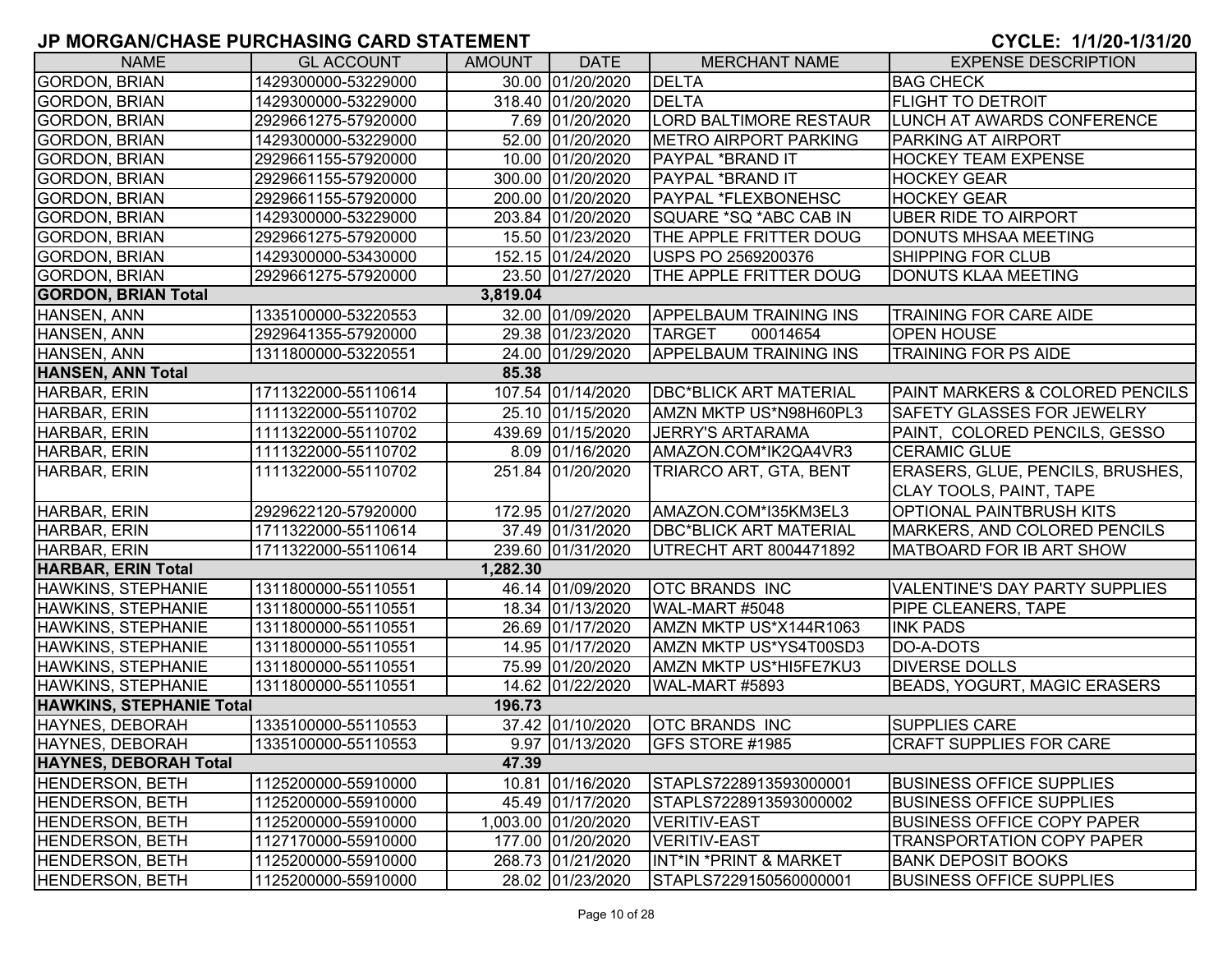| <b>NAME</b>                                         | <b>GL ACCOUNT</b>                          | <b>AMOUNT</b> | <b>DATE</b>         | <b>MERCHANT NAME</b>                         | <b>EXPENSE DESCRIPTION</b>                     |
|-----------------------------------------------------|--------------------------------------------|---------------|---------------------|----------------------------------------------|------------------------------------------------|
| <b>HENDERSON, BETH</b>                              | 1125200000-55910000                        |               | 53.88 01/23/2020    | STAPLS7229150560000002                       | <b>BUSINESS OFFICE SUPPLIES</b>                |
| <b>HENDERSON, BETH Total</b>                        |                                            | 1,586.93      |                     |                                              |                                                |
| HICKEY, SAMANTHA                                    | 1111220000-53450000                        |               | 34.99 01/07/2020    | <b>SIGHT READING FACTORY</b>                 | SIGHT READING SUBSCRIPTION FOR                 |
|                                                     |                                            |               |                     |                                              | THE YEAR/TEACHING SUPPLIES                     |
| <b>HICKEY, SAMANTHA Total</b>                       |                                            | 34.99         |                     |                                              |                                                |
| HOLLY, SHEILA                                       | 1123100000-53220000                        |               | 35.00 01/08/2020    | OAKLAND SCHOOLS-RC INT                       | OCSBA DINNER MEETING, KATHY                    |
|                                                     |                                            |               |                     |                                              | HOOD, JANUARY 15, 2020                         |
| HOLLY, SHEILA                                       | 1123100000-55990000                        |               | 123.89 01/13/2020   | PANERA BREAD #608009                         | <b>BOARD PUBLIC WORK SESSION,</b>              |
|                                                     |                                            |               |                     |                                              | JANUARY 11, 2020                               |
| <b>HOLLY, SHEILA</b>                                | 1128200000-53490000                        |               | 63.00 01/14/2020    | REV.COM                                      | CLOSED CAPTIONING FOR THE                      |
|                                                     |                                            |               |                     |                                              | JANUARY 9, 2020 BOARD MEETING                  |
| HOLLY, SHEILA                                       | 1123200000-55410000                        |               | 35.22 01/20/2020    | <b>DETROIT NEWSPAPERS</b>                    | HOMETOWN LIFE SUBSCRIPTION                     |
|                                                     |                                            |               |                     |                                              | <b>RENEWAL</b>                                 |
| <b>HOLLY, SHEILA</b>                                | 1123200000-53220000                        |               | 288.07 01/24/2020   | EB 2020 NOVI STATE OF                        | STATE OF THE CITY REGISTRATION                 |
|                                                     |                                            |               |                     |                                              | FOR 10 ADMINISTRATORS, APRIL 2,                |
|                                                     |                                            |               |                     |                                              | 2020                                           |
| <b>HOLLY, SHEILA Total</b><br><b>HOSKINS, DIANE</b> |                                            | 545.18        | 192.39 01/07/2020   |                                              |                                                |
| HOSKINS, DIANE                                      | 2929625301-57920000<br>2929625301-57920000 |               | 146.24 01/07/2020   | LEVELUPPOTBELLY043336<br><b>RED OLIVE XV</b> | <b>STUDENT DINNER</b><br><b>STUDENT DINNER</b> |
| <b>HOSKINS, DIANE</b>                               | 1513200332-55110000                        |               | 74.42 01/08/2020    | AMAZON.COM*W49PK5TD3                         | <b>TEACHING SUPPLIES - ART</b>                 |
| <b>HOSKINS, DIANE</b>                               | 1513200332-55110000                        |               | 12.97 01/08/2020    | AMZN MKTP US*J31CR6W73                       | TEACHING SUPPLY - CHEMISTRY                    |
| <b>HOSKINS, DIANE</b>                               | 1513200332-55110000                        |               | 64.95 01/08/2020    | AMZN MKTP US*TI91481L3                       | <b>TEACHING SUPPLIES - ART</b>                 |
| <b>HOSKINS, DIANE</b>                               | 1513200332-55210000                        |               | 1,638.93 01/09/2020 | <b>AWL*PEARSON EDUCATION</b>                 | <b>ESL BOOKS</b>                               |
| <b>HOSKINS, DIANE</b>                               | 1513200332-55110000                        |               | 138.75 01/10/2020   | AMZN MKTP US*YA9X011L3                       | <b>CLASSROOM SUPPLY</b>                        |
| <b>HOSKINS, DIANE</b>                               | 1522600332-55910000                        |               | 104.85 01/13/2020   | AMZN MKTP US*3H9NT03X3                       | <b>MISC OFFICE SUPPLY</b>                      |
| HOSKINS, DIANE                                      | 2929625301-57920000                        |               | 141.82 01/13/2020   | SAMS CLUB #6657                              | STUDENT DINNER SUPPLIES                        |
| HOSKINS, DIANE                                      | 2929625301-57920000                        |               | 126.60 01/14/2020   | <b>RED OLIVE XV</b>                          | <b>STUDENT DINNER</b>                          |
| <b>HOSKINS, DIANE</b>                               | 2929625301-57920000                        |               | 99.99 01/16/2020    | <b>BENITOS PIZZA-NOVI</b>                    | <b>STUDENT DINNER</b>                          |
| HOSKINS, DIANE                                      | 2929625301-57920000                        |               | 106.60 01/23/2020   | <b>BENITOS PIZZA-NOVI</b>                    | <b>STUDENT DINNER</b>                          |
| HOSKINS, DIANE                                      | 2929625301-57920000                        |               | 106.54 01/28/2020   | <b>RED OLIVE XV</b>                          | <b>STUDENT DINNER</b>                          |
| <b>HOSKINS, DIANE</b>                               | 1513200332-55110000                        |               | 15.36 01/29/2020    | AMZN MKTP US*978IX7FN3                       | <b>TEACHER ART SUPPLY</b>                      |
| HOSKINS, DIANE                                      | 2929625301-57920000                        |               | 264.61 01/29/2020   | AMZN MKTP US*D90DN5EE3                       | <b>STUDENT COUNT DAY</b>                       |
| HOSKINS, DIANE                                      | 2929625301-57920000                        |               | 80.51 01/29/2020    | <b>BENITOS PIZZA-NOVI</b>                    | <b>ESL REGISTRATION - VOLUNTEER</b>            |
|                                                     |                                            |               |                     |                                              | <b>MEAL</b>                                    |
| <b>HOSKINS, DIANE</b>                               | 2929625301-57920000                        |               | 90.57 01/29/2020    | LEVELUPPOTBELLY686939                        | <b>ESL REGISTRATION VOLUNTEER</b>              |
|                                                     |                                            |               |                     |                                              | <b>LUNCH</b>                                   |
| <b>HOSKINS, DIANE</b>                               | 2929625301-57920000                        |               | 119.07 01/30/2020   | <b>BENITOS PIZZA-NOVI</b>                    | <b>STUDENT DINNER</b>                          |
| <b>HOSKINS, DIANE</b>                               | 2929625301-57920000                        |               | 47.74 01/31/2020    | AMAZON.COM*PW27Q7373                         | STUDENT COUNT DAY                              |
| <b>HOSKINS, DIANE</b>                               | 2929625301-57920000                        |               | 59.80 01/31/2020    | AMZN MKTP US*1R1P91Q33                       | TO BE REIMBURSED                               |
| HOSKINS, DIANE                                      | 2929625301-57920000                        |               | 98.92 01/31/2020    | AMZN MKTP US*GO1EK0OR3                       | <b>STUDENT COUNT DAY</b>                       |
| <b>HOSKINS, DIANE Total</b>                         |                                            | 3,731.63      |                     |                                              |                                                |
| JAMES, KATHERINE                                    | 1711322000-55110614                        |               | 89.75 01/15/2020    | <b>FLINN SCIENTIFIC INC</b>                  | SHEEP BRAINS FOR DISSECTION                    |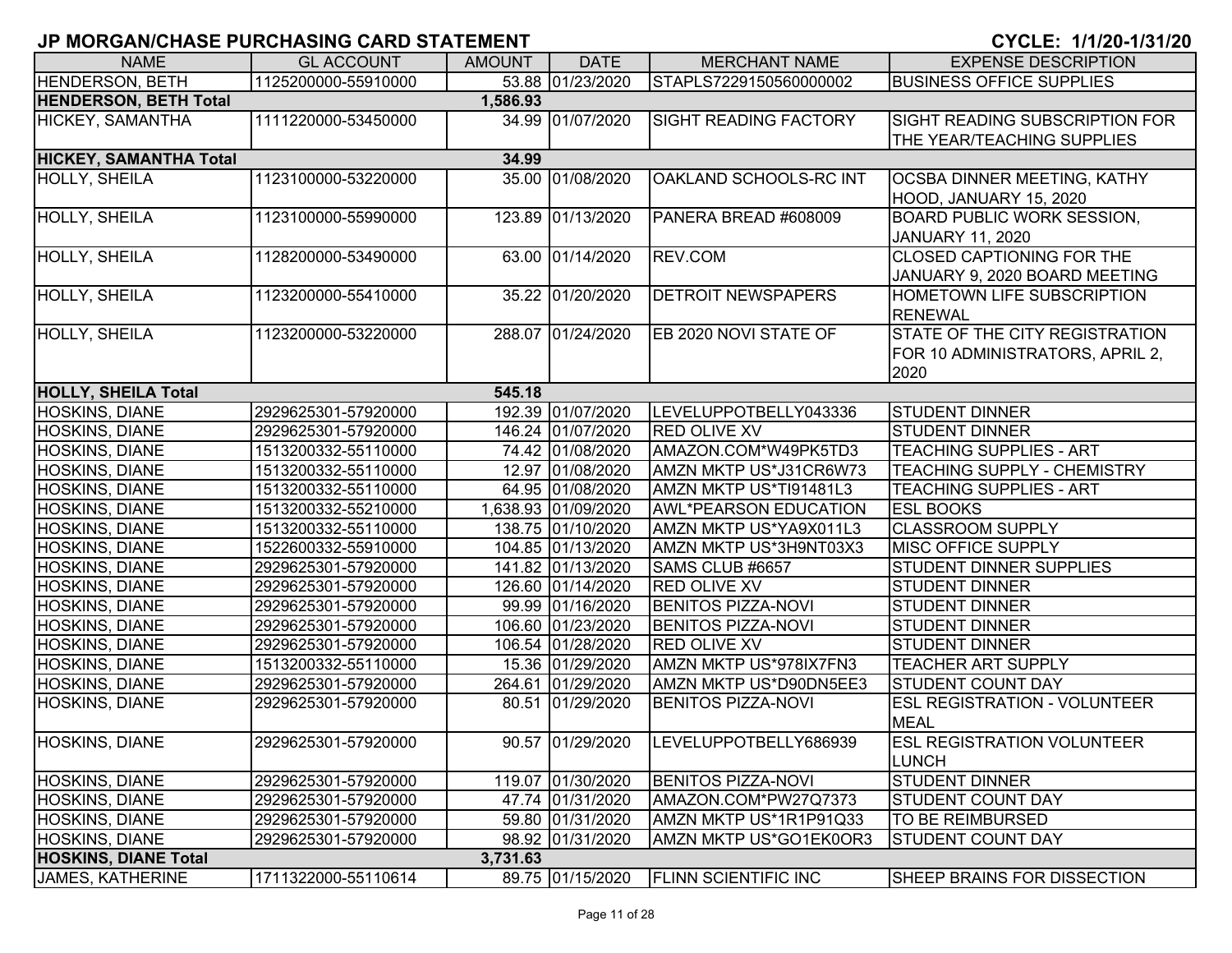| <b>NAME</b>                   | <b>GL ACCOUNT</b>   | <b>AMOUNT</b> | <b>DATE</b>         | <b>MERCHANT NAME</b>          | <b>EXPENSE DESCRIPTION</b>            |
|-------------------------------|---------------------|---------------|---------------------|-------------------------------|---------------------------------------|
| <b>JAMES, KATHERINE</b>       | 1711322000-55110614 |               | 250.38 01/16/2020   | <b>FLINN SCIENTIFIC INC</b>   | <b>GENERAL LAB SUPPLY REFILLS AND</b> |
|                               |                     |               |                     |                               | <b>COW EYES FOR DISSECTION</b>        |
| <b>JAMES, KATHERINE Total</b> |                     | 340.13        |                     |                               |                                       |
| JANTZ, ANGELA                 | 2929615275-57920000 |               | 55.85 01/16/2020    | <b>TARGET</b><br>00014654     | TREATS FOR STAFF AND AND              |
|                               |                     |               |                     |                               | SUPPLIES FOR PRINCIPAL                |
| <b>JANTZ, ANGELA</b>          | 1111115000-55990000 |               | 230.42 01/24/2020   | STAPLS7229200874000001        | POSTER BOARD, CHART PAPER,            |
|                               |                     |               |                     |                               | <b>CONSTRUCTION PAPER, BINDER</b>     |
|                               |                     |               |                     |                               | <b>CLIPS-MISC SUPPLIES</b>            |
| JANTZ, ANGELA                 | 1111115000-55990000 |               | 25.79 01/30/2020    | STAPLS7229200874000002        | POSTER BOARD                          |
| <b>JANTZ, ANGELA Total</b>    |                     | 312.06        |                     |                               |                                       |
| JOB, STACEY                   | 1335100000-54910553 |               | 63.00 01/10/2020    | <b>IBT IIS FINGERPRINT CO</b> | <b>FINGERPRINTS FOR LICENSING</b>     |
| JOB, STACEY                   | 1311800000-53220551 |               | 20.00 01/14/2020    | <b>APPELBAUM TRAINING INS</b> | PRESCHOOL TRAINING                    |
| JOB, STACEY                   | 1311800000-53220551 |               | 20.00 01/14/2020    | <b>APPELBAUM TRAINING INS</b> | PRESCHOOL TRAINING                    |
| JOB, STACEY                   | 1311800000-53220551 |               | 20.00 01/14/2020    | <b>APPELBAUM TRAINING INS</b> | PRESCHOOL TRAINING                    |
| <b>JOB, STACEY</b>            | 1311800000-53220551 |               | 104.00 01/16/2020   | <b>APPELBAUM TRAINING INS</b> | <b>PRESCHOOL TRAININGS</b>            |
| <b>JOB, STACEY</b>            | 1335100000-55990553 |               | 126.35 01/20/2020   | AMZN MKTP US*B80DE54J3        | CAT'S DEN LILY PAD LANE               |
| <b>JOB, STACEY</b>            | 1311800000-53220551 |               | 20.00 01/20/2020    | <b>APPELBAUM TRAINING INS</b> | <b>PRESCHOOL TRAINING</b>             |
| JOB, STACEY                   | 1311800000-54910551 |               | 360.00 01/20/2020   | SQU*SQ *CIRQUE AMONGUS        | <b>RESOURCE GROUP CIRQUE</b>          |
|                               |                     |               |                     |                               | <b>AMONGUS</b>                        |
| <b>JOB, STACEY</b>            | 1311800000-53220551 |               | 32.00 01/24/2020    | <b>APPELBAUM TRAINING INS</b> | PRESCHOOL TRAINING                    |
| <b>JOB, STACEY</b>            | 2929641355-57920000 |               | 38.78 01/24/2020    | <b>NOVI CONEY ISLAND</b>      | <b>OPEN HOUSE</b>                     |
| JOB, STACEY                   | 1311800000-55990551 |               | 141.96 01/27/2020   | AMAZON.COM*RE4YA6P03          | PAPER CUTTER                          |
| <b>JOB, STACEY</b>            | 1335100000-54910553 |               | 63.00 01/28/2020    | <b>IBT IIS FINGERPRINT CO</b> | <b>FINGERPRINTS LICENSING</b>         |
| JOB, STACEY                   | 1311800000-53220551 |               | 12.00 01/29/2020    | <b>APPELBAUM TRAINING INS</b> | PRESCHOOL TRAINING                    |
| <b>JOB, STACEY</b>            | 1335100000-54910553 |               | 63.00 01/29/2020    | <b>IBT IIS FINGERPRINT CO</b> | <b>FINGERPRINTS LICENSING</b>         |
| <b>JOB, STACEY Total</b>      |                     | 1,084.09      |                     |                               |                                       |
| JORDAN, CHRISTOPHER           | 1126122000-55992000 |               | 304.49 01/06/2020   | THE HOME DEPOT 2737           | HS BAND PIT SUMPUMP                   |
| <b>JORDAN, CHRISTOPHER</b>    | 1126160000-55980000 |               | 22.41 01/09/2020    | THE HOME DEPOT #2737          | MTCE REPAIR TOOLS FOR HS AHU32        |
|                               |                     |               |                     |                               | <b>REPAIR - WELDING BRUSH AND</b>     |
|                               |                     |               |                     |                               | PLIERS                                |
| <b>JORDAN, CHRISTOPHER</b>    | 1126115000-55992000 |               | 6.72 01/13/2020     | DOWNRIVER REFRIG SUP C        | DF - EXHAUST FAN - V BELT             |
| <b>JORDAN, CHRISTOPHER</b>    | 1126122000-55992000 |               | 38.53 01/14/2020    | <b>ETNA DISTRIBUTORS, LLC</b> | HS - DOMESTIC HOT WATER VALVE         |
|                               |                     |               |                     |                               | <b>REPAIR</b>                         |
| <b>JORDAN, CHRISTOPHER</b>    | 4126120951-54110000 |               | 379.06 01/20/2020   | NATIONAL ENERGY CONTRO        | MS HVAC DAMPER CONTROL SINKING        |
|                               |                     |               |                     |                               | FUND PG 39                            |
| <b>JORDAN, CHRISTOPHER</b>    | 1126115000-55992000 |               | 496.00 01/20/2020   | R L DEPPMANN CO               | DF BOILER - LOW WATER CUT OFF         |
|                               |                     |               |                     |                               | <b>CONTROL REPLACEMENT</b>            |
| <b>JORDAN, CHRISTOPHER</b>    | 1126115000-55992000 |               | (423.00) 01/20/2020 | R L DEPPMANN CO               | DF - BOILER HEAD MECHANISM            |
|                               |                     |               |                     |                               | <b>RETURN</b>                         |
| JORDAN, CHRISTOPHER           | 1126115000-55992000 |               | 423.00 01/20/2020   | R L DEPPMANN CO               | <b>DF - BOILER - HEAD MECHANISM</b>   |
|                               |                     |               |                     |                               | REPLACEMENT                           |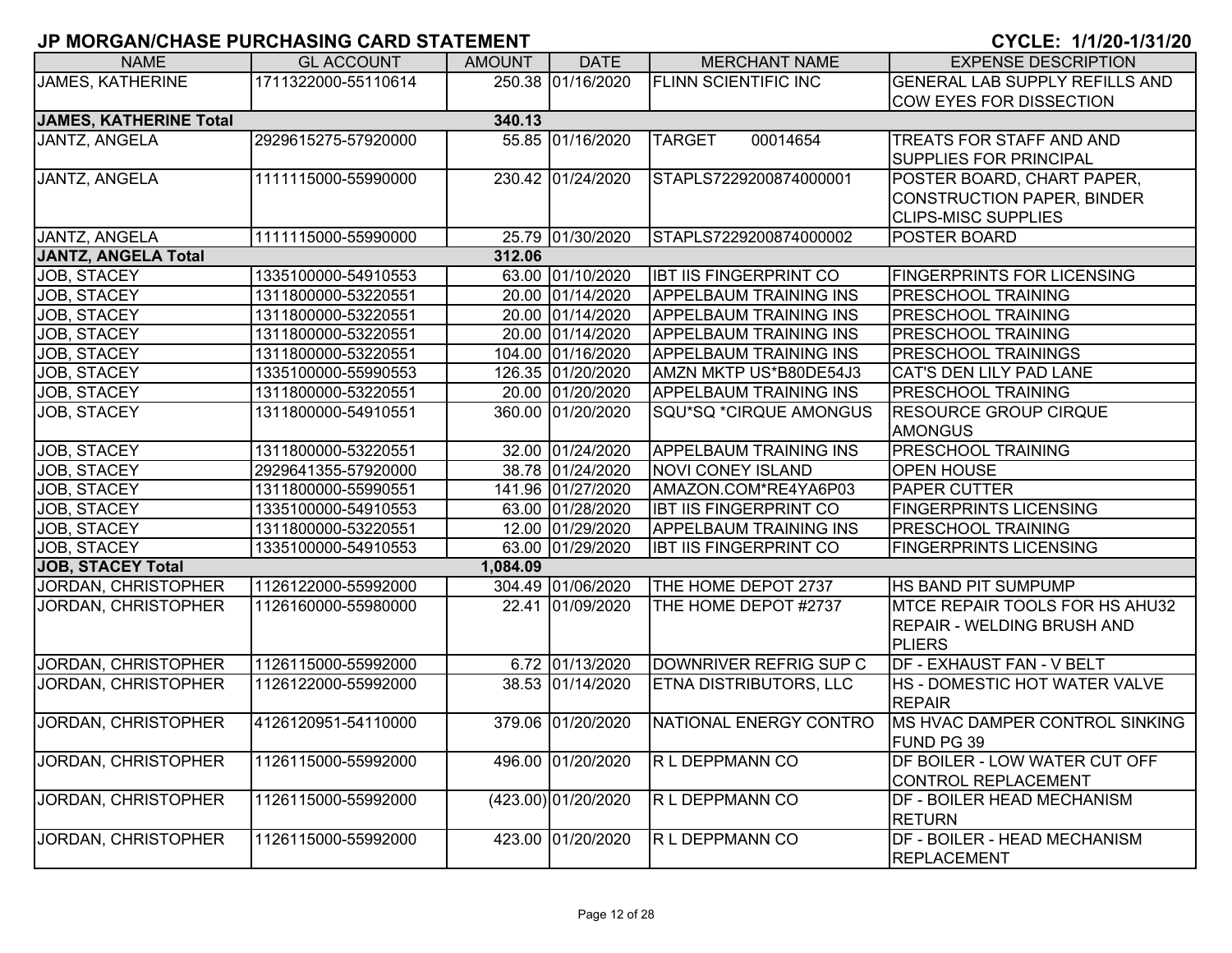| <b>NAME</b>                 | <b>GL ACCOUNT</b>   | <b>AMOUNT</b> | <b>DATE</b>        | <b>MERCHANT NAME</b>          | <b>EXPENSE DESCRIPTION</b>              |
|-----------------------------|---------------------|---------------|--------------------|-------------------------------|-----------------------------------------|
| JORDAN, CHRISTOPHER         | 1126118000-55992000 |               | 6.31 01/24/2020    | THE HOME DEPOT #2737          | NM5 - BOILER - ELBOW AND BRASS          |
|                             |                     |               |                    |                               | <b>ADAPTER</b>                          |
| JORDAN, CHRISTOPHER         | 1126160000-55992000 |               | 11.99 01/24/2020   | THE HOME DEPOT #2737          | <b>MTCE HVAC TRUCK TOOL - STAINLESS</b> |
|                             |                     |               |                    |                               | <b>STEEL HOSE</b>                       |
| JORDAN, CHRISTOPHER         | 1126122000-55992000 |               | 335.72 01/28/2020  | <b>IMC DIRECT</b>             | HS BOILER - PUMP #6 STARTER             |
| JORDAN, CHRISTOPHER         | 1126120000-55992000 |               | 100.99 01/29/2020  | <b>GRAINGER</b>               | MS AHU GI OFFICE - KEYED SHAFT          |
|                             |                     |               |                    |                               | ELECTRONIC COMPONENT                    |
| JORDAN, CHRISTOPHER         | 1126122000-55992000 |               | 421.85 01/30/2020  | <b>GRAINGER</b>               | HS BOILER E & F PUMP #5 - MOTOR         |
|                             |                     |               |                    |                               | REPLACEMENT                             |
| JORDAN, CHRISTOPHER         | 1126111000-55992000 |               | 8.91 01/31/2020    | THE HOME DEPOT #2737          | VO BATHROOM HEATER                      |
| JORDAN, CHRISTOPHER Total   |                     | 2,132.98      |                    |                               |                                         |
| KINZER, GARY                | 1111322000-53210000 |               | (11.88) 01/06/2020 | <b>HYATT HOTELS</b>           | <b>SALES TAX REFUND</b>                 |
| <b>KINZER, GARY Total</b>   |                     | (11.88)       |                    |                               |                                         |
| LALONDE, LUCAS              | 1129900000-55990000 |               | 89.99 01/02/2020   | <b>STAPLES</b><br>00103242    | <b>REPLACEMENT CHARGER FOR</b>          |
|                             |                     |               |                    |                               | <b>AUDITORIUM MACBOOK</b>               |
| LALONDE, LUCAS              | 1129900000-55990000 |               | 69.99 01/06/2020   | AMZN MKTP US*WU47Y75S3        | <b>REPLACEMENT BATTERY FOR</b>          |
|                             |                     |               |                    |                               | <b>AUDITORIUM MACBOOK</b>               |
| LALONDE, LUCAS              | 1129900000-55990000 |               | 396.49 01/08/2020  | AMAZON.COM*JI03K1U13          | <b>GAFF TAPE ORDER FOR AUDITORIUMS</b>  |
|                             |                     |               |                    |                               |                                         |
| LALONDE, LUCAS              | 1129900000-55990000 |               | 94.10 01/08/2020   | AMZN MKTP US*AT3646WQ3        | AA BATTERIES STOCK FOR WIRELESS         |
|                             |                     |               |                    |                               | <b>MICS</b>                             |
| LALONDE, LUCAS              | 1129900000-55990000 |               | 179.99 01/08/2020  | AMZN MKTP US*QF3H970I3        | <b>REPLACEMENT LAMPS FOR</b>            |
|                             |                     |               |                    |                               | <b>AUDITORIUM LIGHTS</b>                |
| LALONDE, LUCAS              | 1129900000-55990000 |               | 29.99 01/13/2020   | <b>ADOBE STOCK</b>            | <b>STOCK IMAGES FOR AUDITORIUM USE</b>  |
|                             |                     |               |                    |                               | <b>AND DISPLAY</b>                      |
| LALONDE, LUCAS              | 1129900000-55990000 |               | 116.95 01/15/2020  | <b>STAPLES</b><br>00103242    | <b>OFFICE SUPPLIES AND WIRELESS</b>     |
|                             |                     |               |                    |                               | <b>ROUTER FOR AUDITORIUMS</b>           |
| LALONDE, LUCAS              | 2929622169-57920000 |               | 755.69 01/28/2020  | <b>ROSE BRAND WIPERS</b>      | TAPE SUPPLY FOR HS THEATER              |
|                             |                     |               |                    |                               | DEPARTMENT                              |
| LALONDE, LUCAS              | 1129900000-55990000 |               | 61.36 01/30/2020   | <b>STAGELIGHTINGSTORE</b>     | <b>REPLACEMENT GEL FOR HS CYC</b>       |
|                             |                     |               |                    |                               | <b>LIGHTS</b>                           |
| <b>LALONDE, LUCAS Total</b> |                     | 1,794.55      |                    |                               |                                         |
| <b>LASH, NANCY</b>          | 4445614000-56420957 |               | 199.99 01/02/2020  | <b>WEST MUSIC CATALOG</b>     | <b>MUSIC INSTRUMENTS</b>                |
| LASH, NANCY                 | 1124114000-55910000 |               | 39.99 01/07/2020   | AMAZON.COM*3O0K42543          | <b>OFFICE</b>                           |
| <b>LASH, NANCY</b>          | 1111114000-55110708 |               | 165.29 01/15/2020  | STAPLS7228606193000001        | <b>CLASSROOM SUPPLY</b>                 |
| <b>LASH, NANCY</b>          | 1111114000-55110729 |               | 16.74 01/17/2020   | AMZN MKTP US*AR8AX69K3        | <b>CLASSROOM SUPPLY</b>                 |
| <b>LASH, NANCY</b>          | 1111114000-55110729 |               | 69.40 01/20/2020   | AMAZON.COM*1Z5Q04DY3          | <b>2ND GRADE READING</b>                |
| <b>LASH, NANCY</b>          | 1111114000-55110702 |               | 100.51 01/20/2020  | <b>DBC*BLICK ART MATERIAL</b> | <b>ART ROOM SUPPLY</b>                  |
| <b>LASH, NANCY</b>          | 1124114000-55910000 |               | 174.90 01/20/2020  | STAPLS7228992425000001        | <b>OFFICE</b>                           |
| <b>LASH, NANCY</b>          | 1111114000-55110708 |               | 34.29 01/20/2020   | STAPLS7229042996000001        | <b>CLASSROOM SUPPLY</b>                 |
| <b>LASH, NANCY</b>          | 1111114000-54910000 |               | 61.00 01/20/2020   | <b>WASTE INDUSTRIES - NON</b> | <b>WASTE RECYCLING</b>                  |
| <b>LASH, NANCY</b>          | 1111114000-57910695 |               | 68.99 01/21/2020   | AMAZON.COM*FG9UH7XT3          | <b>NEF GRANT</b>                        |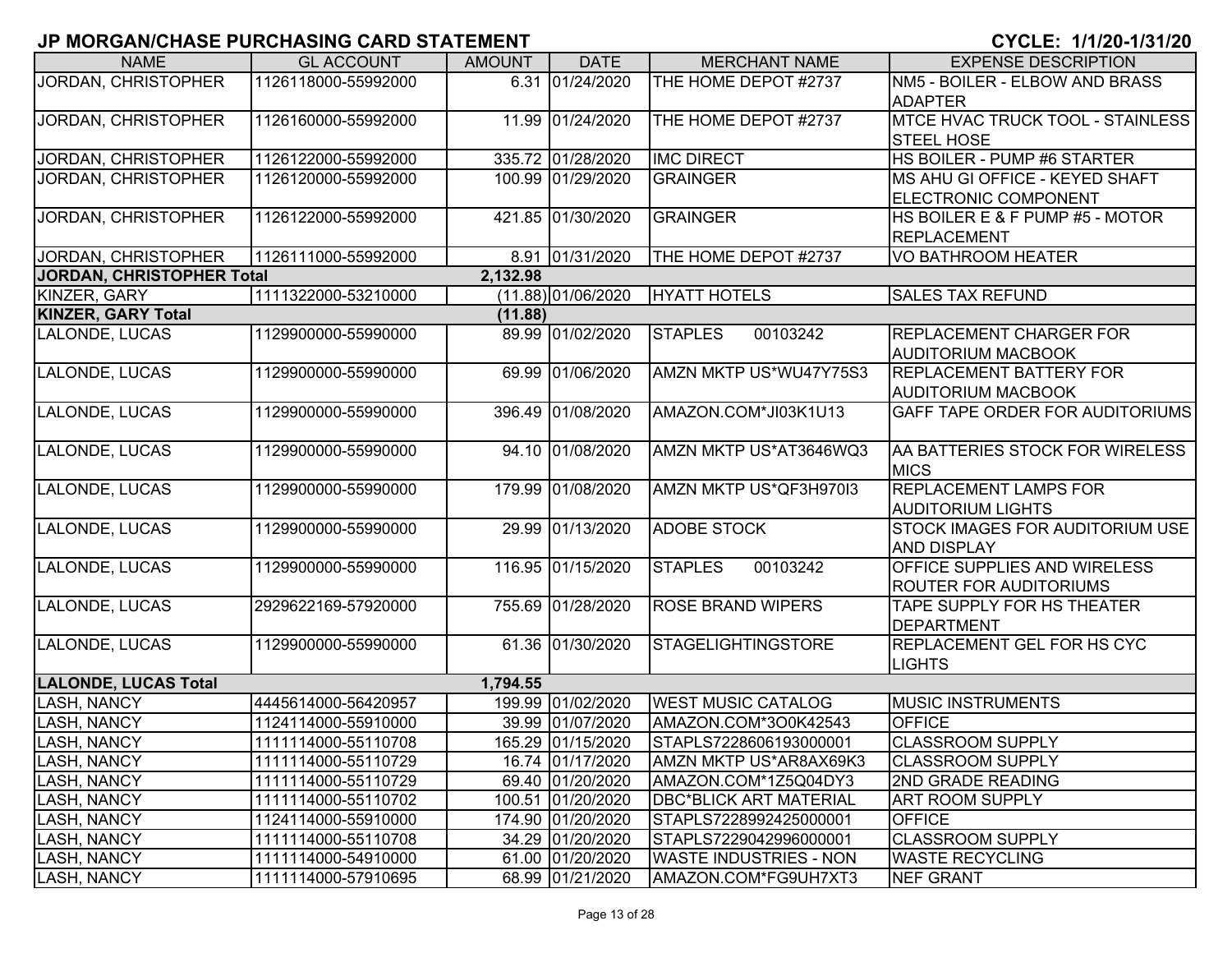| <b>NAME</b>                   | <b>GL ACCOUNT</b>   | <b>AMOUNT</b> | <b>DATE</b>         | <b>MERCHANT NAME</b>          | <b>EXPENSE DESCRIPTION</b>            |
|-------------------------------|---------------------|---------------|---------------------|-------------------------------|---------------------------------------|
| <b>LASH, NANCY</b>            | 1111114000-55110708 |               | 29.95 01/21/2020    | AMZN MKTP US*MD2GC3313        | <b>CLASSROOM SUPPLY</b>               |
| <b>LASH, NANCY</b>            | 1111114000-57910695 |               | 42.99 01/24/2020    | AMZN MKTP US*061Z60P53        | <b>NEF GRANT</b>                      |
| LASH, NANCY                   | 1111114000-57910695 |               | 189.72 01/24/2020   | <b>LAKESHORE LEARNING MAT</b> | <b>NEF GRANT</b>                      |
| <b>LASH, NANCY</b>            | 1111114000-55110708 |               | 110.45 01/24/2020   | STAPLS7229196321000001        | <b>CLASSROOM SUPPLY</b>               |
| LASH, NANCY                   | 1111114000-55110708 |               | 22.48 01/27/2020    | AMZN MKTP US*5N6I42ZP3        | <b>CLASSROOM SUPPLY</b>               |
| <b>LASH, NANCY</b>            | 2929614275-57920000 |               | 707.65 01/27/2020   | <b>BRAINPOP LLC</b>           | <b>SCHOOL WIDE SUBSCRIPTION</b>       |
| <b>LASH, NANCY</b>            | 1124114000-55910000 |               | 30.27 01/27/2020    | STAPLS7229244597000001        | <b>OFFICE</b>                         |
| <b>LASH, NANCY</b>            | 1111114000-55110708 |               | 48.23 01/27/2020    | STAPLS7229275097000001        | <b>CLASSROOM SUPPLY</b>               |
| <b>LASH, NANCY</b>            | 1111114000-57910695 |               | 242.82 01/28/2020   | AMAZON.COM*8Z70X5AY3          | NEF GRANT                             |
| <b>LASH, NANCY</b>            | 1124114000-53220000 |               | 35.00 01/28/2020    | <b>NOVI CHAMBER OF COMMER</b> | <b>LEADERSHIP LUNCH AND</b>           |
|                               |                     |               |                     |                               | <b>CONFERENCE</b>                     |
| <b>LASH, NANCY</b>            | 1111114000-57910695 |               | 174.06 01/29/2020   | AMAZON.COM*ZL0S72KC3          | <b>NEF GRANT</b>                      |
| <b>LASH, NANCY</b>            | 1111114000-55110708 |               | 28.81 01/29/2020    | STAPLS7229339785000001        | <b>CLASSROOM SUPPLY</b>               |
| <b>LASH, NANCY</b>            | 1111114000-55110729 |               | 7.99 01/30/2020     | AMAZON.COM*GB42L8ZC3          | <b>2ND GRADE BOOKS</b>                |
| <b>LASH, NANCY</b>            | 1111114000-55110729 |               | 16.98 01/31/2020    | AMZN MKTP US*CA0P689V3        | <b>2ND GRADE READING</b>              |
| LASH, NANCY                   | 1111114000-55110729 |               | 7.83 01/31/2020     | AMZN MKTP US*V59X97EL3        | <b>2ND GRADE READING</b>              |
| LASH, NANCY                   | 1111114000-55110708 |               | 27.52 01/31/2020    | STAPLS7229422739000001        | <b>CLASSROOM SUPPLY</b>               |
| <b>LASH, NANCY Total</b>      |                     | 2,653.85      |                     |                               |                                       |
| <b>MATSON, MELISSA</b>        | 1722100000-53220611 |               | 60.00 01/13/2020    | OAKLAND SCHOOLS-RC INT        | OAKLAND SCHOOLS WORKSHOP -            |
|                               |                     |               |                     |                               | <b>CREATING AND SUPPORTING WITHIN</b> |
|                               |                     |               |                     |                               | A TRAUMA-INFORMED SCHOOL - DR.        |
|                               |                     |               |                     |                               | RJ WEBBER, D. HOPPENSTEDT, M.         |
|                               |                     |               |                     |                               | <b>MATSON</b>                         |
| MATSON, MELISSA               | 1711322000-55210611 |               | 256.40 01/16/2020   | AMAZON.COM*7683D6PG3          | MENTAL HEALTH BOOKS FOR NOVI          |
|                               |                     |               |                     |                               | <b>HIGH SCHOOL</b>                    |
| MATSON, MELISSA               | 1722100000-53220611 |               | 400.00 01/20/2020   | MI ASSOC SCH ADM              | 2020 MASA MIDWINTER CONFERENCE -      |
|                               |                     |               |                     |                               | <b>D. HOPPENSTEDT</b>                 |
| MATSON, MELISSA               | 1722100000-53220611 |               | 400.00 01/20/2020   | MI ASSOC SCH ADM              | 2020 MASA MIDWINTER CONFERENCE -      |
|                               |                     |               |                     |                               | DR. RJ WEBBER                         |
| MATSON, MELISSA               | 1722700000-53450621 |               | 701.50 01/24/2020   | NWEA 503-624-1951             | NWEA MAP GROWTH - TEST LICENSE        |
|                               |                     |               |                     |                               | <b>OVERAGE PAYMENT</b>                |
| <b>MATSON, MELISSA Total</b>  |                     | 1,817.90      |                     |                               |                                       |
| MCDERMOTT, JACOB              | 1126160000-53220000 |               | 95.00 01/07/2020    | <b>MSBO</b>                   | <b>MSBO CLASS FOR CERTIFICATION -</b> |
|                               |                     |               |                     |                               | <b>ASSISTANT DIRECTOR MTCE</b>        |
| MCDERMOTT, JACOB              | 1126160000-55990000 |               | 64.37 01/08/2020    | LEVELUPPOTBELLY304924         | <b>IMTCE/BUS OFFICE/OWNERS REP</b>    |
|                               |                     |               |                     |                               | <b>WORKING LUNCH</b>                  |
| <b>MCDERMOTT, JACOB</b>       | 1126160000-55990000 |               | $(3.23)$ 01/09/2020 | LEVELUPPOTBELLY304924         | <b>WORKING LUNCH REFUND TAX</b>       |
| MCDERMOTT, JACOB              | 1126160000-53220000 |               | 95.00 01/15/2020    | <b>MSBO</b>                   | MSBO WEBINAR JAN 2020                 |
| <b>MCDERMOTT, JACOB Total</b> |                     | 251.14        |                     |                               |                                       |
| MCDOUGALL, BARBARA            | 2929661155-57920000 |               | 576.00 01/09/2020   | <b>BONFIRE GRILL</b>          | UP NORTH - HOCKEY TRIP                |
| MCDOUGALL, BARBARA            | 2929661155-57920000 |               | 2,651.22 01/14/2020 | <b>MAGNUSON FRANKLIN SQUA</b> | UP NORTH HOCKEY TRIP                  |
| MCDOUGALL, BARBARA            | 2929661155-57920000 |               | 1,195.68 01/15/2020 | COUNTRY INN BY CARLSON        | UP NORTH - HOCKEY TRIP                |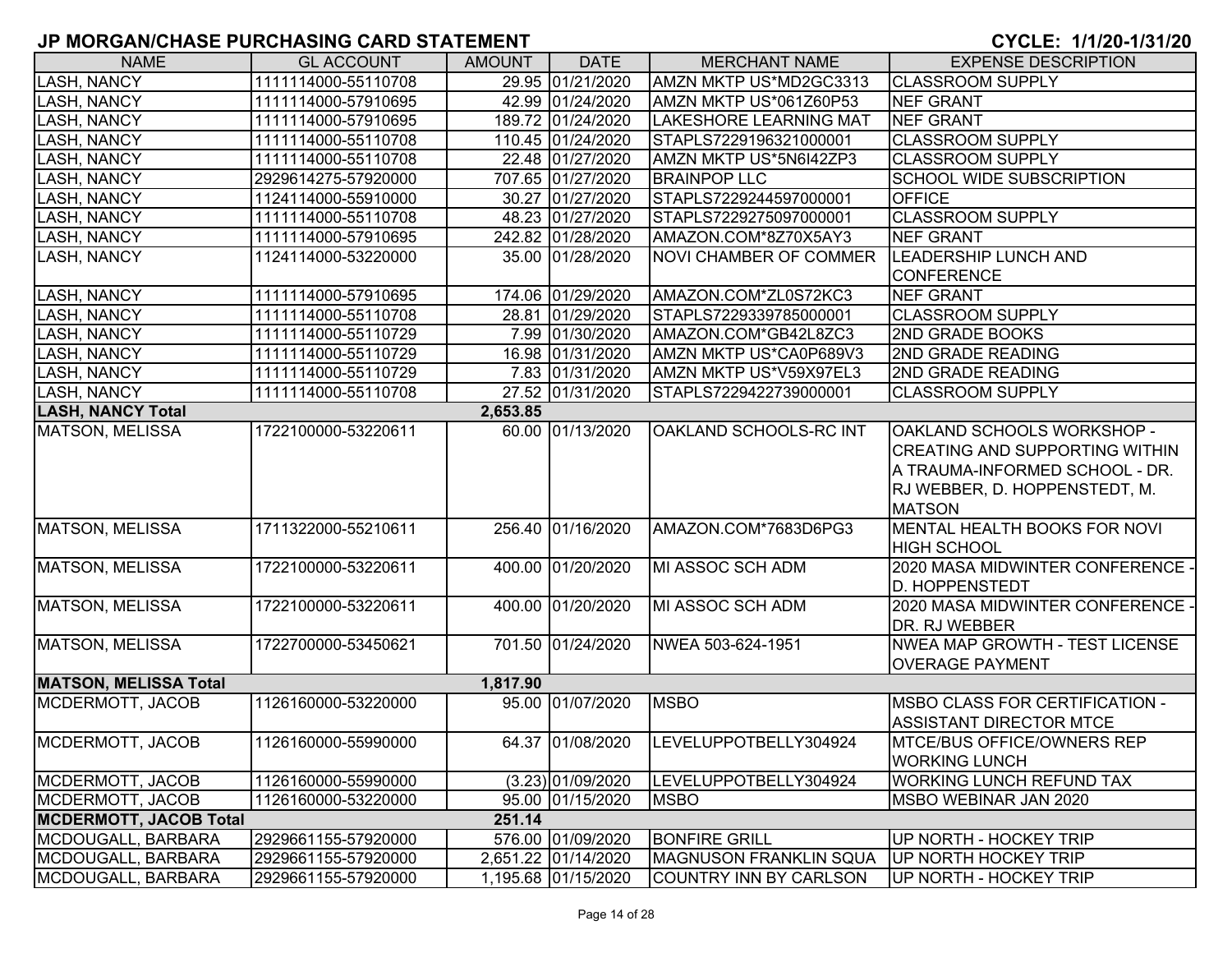| <b>NAME</b>                          | <b>GL ACCOUNT</b>   | <b>AMOUNT</b> | <b>DATE</b>         | <b>MERCHANT NAME</b>              | <b>EXPENSE DESCRIPTION</b>                                                                |  |  |  |  |
|--------------------------------------|---------------------|---------------|---------------------|-----------------------------------|-------------------------------------------------------------------------------------------|--|--|--|--|
| MCDOUGALL, BARBARA                   | 2929661104-57920000 |               | 107.84 01/15/2020   | SAMSCLUB #6657                    | <b>KLAA WRESTLING</b>                                                                     |  |  |  |  |
| MCDOUGALL, BARBARA                   | 2929661104-57920000 |               | 94.94 01/27/2020    | <b>BENITOS PIZZA-NOVI</b>         | <b>KLAA WRESTLING</b>                                                                     |  |  |  |  |
| MCDOUGALL, BARBARA                   | 2929661128-57920000 |               | 256.00 01/30/2020   | PINE KNOB SKI RESORT I            | <b>SKI</b>                                                                                |  |  |  |  |
| MCDOUGALL, BARBARA                   | 2929661104-57920000 |               | 175.25 01/31/2020   | SAMS CLUB #6657                   | <b>WATER, GATORADE &amp; MISC.</b>                                                        |  |  |  |  |
| MCDOUGALL, BARBARA                   | 1429300000-55910000 |               | 79.57 01/31/2020    | <b>STAPLES</b><br>00115659        | <b>OFFICE SUPPLIES</b>                                                                    |  |  |  |  |
| <b>MCDOUGALL, BARBARA Total</b>      |                     | 5,136.50      |                     |                                   |                                                                                           |  |  |  |  |
| MINNICK, JILL                        | 1125200000-53229000 |               | 186.80 01/21/2020   | <b>DELTA</b>                      | 2020 BOND SALE WITH UNDERWRITER,<br><b>ST. LOUIS MO</b>                                   |  |  |  |  |
| <b>MINNICK, JILL Total</b><br>186.80 |                     |               |                     |                                   |                                                                                           |  |  |  |  |
| <b>NESMITH, RUSSELL</b>              | 1126160000-55980000 |               | 55.61 01/07/2020    | <b>BEST PLUMBING SPECIALT</b>     | MTCE - REPLACEMENT PEDAL FOR<br><b>SNAKE - PLUMBING TOOL</b>                              |  |  |  |  |
| <b>NESMITH, RUSSELL</b>              | 1126160000-55992000 |               | 142.88 01/13/2020   | <b>BEST PLUMBING SPECIALT</b>     | <b>MTCE - DRINKING FOUNTAIN FILTER</b><br>REPLACEMENT                                     |  |  |  |  |
| NESMITH, RUSSELL                     | 1126160000-55992000 |               | 87.43 01/15/2020    | THE HOME DEPOT 2737               | MTCE - PLUMBING STOCK - SINKHOLE<br><b>COVER</b>                                          |  |  |  |  |
| NESMITH, RUSSELL                     | 1126160000-55992000 |               | 791.00 01/17/2020   | <b>CONTRACTORS PIPE &amp; SUP</b> | <b>MTCE - PLUMBING STOCK - ELKAY</b><br><b>BOTTLE FILLER FILTER 51300C</b>                |  |  |  |  |
| NESMITH, RUSSELL                     | 1126160000-55992000 |               | 6.47 01/20/2020     | THE HOME DEPOT #2737              | <b>IMTCE - PLUMBING STOCK - MORTAR</b><br><b>FIX</b>                                      |  |  |  |  |
| NESMITH, RUSSELL                     | 1126160000-55992000 |               | 306.52 01/27/2020   | <b>BEST PLUMBING SPECIALT</b>     | MTCE - PLUMBING STOCK - BEVELED<br><b>WASHERS, COMP CONTROL</b><br><b>RENEWABLE UNITS</b> |  |  |  |  |
| NESMITH, RUSSELL                     | 1126122000-55992000 |               | 4.98 01/29/2020     | THE HOME DEPOT #2737              | HS ATHLETIC FLAG POLE - BRAIDED<br><b>NYLON CORD</b>                                      |  |  |  |  |
| NESMITH, RUSSELL                     | 1126114000-55992000 |               | 367.64 01/30/2020   | <b>BEST PLUMBING SPECIALT</b>     | PV SPRAY REPLACEMENT HOSE - WO<br>24065 - KITCHEN SINK HOSE                               |  |  |  |  |
| NESMITH, RUSSELL                     | 1126112000-55992000 |               | 1,978.24 01/30/2020 | <b>BEST PLUMBING SPECIALT</b>     | OH - REPLACED DISPOSAL IN KITCHEN                                                         |  |  |  |  |
| NESMITH, RUSSELL                     | 1126122000-54110000 |               | 596.32 01/31/2020   | <b>BEST PLUMBING SPECIALT</b>     | <b>HS OFFICIALS MENS SHOWER REPAIR -</b><br>WO 24137                                      |  |  |  |  |
| NESMITH, RUSSELL                     | 1126101000-55992000 |               | 312.63 01/31/2020   | THE HOME DEPOT 2737               | <b>ESB CLOSET - PAINT</b>                                                                 |  |  |  |  |
| <b>NESMITH, RUSSELL Total</b>        |                     | 4,649.72      |                     |                                   |                                                                                           |  |  |  |  |
| <b>NOWICKI, MATTHEW</b>              | 1127170000-53450000 |               | 750.00 01/22/2020   | <b>CUMMINS INC - S1</b>           | <b>SOFTWARE UPDATE</b>                                                                    |  |  |  |  |
| <b>NOWICKI, MATTHEW Total</b>        |                     | 750.00        |                     |                                   |                                                                                           |  |  |  |  |
| OAKES, ROBERT                        | 1126118000-55992000 |               | 418.77 01/03/2020   | <b>GRAINGER</b>                   | NM5 WATER HEATER REPAIR                                                                   |  |  |  |  |
| <b>OAKES, ROBERT</b>                 | 1126114000-55992000 |               | 282.94 01/15/2020   | <b>ETNA DISTRIBUTORS, LLC</b>     | PV - DOMESTIC HOT WATER LEAK<br>REPAIR - BALL VALVE AND HARD PIPE                         |  |  |  |  |
| OAKES, ROBERT                        | 1126115000-55992000 |               | 5.77 01/20/2020     | THE HOME DEPOT #2737              | DF TSTAT STORAGE CLOSET - EPOXY<br><b>PUTTY</b>                                           |  |  |  |  |
| OAKES, ROBERT                        | 1126120000-55992000 |               | 265.92 01/29/2020   | <b>BEARING SERVICE LVN</b>        | MS AHU G1 - PILLOW BLOCK BEARING                                                          |  |  |  |  |
| <b>OAKES, ROBERT Total</b>           |                     | 973.40        |                     |                                   |                                                                                           |  |  |  |  |
| OCONNOR, GAIL                        | 1311800000-55110551 |               | 25.42 01/06/2020    | <b>MEIJER #122</b>                | <b>CLASSROOM SUPPLIES</b>                                                                 |  |  |  |  |
| OCONNOR, GAIL                        | 1311800000-55110551 |               | 64.87 01/06/2020    | MEIJER #122                       | <b>CLASSROOM SUPPLIES</b>                                                                 |  |  |  |  |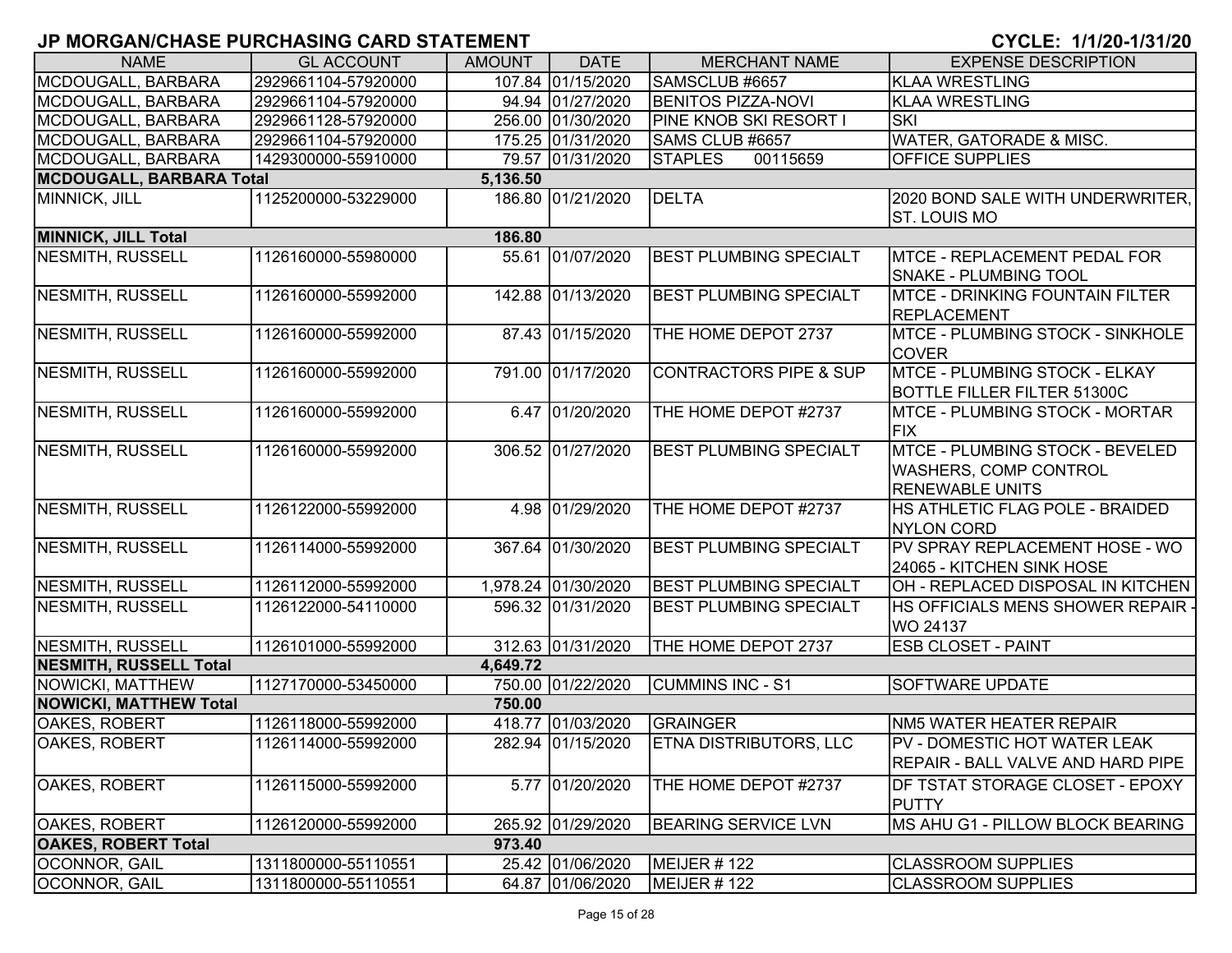| <b>NAME</b>                   | <b>GL ACCOUNT</b>   | AMOUNT   | <b>DATE</b>         | <b>MERCHANT NAME</b>          | <b>EXPENSE DESCRIPTION</b>          |
|-------------------------------|---------------------|----------|---------------------|-------------------------------|-------------------------------------|
| OCONNOR, GAIL                 | 1335100000-53610000 |          | 586.16 01/07/2020   | <b>PRINTNOLOGY INC</b>        | LILY PAD LANE DAILY SHEETS          |
| OCONNOR, GAIL                 | 1311800000-55110551 |          | 62.69 01/10/2020    | <b>AMZN MKTP US*TW5XI7TA3</b> | <b>CLASSROOM SUPPLIES</b>           |
| OCONNOR, GAIL                 | 1311800000-55110551 |          | 17.03 01/13/2020    | AMAZON.COM*FF2UX6EG3          | <b>CLASSROOM SUPPLIES</b>           |
| OCONNOR, GAIL                 | 1311800000-55110551 |          | 107.76 01/13/2020   | AMZN MKTP US*622BK08P3        | <b>CLASSROOM SUPPLIES</b>           |
| OCONNOR, GAIL                 | 1311800000-55110551 |          | 82.87 01/14/2020    | AMZN MKTP US*303XV71T3        | <b>CLASSROOM SUPPLIES</b>           |
| OCONNOR, GAIL                 | 1311800000-55110551 |          | 19.83 01/14/2020    | AMZN MKTP US*UZ4M55IW3        | <b>CLASSROOM SUPPLIES</b>           |
| OCONNOR, GAIL                 | 1311800000-55110551 |          | 59.30 01/15/2020    | STAPLS7228774572000001        | <b>CLASSROOM SUPPLIES</b>           |
| OCONNOR, GAIL                 | 1311800000-55110551 |          | 44.90 01/22/2020    | STAPLS7228774572000002        | <b>CLASSROOM SUPPLIES</b>           |
| OCONNOR, GAIL                 | 1311800000-55110551 |          | 274.37 01/27/2020   | STAPLS7229252632000001        | <b>CLASSROOM SUPPLIES</b>           |
| OCONNOR, GAIL                 | 1311800000-55110551 |          | 32.36 01/31/2020    | STAPLS7229252632000002        | <b>CLASSROOM SUPPLIES</b>           |
| <b>OCONNOR, GAIL Total</b>    |                     | 1,377.56 |                     |                               |                                     |
| OFILI, ALEXANDER              | 2929611275-57920000 |          | 14.96 01/28/2020    | CVS/PHARMACY #08262           | <b>SNACKS FOR STUDENTS</b>          |
| OFILI, ALEXANDER              | 2929611275-57920000 |          | 356.46 01/28/2020   | <b>PRINTNOLOGY INC</b>        | <b>TEACHER APPRECIATION GIFT</b>    |
| OFILI, ALEXANDER              | 2929611275-57920000 |          | 17.88 01/29/2020    | CVS/PHARMACY #08262           | <b>SNACKS FOR STAFF MTG</b>         |
| OFILI, ALEXANDER              | 2929611275-57920000 |          | 27.94 01/31/2020    | DD/BR #304009                 | THANK YOUS FOR TEACHERS             |
| <b>OFILI, ALEXANDER Total</b> |                     | 417.24   |                     |                               |                                     |
| PATEL, SHAILEE                | 1222600000-53229000 |          | (379.49) 01/16/2020 | <b>HILTON</b>                 | CONFERENCE LODGING REFUND           |
| PATEL, SHAILEE                | 1222600000-53229000 |          | (379.49) 01/16/2020 | <b>HILTON</b>                 | CONFERENCE LODGING REFUND           |
| <b>PATEL, SHAILEE Total</b>   |                     | (758.98) |                     |                               |                                     |
| PETERSON, SARAH               | 1311800000-55110551 |          | 4.25 01/06/2020     | FIVE BELOW 558                | <b>DRY ERASE MARKERS</b>            |
| <b>PETERSON, SARAH Total</b>  |                     | 4.25     |                     |                               |                                     |
| POHLONSKI, EMILY              | 1111322730-55110000 |          | 35.00 01/07/2020    | <b>MICHIGAN SCIENCE TEACH</b> | <b>MSTA</b>                         |
| POHLONSKI, EMILY              | 1111322730-55110000 |          | 212.75 01/16/2020   | <b>BIO RAD LABORATORIES</b>   | <b>LAB SUPPLIES</b>                 |
| POHLONSKI, EMILY              | 2929622190-57920000 |          | 788.40 01/22/2020   | <b>GRAND TRAV RESORT</b>      | CONFERENCE ROOM FOR STATES          |
| POHLONSKI, EMILY Total        |                     | 1,036.15 |                     |                               |                                     |
| <b>REICHLEY, CARRIE</b>       | 1124118000-55990000 |          | 111.02 01/13/2020   | HOMEDEPOT.COM                 | <b>MICROWAVE FOR STAFF</b>          |
| <b>REICHLEY, CARRIE</b>       | 2929618275-57920000 |          | 65.10 01/13/2020    | PANERA BREAD #600667          | <b>PRINCIPALS LUNCHEON</b>          |
| REICHLEY, CARRIE              | 1111118000-55110799 |          | 31.99 01/15/2020    | AMZN MKTP US*N88HN7NV3        | PORTABLE LAMP LIGHT                 |
| <b>REICHLEY, CARRIE</b>       | 2929618275-57920000 |          | 11.65 01/15/2020    | <b>BENITOS PIZZA-NOVI</b>     | PIZZA LUNCHEON FOR STUDENT          |
| <b>REICHLEY, CARRIE</b>       | 1111118000-55110702 |          | 706.32 01/15/2020   | <b>DBC*BLICK ART MATERIAL</b> | <b>ART SPPLIES</b>                  |
| <b>REICHLEY, CARRIE</b>       | 1124118000-55910000 |          | 40.70 01/16/2020    | SSI*SCHOOL SPECIALTY          | <b>COPY PAPER</b>                   |
| <b>REICHLEY, CARRIE</b>       | 1111118000-55110719 |          | 45.94 01/16/2020    | SSI*SCHOOL SPECIALTY          | <b>BATTERIES</b>                    |
| <b>REICHLEY, CARRIE</b>       | 2929618219-57920000 |          | 112.40 01/17/2020   | <b>FOLLETT SCHOOL SOLUTIO</b> | <b>BOOKS</b>                        |
| <b>REICHLEY, CARRIE</b>       | 1111118000-55110708 |          | 26.91 01/22/2020    | SSI*SCHOOL SPECIALTY          | <b>CLASSROOM SUPPLIES-ZEBROWSKI</b> |
| <b>REICHLEY, CARRIE</b>       | 1111118000-55110708 |          | 2,360.00 01/23/2020 | <b>VERITIV-MIDWEST</b>        | COPY PAPER-GR. 6                    |
| <b>REICHLEY, CARRIE</b>       | 1111118000-55110708 |          | 1,180.00 01/23/2020 | <b>VERITIV-MIDWEST</b>        | COPY PAPER-GR. 5                    |
| REICHLEY, CARRIE              | 1111118000-55110719 |          | 40.00 01/24/2020    | <b>MATH LEAGUE PRESS</b>      | <b>ONLINE MATH CONTEST</b>          |
|                               |                     |          |                     |                               | <b>REGISTRATION-M. BURRY</b>        |
| <b>REICHLEY, CARRIE Total</b> |                     | 4,732.03 |                     |                               |                                     |
| RODRIGUEZ, SANDRA             | 1122213000-55310000 |          | 3,651.97 01/07/2020 | SCHOLASTIC, INC.              | <b>SCHOLASTIC BOOK BOUGHT NW</b>    |
| <b>RODRIGUEZ, SANDRA</b>      | 1111113000-54910000 |          | 54.41 01/08/2020    | SHRED-IT                      | SHRED-IT BILL FOR 1/6/2020          |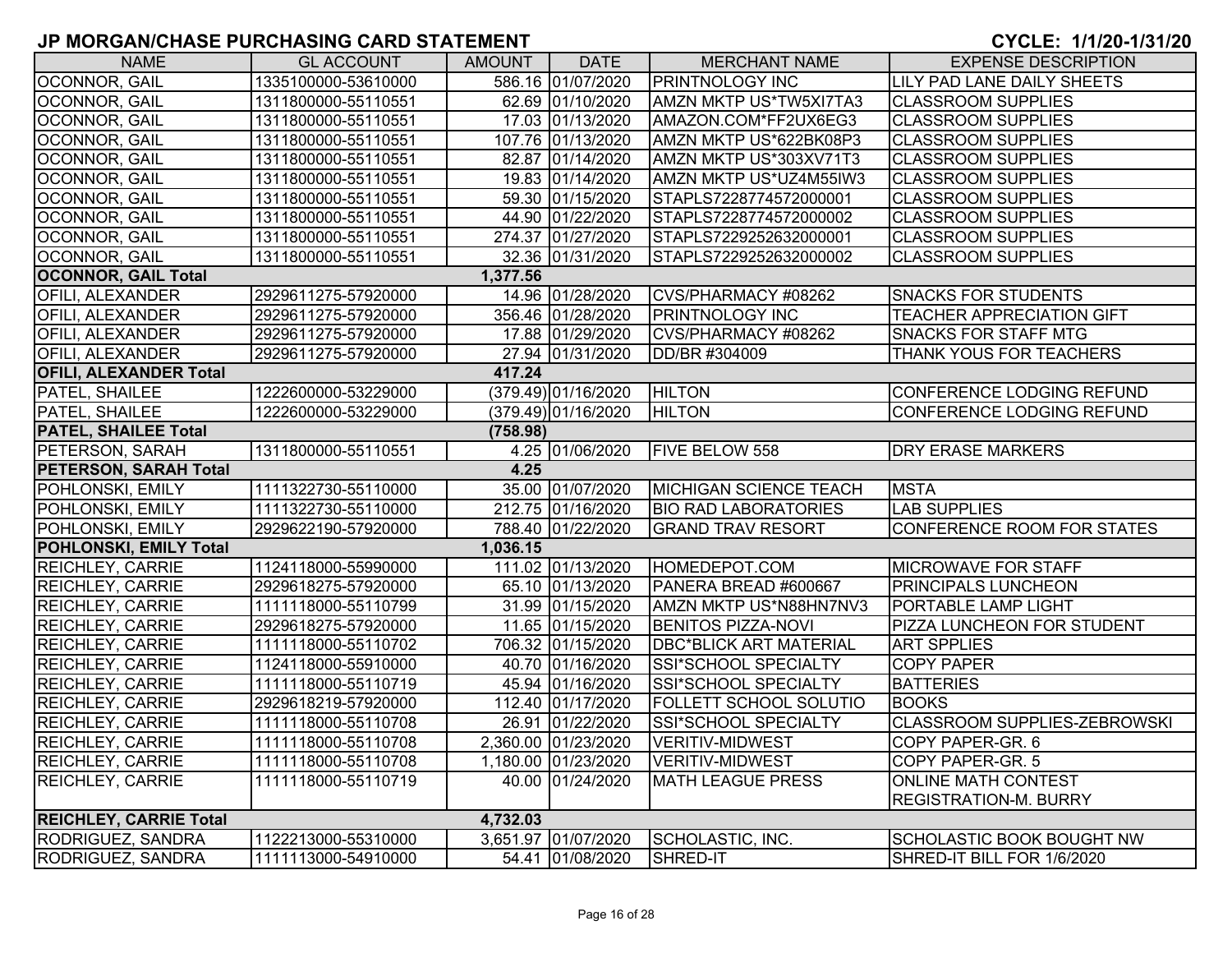| <b>NAME</b>                    | <b>GL ACCOUNT</b>   | <b>AMOUNT</b> | <b>DATE</b>         | <b>MERCHANT NAME</b>          | <b>EXPENSE DESCRIPTION</b>                      |
|--------------------------------|---------------------|---------------|---------------------|-------------------------------|-------------------------------------------------|
| RODRIGUEZ, SANDRA              | 1111113000-55110708 |               | 38.90 01/14/2020    | <b>IMSE</b>                   | TEACHER BOOK FOR INTERVENTIONS                  |
|                                |                     |               |                     |                               | PHONOLOGICAL                                    |
| RODRIGUEZ, SANDRA              | 1111113000-55110708 |               | 178.32 01/20/2020   | <b>SSI*SCHOOL SPECIALTY</b>   | <b>OFFICE SUPPLIES NEEDED FOR FILES</b>         |
|                                |                     |               |                     |                               | AND STUDENT/TEACHER LAMINATING                  |
| <b>RODRIGUEZ, SANDRA Total</b> |                     | 3,923.60      |                     |                               |                                                 |
| RONNING, ADAM                  | 2929620239-57920000 |               | 125.00 01/07/2020   | <b>MICHIGAN MUSIC CONFERE</b> | <b>MICHIGAN MUSIC CONFERENCE</b>                |
|                                |                     |               |                     |                               | <b>REGISTRATION FOR ALL STATE</b>               |
|                                |                     |               |                     |                               | <b>HONORS PERFORMANCES</b>                      |
| RONNING, ADAM                  | 1111220000-55110723 |               | 46.62 01/10/2020    | AMZN MKTP US*SR6ZR72E3        | <b>CLASSROOM SUPPLIES</b>                       |
| RONNING, ADAM                  | 2929620239-57920000 |               | 52.14 01/22/2020    | <b>GCI* WOODWIND</b>          | <b>SMALL INSTRUMENTS</b>                        |
| RONNING, ADAM                  | 2929620239-57920000 |               | 274.06 01/22/2020   | <b>GCI* WOODWIND</b>          | <b>INSTRUMENT SUPPLIES</b>                      |
| RONNING, ADAM                  | 2929620239-57920000 |               | 40.00 01/28/2020    | J.W. PEPPER                   | NEW DIGITAL PRINT MUSIC FOR JAZZ<br><b>BAND</b> |
| RONNING, ADAM                  | 2929620239-57920000 |               | 470.25 01/28/2020   | <b>MARSHALL MUSIC #7</b>      | <b>BAND SUPPLIES</b>                            |
| <b>RONNING, ADAM Total</b>     |                     | 1,008.07      |                     |                               |                                                 |
| <b>ROSS, NICOLE</b>            | 2929622129-57920000 |               | 590.00 01/08/2020   | KIDS ARTISTIC REVUE IN        | <b>ADDITIONAL SOLOS FOR KAR DANCE</b>           |
|                                |                     |               |                     |                               | <b>COMPETITION</b>                              |
| ROSS, NICOLE                   | 2929622129-57920000 |               | 124.00 01/09/2020   | KIDS ARTISTIC REVUE IN        | ADDITIONAL SOLO FOR KAR DANCE                   |
|                                |                     |               |                     |                               | <b>COMPETITION</b>                              |
| ROSS, NICOLE                   | 2929622129-57920000 |               | 9.45 01/27/2020     | <b>HATTIES HALLMARK</b>       | <b>WEISSMAN RETURN SHIPPING COST</b>            |
| <b>ROSS, NICOLE</b>            | 2929622129-57920000 |               | 3,500.00 01/31/2020 | <b>WESTERFIELD MANAGEMENT</b> | <b>HALF OF SHOWBIZ DANCE</b>                    |
|                                |                     |               |                     |                               | <b>COMPETITION PAYMENT</b>                      |
| <b>ROSS, NICOLE Total</b>      |                     | 4,223.45      |                     |                               |                                                 |
| <b>RUDY, MICHELLE</b>          | 1311800000-55110551 |               | 24.34 01/20/2020    | AMZN MKTP US*ZE87U3HI3        | KINETIC SAND, METAL BRASS                       |
|                                |                     |               |                     |                               | FASTENERS                                       |
| RUDY, MICHELLE                 | 1311800000-55110551 |               | 18.95 01/21/2020    | JOANN STORES #1933            | KINETIC SAND, VARIOUS TYPES OF                  |
|                                |                     |               |                     |                               | <b>GLITTER, CLEARANCE HOLIDAY</b>               |
|                                |                     |               |                     |                               | <b>COOKIE CUTTERS</b>                           |
| <b>RUDY, MICHELLE</b>          | 1311800000-55110551 |               | 13.00 01/22/2020    | <b>DOLLARTREE</b>             | TEACHING SUPPLIES - TABLE CLOTHS,               |
|                                |                     |               |                     |                               | <b>BANDAGES, STICKERS, GLITTER</b>              |
|                                |                     |               |                     |                               | GLUE, ALUMINUM FOIL, RICE, TISSUE               |
|                                |                     |               |                     |                               | <b>PAPER</b>                                    |
| <b>RUDY, MICHELLE</b>          | 1311800000-55110551 |               | 84.02 01/27/2020    | AMZN MKTP US*KS91M4U83        | MAGNETIC BUILDERS BALL AND ROD                  |
|                                |                     |               |                     |                               | CONSTRUCTION SET, STEM LEARNING                 |
|                                |                     |               |                     |                               | TOY TUBULAR PIPES AND SPOUTS 64                 |
|                                |                     |               |                     |                               | <b>PIECE SET</b>                                |
| <b>RUDY, MICHELLE Total</b>    |                     | 140.31        |                     |                               |                                                 |
| RUTKOWSKI, MELANIE             | 1612500686-55110000 |               | 85.36 01/07/2020    | AMAZON.COM*2U8MS8DX3          | JAN RICHARDSON GUIDED READING,                  |
|                                |                     |               |                     |                               | <b>READING INTERVENTION BOOKS FOR</b>           |
|                                |                     |               |                     |                               | <b>IESL TEACHERS</b>                            |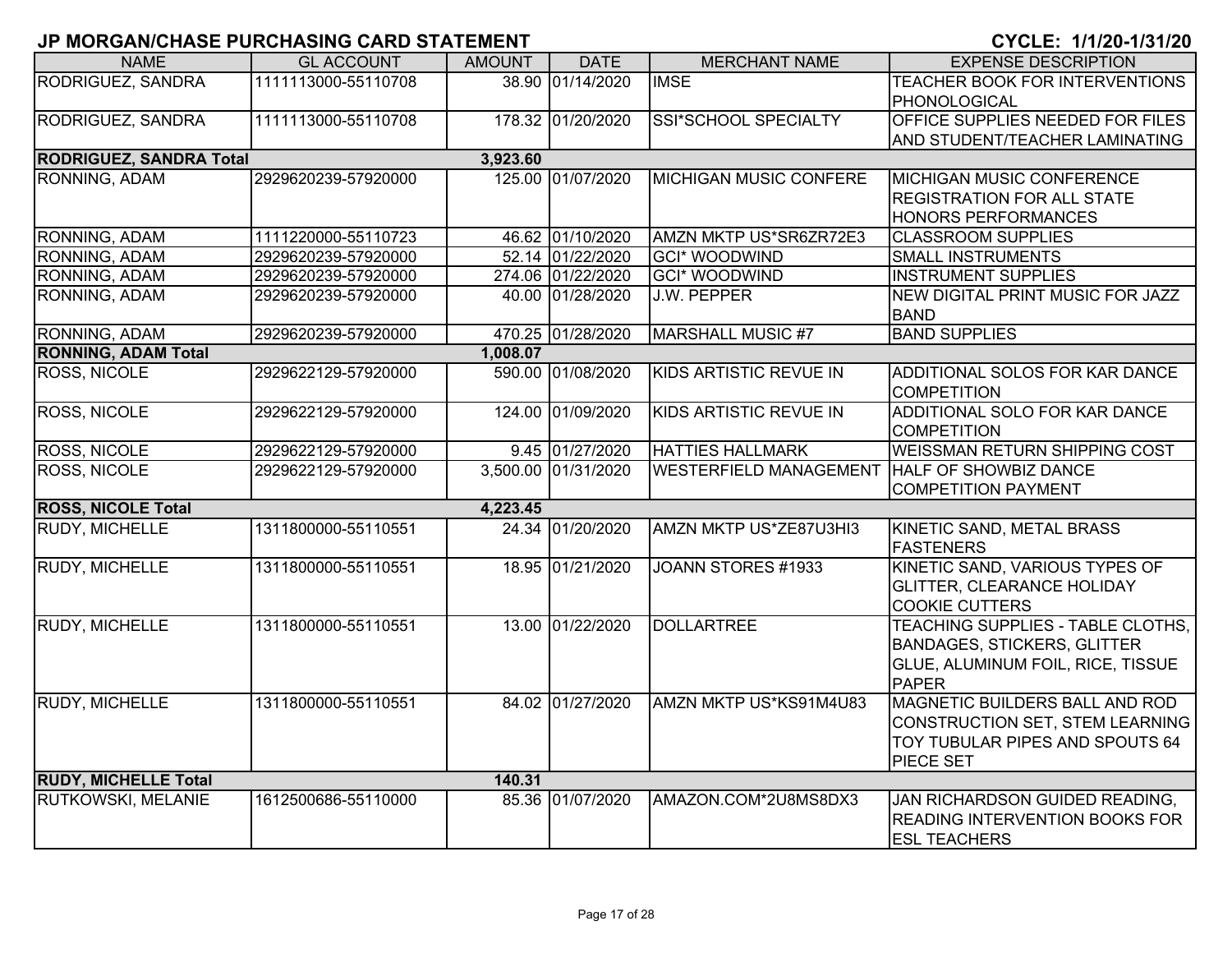| <b>NAME</b>               | <b>GL ACCOUNT</b>   | <b>AMOUNT</b> | <b>DATE</b>         | <b>MERCHANT NAME</b>                       | <b>EXPENSE DESCRIPTION</b>           |
|---------------------------|---------------------|---------------|---------------------|--------------------------------------------|--------------------------------------|
| <b>RUTKOWSKI, MELANIE</b> | 1612500686-55110000 |               | 259.90 01/07/2020   | AMAZON.COM*IU04Y6ST3                       | JAN RICHARDSON GUIDED READING,       |
|                           |                     |               |                     |                                            | <b>WORD STUDY AND PHONICS BOOKS</b>  |
|                           |                     |               |                     |                                            | <b>FOR ESL TEACHERS</b>              |
| <b>RUTKOWSKI, MELANIE</b> | 1711111000-55210000 |               | 396.61 01/08/2020   | THINK SOCIAL PUBLISHIN                     | <b>SEL BOOKS FOR K-12</b>            |
| <b>RUTKOWSKI, MELANIE</b> | 1711112000-55210000 |               | 396.61 01/08/2020   | THINK SOCIAL PUBLISHIN                     | SEL BOOKS FOR K-12                   |
| <b>RUTKOWSKI, MELANIE</b> | 1711113000-55210000 |               | 396.61 01/08/2020   | THINK SOCIAL PUBLISHIN                     | SEL BOOKS FOR K-12                   |
| <b>RUTKOWSKI, MELANIE</b> | 1711114000-55210000 |               | 396.61 01/08/2020   | <b>THINK SOCIAL PUBLISHIN</b>              | SEL BOOKS FOR K-12                   |
| <b>RUTKOWSKI, MELANIE</b> | 1711115000-55210000 |               | 396.61 01/08/2020   | <b>THINK SOCIAL PUBLISHIN</b>              | SEL BOOKS FOR K-12                   |
| <b>RUTKOWSKI, MELANIE</b> | 1711118000-55210810 |               | 124.67 01/08/2020   | THINK SOCIAL PUBLISHIN                     | SEL BOOKS FOR K-12                   |
| <b>RUTKOWSKI, MELANIE</b> | 1711220000-55210611 |               | 124.67 01/08/2020   | THINK SOCIAL PUBLISHIN                     | SEL BOOKS FOR K-12                   |
| <b>RUTKOWSKI, MELANIE</b> | 1711322000-55210611 |               | 124.67 01/08/2020   | <b>THINK SOCIAL PUBLISHIN</b>              | SEL BOOKS FOR K-12                   |
| <b>RUTKOWSKI, MELANIE</b> | 1711111000-55110611 |               | 935.00 01/09/2020   | REI*GREENWOODHEINEMANN FOUNTAS AND PINNELL |                                      |
|                           |                     |               |                     |                                            | BENCHMARKING SYSTEM FOR NM AND       |
|                           |                     |               |                     |                                            | VO ESL TEACHERS                      |
| <b>RUTKOWSKI, MELANIE</b> | 1711118000-55110611 |               | 935.00 01/09/2020   | REI*GREENWOODHEINEMANN FOUNTAS AND PINNELL |                                      |
|                           |                     |               |                     |                                            | BENCHMARKING SYSTEM FOR NM AND       |
|                           |                     |               |                     |                                            | <b>VO ESL TEACHERS</b>               |
| <b>RUTKOWSKI, MELANIE</b> | 1711118000-55110611 |               | 30.91 01/14/2020    | AMAZON.COM*SH9VA0F93                       | <b>GUIDED READING FOR EL TEACHER</b> |
|                           |                     |               |                     |                                            | <b>AT MEADOWS</b>                    |
| <b>RUTKOWSKI, MELANIE</b> | 1612500686-55110000 |               | 25.99 01/14/2020    | AMAZON.COM*SH9VA0F93                       | <b>GUIDED READING FOR EL TEACHER</b> |
|                           |                     |               |                     |                                            | <b>AT MEADOWS</b>                    |
| <b>RUTKOWSKI, MELANIE</b> | 1711114000-55110611 |               | 41.97 01/14/2020    | AMZN MKTP US*5X9F26RB3                     | <b>AVMR SUPPLIES FOR PV</b>          |
| <b>RUTKOWSKI, MELANIE</b> | 1711115000-55110611 |               | 37.97 01/14/2020    | AMZN MKTP US*5X9F26RB3                     | <b>AVMR SUPPLIES FOR DF</b>          |
| <b>RUTKOWSKI, MELANIE</b> | 1711111000-55110611 |               | 43.96 01/14/2020    | AMZN MKTP US*5X9F26RB3                     | <b>AVMR SUPPLIES FOR VO</b>          |
| <b>RUTKOWSKI, MELANIE</b> | 1711112000-55110611 |               | 37.97 01/14/2020    | AMZN MKTP US*5X9F26RB3                     | <b>AVMR SUPPLIES FOR OH</b>          |
| <b>RUTKOWSKI, MELANIE</b> | 1711113000-55110611 |               | 37.97 01/14/2020    | AMZN MKTP US*5X9F26RB3                     | <b>AVMR SUPPLIES FOR NW</b>          |
| <b>RUTKOWSKI, MELANIE</b> | 1711114000-55110611 |               | 1,226.38 01/14/2020 | US MATH RECOVERY C                         | <b>AVMR SUPPLIES FOR PV</b>          |
| <b>RUTKOWSKI, MELANIE</b> | 1711115000-55110611 |               | 1,109.58 01/14/2020 | US MATH RECOVERY C                         | <b>AVMR SUPPLIES FOR DF</b>          |
| <b>RUTKOWSKI, MELANIE</b> | 1711111000-55110611 |               | 1,284.78 01/14/2020 | US MATH RECOVERY C                         | <b>AVMR SUPPLIES FOR VO</b>          |
| <b>RUTKOWSKI, MELANIE</b> | 1711112000-55110611 |               | 1,109.58 01/14/2020 | US MATH RECOVERY C                         | <b>AVMR SUPPLIES FOR OH</b>          |
| <b>RUTKOWSKI, MELANIE</b> | 1711113000-55110611 |               | 1,109.58 01/14/2020 | US MATH RECOVERY C                         | <b>AVMR SUPPLIES FOR NW</b>          |
| <b>RUTKOWSKI, MELANIE</b> | 1711114000-55110611 |               | 36.94 01/15/2020    | AMZN MKTP US*726H894O3                     | <b>AVMR SUPPLIES FOR PV</b>          |
| <b>RUTKOWSKI, MELANIE</b> | 1711115000-55110611 |               | 33.42 01/15/2020    | AMZN MKTP US*726H894O3                     | <b>AVMR SUPPLIES FOR DF</b>          |
| <b>RUTKOWSKI, MELANIE</b> | 1711111000-55110611 |               | 38.72 01/15/2020    | AMZN MKTP US*726H894O3                     | <b>AVMR SUPPLIES FOR VO</b>          |
| <b>RUTKOWSKI, MELANIE</b> | 1711112000-55110611 |               | 33.42 01/15/2020    | AMZN MKTP US*726H894O3                     | <b>AVMR SUPPLIES FOR OH</b>          |
| <b>RUTKOWSKI, MELANIE</b> | 1711113000-55110611 |               | 33.42 01/15/2020    | AMZN MKTP US*726H894O3                     | <b>AVMR SUPPLIES FOR NW</b>          |
| <b>RUTKOWSKI, MELANIE</b> | 1711114000-55110611 |               | 335.61 01/15/2020   | AMZN MKTP US*GL51D7793                     | <b>AVMR SUPPLIES FOR PV</b>          |
| <b>RUTKOWSKI, MELANIE</b> | 1711115000-55110611 |               | 303.64 01/15/2020   | AMZN MKTP US*GL51D7793                     | <b>AVMR SUPPLIES FOR DF</b>          |
| <b>RUTKOWSKI, MELANIE</b> | 1711111000-55110611 |               | 351.60 01/15/2020   | AMZN MKTP US*GL51D7793                     | <b>AVMR SUPPLIES FOR VO</b>          |
| <b>RUTKOWSKI, MELANIE</b> | 1711112000-55110611 |               | 303.64 01/15/2020   | AMZN MKTP US*GL51D7793                     | <b>AVMR SUPPLIES FOR OH</b>          |
| <b>RUTKOWSKI, MELANIE</b> | 1711113000-55110611 |               | 303.64 01/15/2020   | AMZN MKTP US*GL51D7793                     | <b>AVMR SUPPLIES FOR NW</b>          |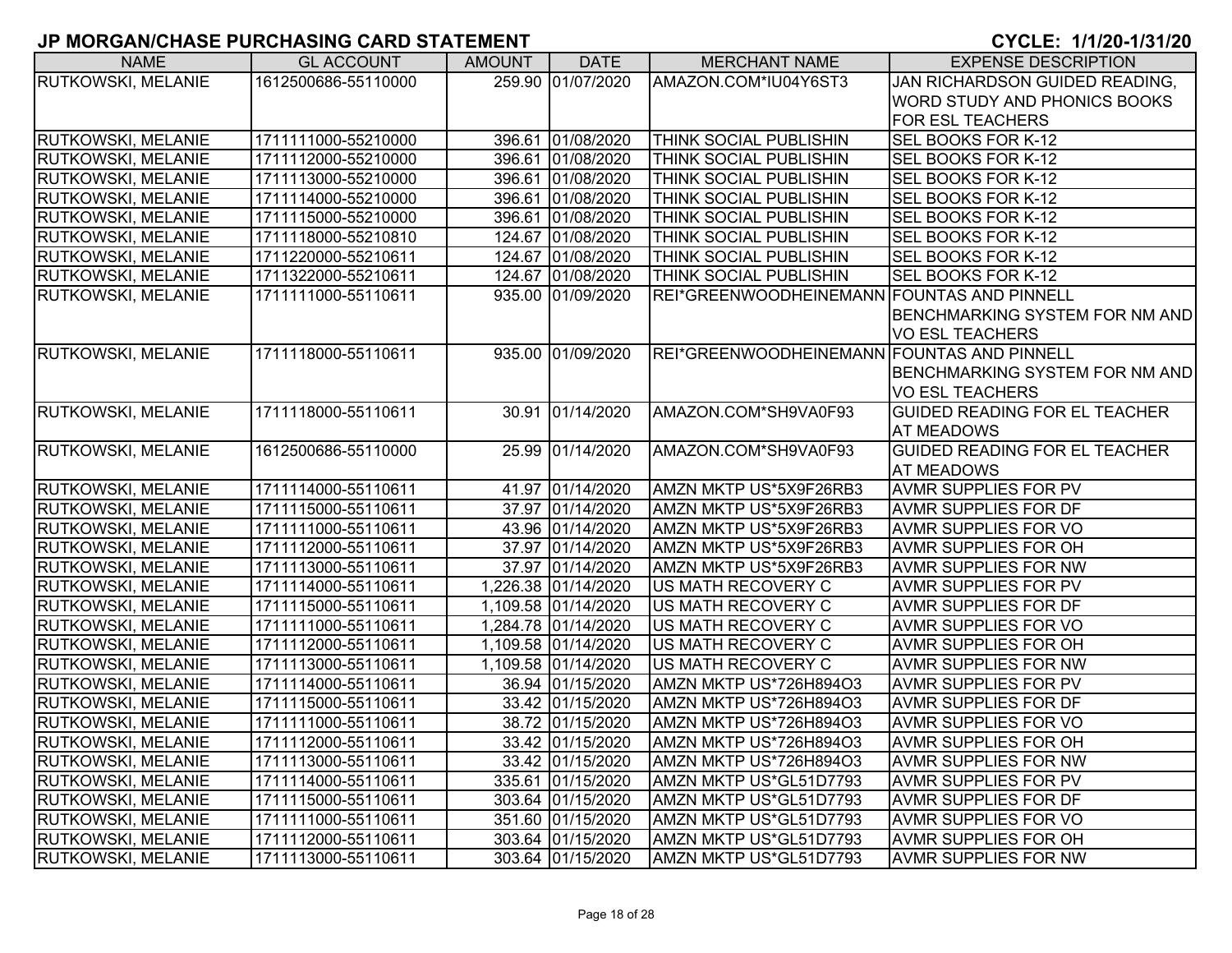| <b>NAME</b>               | <b>GL ACCOUNT</b>   | AMOUNT | <b>DATE</b>        | <b>MERCHANT NAME</b>          | <b>EXPENSE DESCRIPTION</b>         |
|---------------------------|---------------------|--------|--------------------|-------------------------------|------------------------------------|
| RUTKOWSKI, MELANIE        | 1128200000-53430000 |        | 14.35 01/15/2020   | USPS.COM CLICKNSHIP           | POSTAGE FOR RETURNING ITEMS        |
|                           |                     |        |                    |                               | <b>FOR REFUND</b>                  |
| <b>RUTKOWSKI, MELANIE</b> | 1721600000-55110725 |        | 199.00 01/16/2020  | <b>COMMITTEE FOR CHILDREN</b> | <b>SOCIAL EMOTIONAL NEEDS FOR</b>  |
|                           |                     |        |                    |                               | <b>STUDENTS AT NOVI MEADOWS</b>    |
| RUTKOWSKI, MELANIE        | 1711114000-55110611 |        | 94.55 01/16/2020   | SSI*SCHOOL SPECIALTY          | <b>AVMR SUPPLIES FOR PV</b>        |
| RUTKOWSKI, MELANIE        | 1711115000-55110611 |        | 85.56 01/16/2020   | SSI*SCHOOL SPECIALTY          | <b>AVMR SUPPLIES FOR DF</b>        |
| RUTKOWSKI, MELANIE        | 1711111000-55110611 |        | 99.07 01/16/2020   | SSI*SCHOOL SPECIALTY          | <b>AVMR SUPPLIES FOR VO</b>        |
| <b>RUTKOWSKI, MELANIE</b> | 1711112000-55110611 |        | 85.56 01/16/2020   | SSI*SCHOOL SPECIALTY          | <b>AVMR SUPPLIES FOR OH</b>        |
| <b>RUTKOWSKI, MELANIE</b> | 1711113000-55110611 |        | 85.56 01/16/2020   | SSI*SCHOOL SPECIALTY          | <b>AVMR SUPPLIES FOR NW</b>        |
| <b>RUTKOWSKI, MELANIE</b> | 1722100000-55910611 |        | 30.91 01/17/2020   | AMAZON.COM*LQ7KX3WY3          | NEXT STEP FORWARD IN GUIDED        |
|                           |                     |        |                    |                               | <b>READING FOR ADVA RINGLE</b>     |
| <b>RUTKOWSKI, MELANIE</b> | 1711114000-55110611 |        | 164.40 01/21/2020  | AMAZON.COM*R837N8ED3          | <b>AVMR SUPPLIES FOR PV</b>        |
| RUTKOWSKI, MELANIE        | 1711115000-55110611 |        | 148.75 01/21/2020  | AMAZON.COM*R837N8ED3          | <b>AVMR SUPPLIES FOR DF</b>        |
| <b>RUTKOWSKI, MELANIE</b> | 1711111000-55110611 |        | 172.23 01/21/2020  | AMAZON.COM*R837N8ED3          | <b>AVMR SUPPLIES FOR VO</b>        |
| <b>RUTKOWSKI, MELANIE</b> | 1711112000-55110611 |        | 148.75 01/21/2020  | AMAZON.COM*R837N8ED3          | <b>AVMR SUPPLIES FOR OH</b>        |
| RUTKOWSKI, MELANIE        | 1711113000-55110611 |        | 148.75 01/21/2020  | AMAZON.COM*R837N8ED3          | <b>AVMR SUPPLIES FOR NW</b>        |
| <b>RUTKOWSKI, MELANIE</b> | 1721300000-55110732 |        | 9.49 01/22/2020    | AMZN MKTP US*J85EG8ZK3        | NOISE BLOCKING HEADPHONES FOR      |
|                           |                     |        |                    |                               | <b>STUDENT</b>                     |
| RUTKOWSKI, MELANIE        | 1612500686-55110000 |        | 549.89 01/22/2020  | REALLY GOOD *                 | <b>MAGNETIC LETTERS FOR EL</b>     |
|                           |                     |        |                    |                               | <b>TEACHERS K-6</b>                |
| <b>RUTKOWSKI, MELANIE</b> | 1711114000-55110611 |        | 416.58 01/22/2020  | REALLY GOOD *                 | <b>AVMR SUPPLIES FOR PV</b>        |
| RUTKOWSKI, MELANIE        | 1711115000-55110611 |        | 376.90 01/22/2020  | REALLY GOOD *                 | <b>AVMR SUPPLIES FOR DF</b>        |
| <b>RUTKOWSKI, MELANIE</b> | 1711111000-55110611 |        | 436.43 01/22/2020  | <b>REALLY GOOD</b> *          | <b>AVMR SUPPLIES FOR VO</b>        |
| <b>RUTKOWSKI, MELANIE</b> | 1711112000-55110611 |        | 376.90 01/22/2020  | REALLY GOOD *                 | <b>AVMR SUPPLIES FOR OH</b>        |
| <b>RUTKOWSKI, MELANIE</b> | 1711113000-53450611 |        | 376.90 01/22/2020  | REALLY GOOD *                 | <b>AVMR SUPPLIES FOR NW</b>        |
| <b>RUTKOWSKI, MELANIE</b> | 1711114000-55110611 |        | 272.87 01/23/2020  | DIDAX, INC.                   | <b>AVMR SUPPLIES FOR PV</b>        |
| <b>RUTKOWSKI, MELANIE</b> | 1711115000-55110611 |        | 246.87 01/23/2020  | DIDAX, INC.                   | <b>AVMR SUPPLIES FOR DF</b>        |
| <b>RUTKOWSKI, MELANIE</b> | 1711111000-55110611 |        | 285.86 01/23/2020  | DIDAX, INC.                   | <b>AVMR SUPPLIES FOR VO</b>        |
| RUTKOWSKI, MELANIE        | 1711112000-55110611 |        | 246.87 01/23/2020  | DIDAX, INC.                   | <b>AVMR SUPPLIES FOR OH</b>        |
| <b>RUTKOWSKI, MELANIE</b> | 1711113000-55110611 |        | 246.87 01/23/2020  | DIDAX, INC.                   | <b>AVMR SUPPLIES FOR NW</b>        |
| <b>RUTKOWSKI, MELANIE</b> | 1711114000-55110611 |        | 15.12 01/23/2020   | DOLLAR TREE, INC.             | <b>AVMR SUPPLIES FOR PV</b>        |
| RUTKOWSKI, MELANIE        | 1711115000-55110611 |        | 13.68 01/23/2020   | DOLLAR TREE, INC.             | <b>AVMR SUPPLIES FOR DF</b>        |
| <b>RUTKOWSKI, MELANIE</b> | 1711111000-55110611 |        | 15.84 01/23/2020   | DOLLAR TREE, INC.             | <b>AVMR SUPPLIES FOR VO</b>        |
| <b>RUTKOWSKI, MELANIE</b> | 1711112000-55110611 |        | 13.68 01/23/2020   | DOLLAR TREE, INC.             | <b>AVMR SUPPLIES FOR OH</b>        |
| <b>RUTKOWSKI, MELANIE</b> | 1711113000-55110611 |        | 13.68 01/23/2020   | DOLLAR TREE, INC.             | <b>AVMR SUPPLIES FOR NW</b>        |
| RUTKOWSKI, MELANIE        | 1637100776-53220748 |        | 125.00 01/30/2020  | <b>RVT*SALINE AREA SCHOO</b>  | CATHOLIC CENTRAL REGISTRATION      |
|                           |                     |        |                    |                               | FOR BRIGITTE LAFFREY FOR CI IN THE |
|                           |                     |        |                    |                               | <b>MITTEN</b>                      |
| <b>RUTKOWSKI, MELANIE</b> | 1711220000-55110611 |        | (59.99) 01/30/2020 | THINK SOCIAL PUBLISHIN        | RETURN OF SOCIAL THINKING AND      |
|                           |                     |        |                    |                               | ME BOOK                            |
| <b>RUTKOWSKI, MELANIE</b> | 1711322000-55110611 |        | (59.99) 01/30/2020 | <b>THINK SOCIAL PUBLISHIN</b> | RETURN OF SOCIAL THINKING AND      |
|                           |                     |        |                    |                               | ME BOOK                            |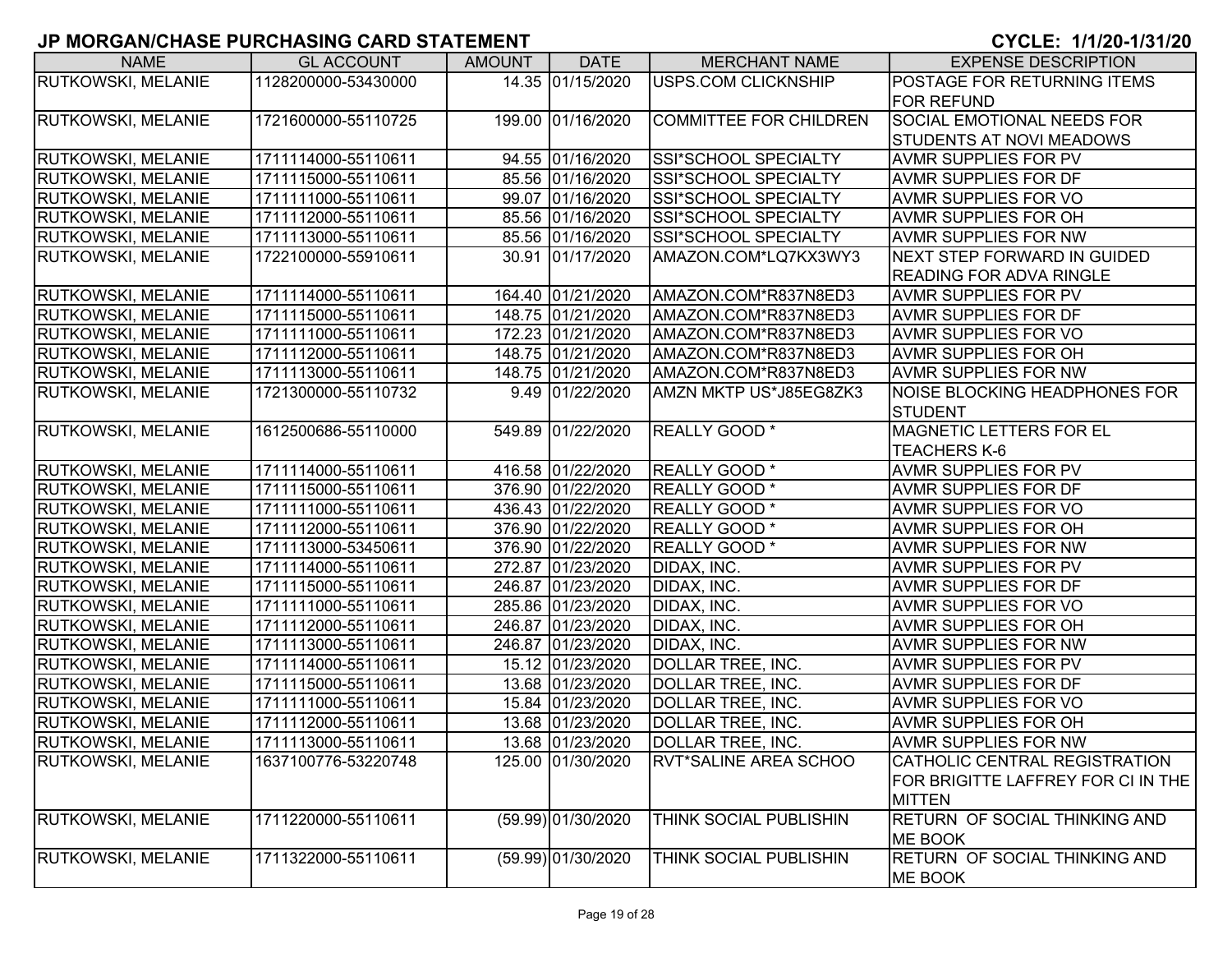| <b>NAME</b>                      | <b>GL ACCOUNT</b>   | <b>AMOUNT</b> | <b>DATE</b>         | <b>MERCHANT NAME</b>          | <b>EXPENSE DESCRIPTION</b>                  |
|----------------------------------|---------------------|---------------|---------------------|-------------------------------|---------------------------------------------|
| <b>RUTKOWSKI, MELANIE Total</b>  |                     | 17,839.90     |                     |                               |                                             |
| SAMMUT, CHRISTINA                | 1311800000-55110551 |               | 10.00 01/03/2020    | DOLLARTREE                    | <b>CLASSROOM SUPPLIES</b>                   |
| SAMMUT, CHRISTINA                | 1311800000-55110551 |               | 126.68 01/08/2020   | <b>OTC BRANDS INC</b>         | <b>CLASSROOM SUPPLIES</b>                   |
| <b>SAMMUT, CHRISTINA Total</b>   |                     | 136.68        |                     |                               |                                             |
| SCHOPIERAY, KRISTEN              | 1128300200-53220000 |               | 1,200.00 01/20/2020 | OAKLAND SCHOOLS-RC INT        | <b>ASPIRING PRINCIPALS' LEADERSHIP</b>      |
|                                  |                     |               |                     |                               | <b>ACADEMY</b>                              |
| <b>SCHOPIERAY, KRISTEN</b>       | 1128300000-57910000 |               | 49.00 01/20/2020    | <b>SIGNS BY TOMORROW</b>      | <b>ESB FRONT DOOR SIGN</b>                  |
| <b>SCHOPIERAY, KRISTEN</b>       | 1128300000-55910000 |               | 46.46 01/20/2020    | STAPLS7229081504000001        | <b>OFFICE SUPPLIES</b>                      |
| <b>SCHOPIERAY, KRISTEN</b>       | 1128300000-55910000 |               | 11.99 01/24/2020    | AMAZON.COM*173UX0A53          | <b>OFFICE SUPPLIES</b>                      |
| <b>SCHOPIERAY, KRISTEN</b>       | 1128300000-55910000 |               | 33.41 01/24/2020    | STAPLS7229214774000001        | <b>OFFICE SUPPLIES</b>                      |
| <b>SCHOPIERAY, KRISTEN Total</b> |                     | 1,340.86      |                     |                               |                                             |
| SCHULZ, STEPHANIE                | 1311800000-55110551 |               | 93.43 01/16/2020    | <b>OTC BRANDS INC</b>         | <b>VALENTINE'S DAY PARTY SUPPLIES</b>       |
| <b>SCHULZ, STEPHANIE Total</b>   |                     | 93.43         |                     |                               |                                             |
| <b>SCHURIG, CLAIRE</b>           | 1111322724-55110000 |               | 13.24 01/08/2020    | <b>J.W. PEPPER</b>            | <b>CONCERT MUSIC</b>                        |
| <b>SCHURIG, CLAIRE</b>           | 1111322724-55110000 |               | 20.50 01/09/2020    | <b>J.W. PEPPER</b>            | <b>CONCERT MUSIC</b>                        |
| <b>SCHURIG, CLAIRE</b>           | 1111322724-55110000 |               | 36.00 01/14/2020    | <b>J.W. PEPPER</b>            | <b>CONCERT MUSIC</b>                        |
| <b>SCHURIG, CLAIRE</b>           | 1111322724-55110000 |               | 21.94 01/30/2020    | <b>J.W. PEPPER</b>            | <b>CONCERT MUSIC</b>                        |
| <b>SCHURIG, CLAIRE Total</b>     |                     | 91.68         |                     |                               |                                             |
| SHAFER, RACHELLE                 | 1111112000-55110708 |               | 67.57 01/07/2020    | AMZN MKTP US*SA0CU7AV3        | MACARTHUR'S CLASSROOM BUDGET                |
| SHAFER, RACHELLE                 | 1111112000-55110708 |               | 34.99 01/09/2020    | AMAZON.COM*VR0HN8D83          | <b>EGLI'S CLASSROOM BUDGET</b>              |
| SHAFER, RACHELLE                 | 2929612701-57920000 |               | 66.75 01/09/2020    | AMZN MKTP US*BH5MG66T3        | <b>COFFEE BEANS</b>                         |
| <b>SHAFER, RACHELLE</b>          | 1111112000-55110708 |               | 23.79 01/09/2020    | AMZN MKTP US*BH5MG66T3        | CHRISTEN'S CLASSROOM BUDGET                 |
| SHAFER, RACHELLE                 | 2929612271-57920000 |               | 25.00 01/10/2020    | <b>AHA</b>                    | K. BLESSED FATHER PASSED AWAY               |
| SHAFER, RACHELLE                 | 2929612701-57920000 |               | 66.74 01/10/2020    | AMZN MKTP US*ON7EB1SI3        | <b>COFFEE BEANS</b>                         |
| SHAFER, RACHELLE                 | 1111112000-55110708 |               | 23.98 01/14/2020    | AMZN MKTP US*7A7NX7FR3        | A. LEE CLASSROOM BUDGET                     |
| SHAFER, RACHELLE                 | 1111112000-57910747 |               | 1,242.62 01/15/2020 | <b>DECKER EQUIPMENT</b>       | <b>COAT HOOKS OUTSIDE THE</b>               |
|                                  |                     |               |                     |                               | <b>CLASSROOMS</b>                           |
| SHAFER, RACHELLE                 | 1111112000-53220000 |               | 100.00 01/15/2020   | <b>MICHIGAN MUSIC CONFERE</b> | J. BON MUSIC TEACHER CONFERENCE             |
|                                  |                     |               |                     |                               |                                             |
| <b>SHAFER, RACHELLE</b>          | 1124112000-55910000 |               | 9.12 01/16/2020     | AMZN MKTP US*VX85B68W3        | <b>OFFICE SUPPLIES</b>                      |
| SHAFER, RACHELLE                 | 2929612701-57920000 |               | 17.94 01/16/2020    | AMZN MKTP US*VX85B68W3        | LEADER IN ME-LEADERSHIP DAY                 |
| SHAFER, RACHELLE                 | 1111112000-55110708 |               | 8.05 01/16/2020     | <b>J.W. PEPPER</b>            | <b>MUSIC TEACHER CLASSROOM</b>              |
|                                  |                     |               |                     |                               | <b>BUDGET</b>                               |
| <b>SHAFER, RACHELLE</b>          | 1111112000-55110708 |               | 48.99 01/16/2020    | <b>J.W. PEPPER</b>            | <b>MUSIC TEACHER CLASSROOM</b>              |
|                                  |                     |               |                     |                               | <b>BUDGET</b>                               |
| SHAFER, RACHELLE                 | 1111112000-55110708 |               | 72.60 01/16/2020    | SSI*SCHOOL SPECIALTY          | NOTEBOOK PAPER FOR THE<br><b>CLASSROOMS</b> |
| SHAFER, RACHELLE                 | 1111112000-55110708 |               | 82.58 01/16/2020    | STAPLS7228932106000001        | <b>CLASSROOM SUPPLIES</b>                   |
| SHAFER, RACHELLE                 | 2929612701-57920000 |               | 46.98 01/16/2020    | WWW COSTCO COM                | MINI BARS FOR LEADERSHIP DAY                |
| SHAFER, RACHELLE                 | 2929612701-57920000 |               | 9.87 01/17/2020     | AMAZON.COM*VK4RG1IY3          | <b>BOTTLE WATER FOR LEADERSHIP DAY</b>      |
| SHAFER, RACHELLE                 | 1111112000-55110708 |               | 88.98 01/17/2020    | STAPLS7228973867000001        | <b>CLASSROOM SUPPLIES</b>                   |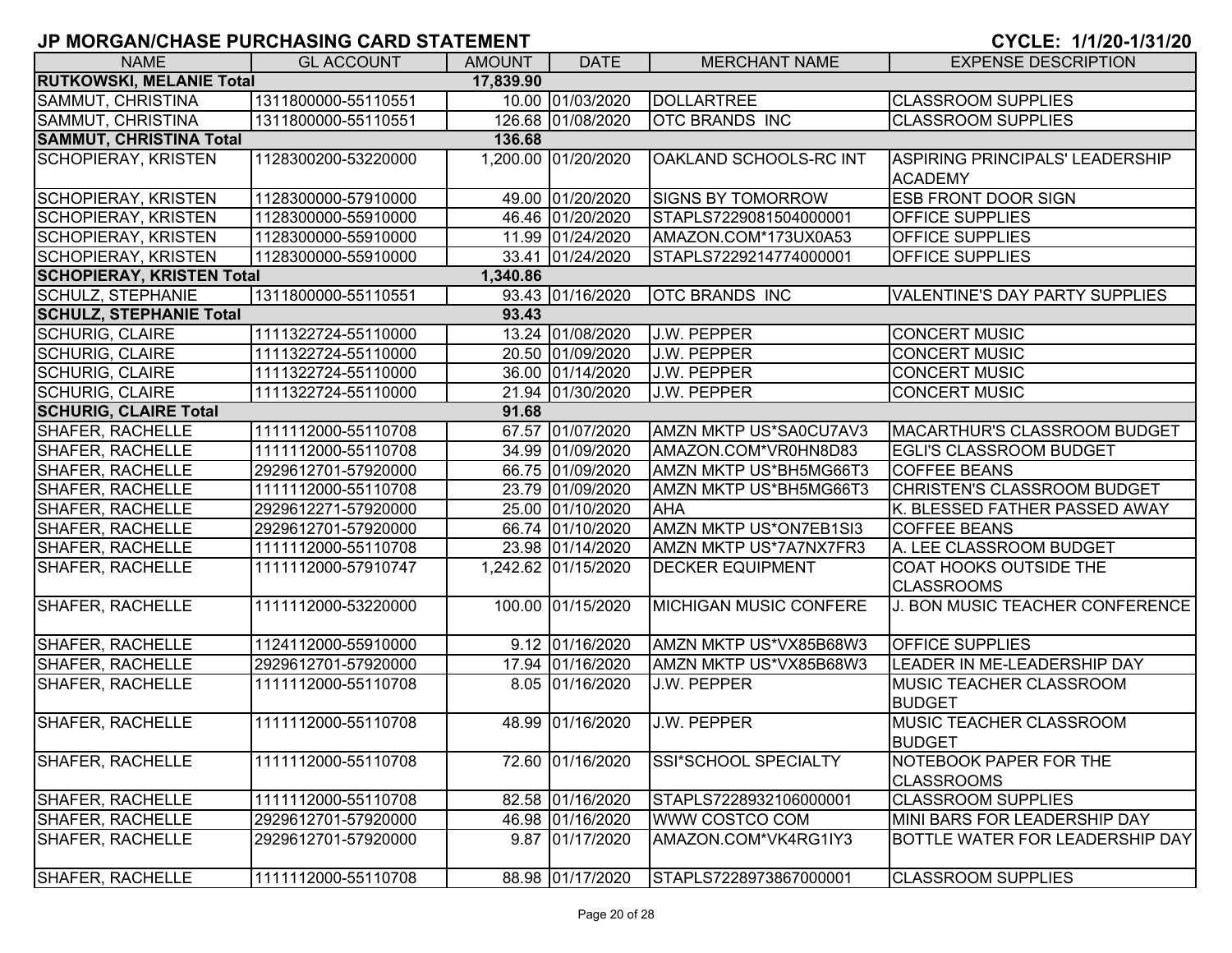| <b>NAME</b>                     | <b>GL ACCOUNT</b>   | <b>AMOUNT</b> | <b>DATE</b>        | <b>MERCHANT NAME</b>          | <b>EXPENSE DESCRIPTION</b>            |
|---------------------------------|---------------------|---------------|--------------------|-------------------------------|---------------------------------------|
| <b>SHAFER, RACHELLE</b>         | 1124112000-55910000 |               | 90.52 01/17/2020   | STAPLS7228973867000001        | <b>OFFICE SUPPLIES</b>                |
| <b>SHAFER, RACHELLE</b>         | 1111112000-55110708 |               | 25.99 01/20/2020   | AMAZON.COM*JL22S8HL3          | K. DEINEK CLASSROOM BUDGET            |
| SHAFER, RACHELLE                | 1111112000-55110708 |               | 148.74 01/20/2020  | AMZN MKTP US*TP5989W53        | 2ND GRADE TEACHERS. CLASSROOM         |
|                                 |                     |               |                    |                               | <b>BUDGET</b>                         |
| <b>SHAFER, RACHELLE</b>         | 1111112000-55110708 |               | 35.74 01/20/2020   | <b>J.W. PEPPER</b>            | MUSIC TEACHER CLASSROOM               |
|                                 |                     |               |                    |                               | <b>BUDGET</b>                         |
| <b>SHAFER, RACHELLE</b>         | 1111112000-55110708 |               | 18.95 01/23/2020   | AMZN MKTP US*EP9EP5ZU3        | J. BON CLASSROOM BUDGET               |
| <b>SHAFER, RACHELLE</b>         | 2929612275-57920000 |               | 198.90 01/23/2020  | IMAGESTUFF.COM                | <b>MARCH READING MONTH</b>            |
| <b>SHAFER, RACHELLE</b>         | 1111112000-55110708 |               | 36.26 01/24/2020   | AMAZON.COM*061H04FR3          | M. ISRAEL CLASSROOM BUDGET            |
| <b>SHAFER, RACHELLE</b>         | 1111112000-55110708 |               | 366.77 01/27/2020  | <b>GIA PUBLICATIONS INC</b>   | J. BON CLASSROOM BUDGET               |
| <b>SHAFER, RACHELLE</b>         | 1111112000-55110708 |               | 29.98 01/28/2020   | AMAZON.COM*HM3YS3T03          | J. CHRISTEN CLASSROOM BUDGET          |
| <b>SHAFER, RACHELLE</b>         | 1122212000-55990000 |               | 215.40 01/30/2020  | AMAZON.COM*G497T6Y83          | CLASSROOMS / SPRAY DISINFECTANT       |
| SHAFER, RACHELLE                | 2929612275-57920000 |               | 178.15 01/31/2020  | DOLLAR TREE, INC.             | <b>MARCH READING MONTH</b>            |
| SHAFER, RACHELLE                | 1111112000-55110702 |               | 200.98 01/31/2020  | <b>MOLLY HAWKINS HOUSE IN</b> | <b>ART TEACHER'S CLASSROOM BUDGET</b> |
| <b>SHAFER, RACHELLE Total</b>   |                     | 3,582.93      |                    |                               |                                       |
| SHIELDS, SEBRINA                | 1212226194-57910695 |               | 63.00 01/17/2020   | <b>DOLLARTREE</b>             | <b>SUPPLLIES FOR BASKETS VIA NEF</b>  |
|                                 |                     |               |                    |                               | <b>GRANT</b>                          |
| SHIELDS, SEBRINA                | 1212226194-57910695 |               | 8.00 01/27/2020    | <b>DOLLAR TREE</b>            | <b>SUPPLLIES FOR BASKETS VIA NEF</b>  |
|                                 |                     |               |                    |                               | <b>GRANT</b>                          |
| SHIELDS, SEBRINA                | 1212226194-57910695 |               | 32.00 01/27/2020   | <b>DOLLAR TREE</b>            | <b>SUPPLLIES FOR BASKETS VIA NEF</b>  |
|                                 |                     |               |                    |                               | <b>GRANT</b>                          |
| SHIELDS, SEBRINA                | 1212226194-54910000 |               | 51.00 01/29/2020   | <b>GROUPON INC</b>            | COMMUNITY-BASED INSTRUCTION AT        |
|                                 |                     |               |                    |                               | <b>MARVIN'S MARVELOUS MECHANICAL</b>  |
|                                 |                     |               |                    |                               | <b>MUSEUM</b>                         |
| <b>SHIELDS, SEBRINA Total</b>   |                     | 154.00        |                    |                               |                                       |
| SHPAKOFF, KATHLEEN              | 1335100000-55110553 |               | 297.85 01/20/2020  | <b>LAKESHORE LEARNING MAT</b> | <b>TEACHING MATERIALS</b>             |
| SHPAKOFF, KATHLEEN              | 1335100000-55110553 |               | 66.52 01/31/2020   | <b>TARGET</b><br>00014654     | <b>TEACHING MATERIALS</b>             |
| <b>SHPAKOFF, KATHLEEN Total</b> |                     | 364.37        |                    |                               |                                       |
| SOUTHWORTH, ANGELA              | 2929620256-57920000 |               | 20.45 01/10/2020   | MEIJER #172                   | NOVI POWER FOCUS SESSION TREAT        |
| SOUTHWORTH, ANGELA              | 1111220706-55910000 |               | 9.99 01/17/2020    | APPLE.COM/BILL                | <b>PASSING TIME MUSIC</b>             |
| <b>SOUTHWORTH, ANGELA Total</b> |                     | 30.44         |                    |                               |                                       |
| SOVEL, SHEILA                   | 1100000000-41922000 |               | 7.41 01/06/2020    | AMAZON.COM*IN9MA5CP3          | <b>STEM TEACHING TOYS</b>             |
| SOVEL, SHEILA                   | 1100000000-41922000 |               | (17.59) 01/09/2020 | AMAZON.COM                    | <b>RETURN OF BROKEN TOY</b>           |
| SOVEL, SHEILA                   | 1311800000-55110551 |               | 8.46 01/13/2020    | AMAZON.COM*956DS92P3          | <b>BOOK FOR TEACHING</b>              |
| <b>SOVEL, SHEILA Total</b>      |                     | (1.72)        |                    |                               |                                       |
| SOWDERS, ERICA                  | 1111220000-55110701 |               | 44.70 01/15/2020   | THE HOME DEPOT #2737          | <b>STEM MATERIALS FOR A STEM</b>      |
|                                 |                     |               |                    |                               | <b>PROJECT</b>                        |
| <b>SOWDERS, ERICA Total</b>     |                     | 44.70         |                    |                               |                                       |
| <b>STORM, KERI</b>              | 1311800000-55990551 |               | 78.89 01/10/2020   | AMZN MKTP US*960GP46R3        | <b>CLASSROOM TOYS</b>                 |
| <b>STORM, KERI</b>              | 1311800000-55110551 |               | 3.81 01/10/2020    | MEIJER # 034                  | <b>CRAFT SUPPLIES</b>                 |
| <b>STORM, KERI</b>              | 1311800000-55110551 |               | 10.60 01/30/2020   | HOMEGOODS #0207               | <b>CRAFT SUPPLIES</b>                 |
| <b>STORM, KERI Total</b>        |                     | 93.30         |                    |                               |                                       |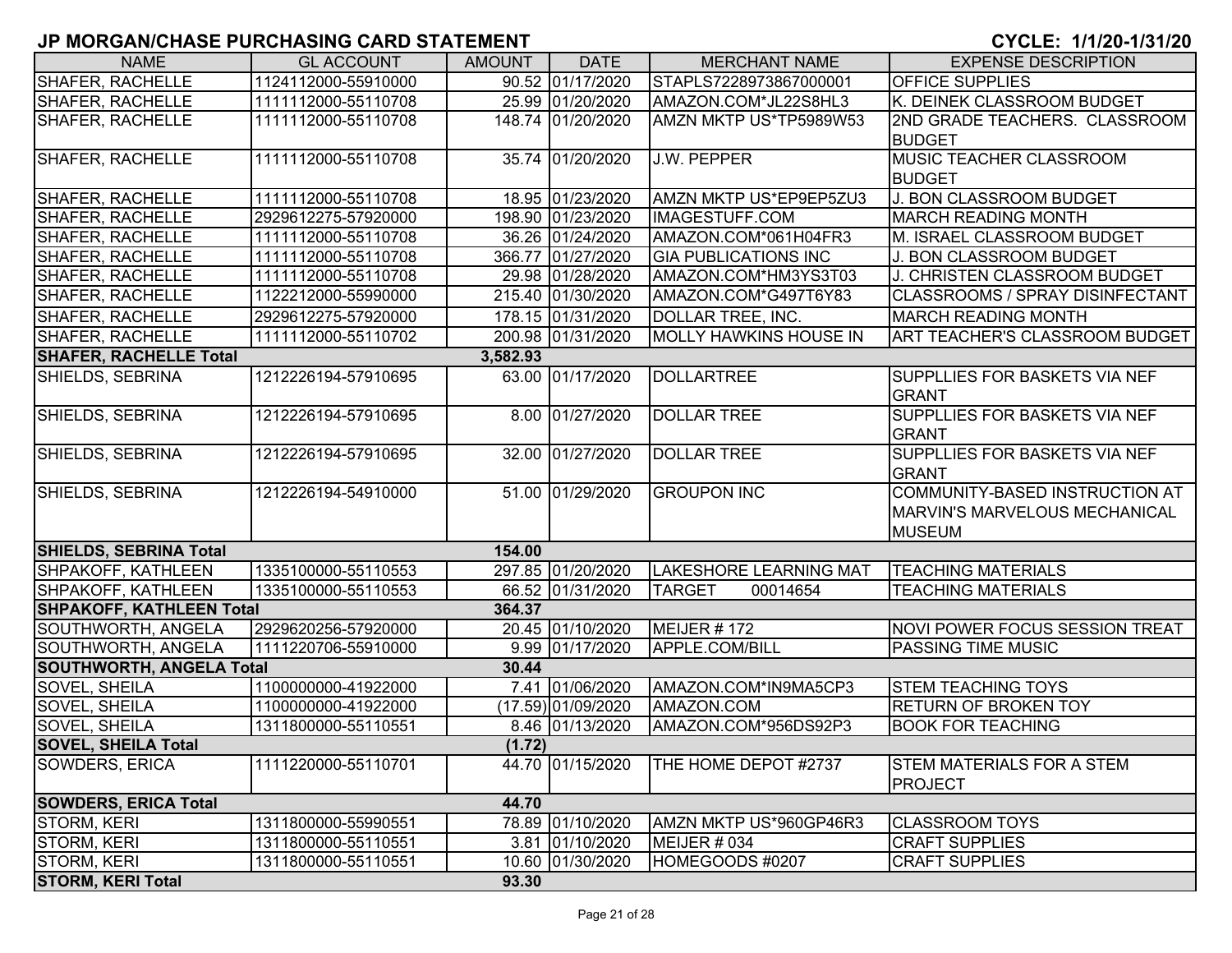| <b>NAME</b>                        | <b>GL ACCOUNT</b>   | <b>AMOUNT</b> | <b>DATE</b>       | <b>MERCHANT NAME</b>          | <b>EXPENSE DESCRIPTION</b>           |
|------------------------------------|---------------------|---------------|-------------------|-------------------------------|--------------------------------------|
| THEOPHELIS, ANASTASIA              | 1222600000-55910000 |               | 9.99 01/16/2020   | STAPLS7228908572000001        | <b>STAMP SP ED OFFICE USE</b>        |
| THEOPHELIS, ANASTASIA              | 1222600000-55910000 |               | 22.47 01/16/2020  | STAPLS7228908572000002        | SP ED OFFICE SUPPLIES                |
| <b>THEOPHELIS, ANASTASIA</b>       | 1221300120-53220000 |               | 15.00 01/17/2020  | OAKLAND SCHOOLS-RC INT        | CPI TRAINING FOR                     |
|                                    |                     |               |                   |                               | PARAPROFESSIONAL - SHANNON           |
|                                    |                     |               |                   |                               | <b>UTLEY</b>                         |
| THEOPHELIS, ANASTASIA              | 1221652000-53220000 |               | 9.00 01/20/2020   | OAKLAND SCHOOLS-RC INT        | <b>ECEC SOCIAL WORKER COMMUNITY</b>  |
|                                    |                     |               |                   |                               | OF PRACTICE PD AT OS                 |
| THEOPHELIS, ANASTASIA              | 1221600000-55110021 |               | 176.00 01/20/2020 | <b>WPS</b>                    | <b>SOCIAL WORKER PROTOCOLS</b>       |
| <b>THEOPHELIS, ANASTASIA</b>       | 1222600000-53430000 |               | 13.44 01/24/2020  | THE UPS STORE #4022           | POSTAGE TO SEND AT MATERIALS         |
|                                    |                     |               |                   |                               | PER MILLIE MASON                     |
| <b>THEOPHELIS, ANASTASIA</b>       | 1221400000-53450000 |               | 743.32 01/29/2020 | <b>AWL*PEARSON EDUCATION</b>  | Q-INTERACTIVE - ADDED ANOTHER        |
|                                    |                     |               |                   |                               | <b>SCHOOL PSYCHOLOGIST AS A USER</b> |
|                                    |                     |               |                   |                               | (ADDED AN ADDITIONAL LICENSE) -      |
|                                    |                     |               |                   |                               | FOR WISC AND OTHER EVALUATION        |
|                                    |                     |               |                   |                               | <b>MATERIALS</b>                     |
| <b>THEOPHELIS, ANASTASIA Total</b> |                     | 989.22        |                   |                               |                                      |
| TIMMER, SANDRA                     | 1522100331-53220000 |               | 510.00 01/10/2020 | <b>COABC</b>                  | <b>JESSICA ABDALLAH'S CONFERENCE</b> |
|                                    |                     |               |                   |                               | <b>FEE FOR BALTIMORE COABE APRIL</b> |
|                                    |                     |               |                   |                               | 2020 CONFERENCE                      |
| TIMMER, SANDRA                     | 1522100331-53220000 |               | 510.00 01/10/2020 | <b>COABC</b>                  | THOMAS RASOR'S CONFERENCE FEE        |
|                                    |                     |               |                   |                               | FOR BALTIMORE COABE APRIL 2020       |
|                                    |                     |               |                   |                               | <b>CONFERENCE</b>                    |
| TIMMER, SANDRA                     | 1522100331-53220000 |               | 289.80 01/13/2020 | <b>DELTA</b>                  | <b>JESSICA ABDALLAH'S FLIGHT FOR</b> |
|                                    |                     |               |                   |                               | <b>BALTIMORE COABE APRIL 2020</b>    |
|                                    |                     |               |                   |                               | <b>CONFERENCE</b>                    |
| <b>TIMMER, SANDRA</b>              | 1521600331-53220000 |               | 289.80 01/13/2020 | <b>DELTA</b>                  | THOMAS RASOR'S FLIGHT FOR            |
|                                    |                     |               |                   |                               | BALTIMORE COABE APRIL 2020           |
|                                    |                     |               |                   |                               | <b>CONFERENCE</b>                    |
| <b>TIMMER, SANDRA Total</b>        |                     | 1,599.60      |                   |                               |                                      |
| <b>TURNER, NANCY</b>               | 1126160000-53450000 |               | 100.00 01/02/2020 | <b>ARC LAKESIDE BLUEPRINT</b> | <b>MTCE SKYSITE FEE</b>              |
| <b>TURNER, NANCY</b>               | 1126160000-55710000 |               | 310.53 01/02/2020 | CORRIGAN OIL #2 - BRI         | MTCE ETHANOL 160 GAL                 |
| <b>TURNER, NANCY</b>               | 1126122000-55991000 |               | 395.00 01/02/2020 | <b>NICHOLS</b>                | <b>HS TISSUE DISPENSER</b>           |
| <b>TURNER, NANCY</b>               | 1126122000-55990000 |               | 157.27 01/06/2020 | <b>LEONARDS SYSRUPS</b>       | HS POOL CO2                          |
| <b>TURNER, NANCY</b>               | 1126105000-54110000 |               | 31.00 01/06/2020  | <b>PREMIER PEST MANAG</b>     | <b>NATC PEST MGT</b>                 |
| <b>TURNER, NANCY</b>               | 1126115000-54110000 |               | 28.00 01/06/2020  | <b>PREMIER PEST MANAG</b>     | <b>DF PEST MGT</b>                   |
| <b>TURNER, NANCY</b>               | 1126152000-54110000 |               | 37.00 01/06/2020  | <b>PREMIER PEST MANAG</b>     | <b>ECEC PEST MGT</b>                 |
| <b>TURNER, NANCY</b>               | 1126101000-54110000 |               | 43.00 01/06/2020  | <b>PREMIER PEST MANAG</b>     | <b>ESB PEST MGT</b>                  |
| <b>TURNER, NANCY</b>               | 1126122000-54110000 |               | 108.00 01/06/2020 | <b>PREMIER PEST MANAG</b>     | <b>HS PEST MGT</b>                   |
| <b>TURNER, NANCY</b>               | 1126103000-54110000 |               | 28.00 01/06/2020  | <b>PREMIER PEST MANAG</b>     | <b>ITC PEST MGT</b>                  |
| <b>TURNER, NANCY</b>               | 1126120000-54110000 |               | 37.00 01/06/2020  | <b>PREMIER PEST MANAG</b>     | <b>MS PEST MGT</b>                   |
| <b>TURNER, NANCY</b>               | 1126118000-54110000 |               | 56.00 01/06/2020  | <b>PREMIER PEST MANAG</b>     | <b>NM PEST MGT</b>                   |
| <b>TURNER, NANCY</b>               | 1126113000-54110000 |               | 103.00 01/06/2020 | <b>PREMIER PEST MANAG</b>     | <b>NW PEST MGT</b>                   |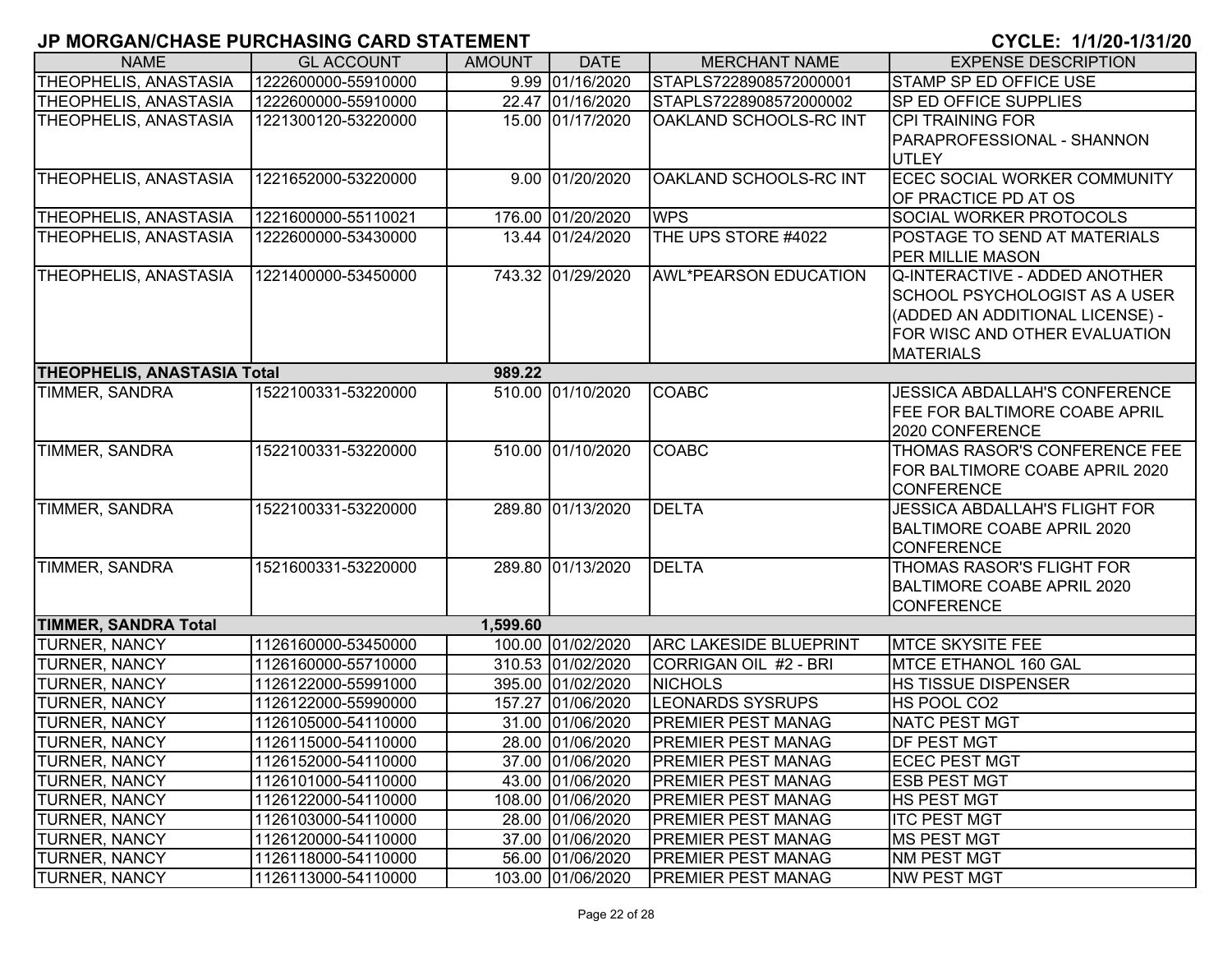| <b>NAME</b>          | <b>GL ACCOUNT</b>   | <b>AMOUNT</b> | <b>DATE</b>         | <b>MERCHANT NAME</b>              | <b>EXPENSE DESCRIPTION</b>               |
|----------------------|---------------------|---------------|---------------------|-----------------------------------|------------------------------------------|
| <b>TURNER, NANCY</b> | 1126112000-54110000 |               | 28.00 01/06/2020    | <b>PREMIER PEST MANAG</b>         | OH PEST MGT                              |
| <b>TURNER, NANCY</b> | 1126114000-54110000 |               | 28.00 01/06/2020    | <b>PREMIER PEST MANAG</b>         | <b>PV PEST MGT</b>                       |
| <b>TURNER, NANCY</b> | 1126111000-54110000 |               | 35.00 01/06/2020    | <b>PREMIER PEST MANAG</b>         | <b>VO PEST MGT</b>                       |
| <b>TURNER, NANCY</b> | 1126160000-53840000 |               | 652.46 01/07/2020   | <b>ARCH ENVIRONMENTAL GRO</b>     | <b>DISTRICT MEDICAL WASTE REMOVAL</b>    |
| <b>TURNER, NANCY</b> | 1126120000-54110000 |               | 408.00 01/07/2020   | INT*IN *SERVICEPRO PLU            | <b>IMS DRAIN CLEANING - WOMENS</b>       |
|                      |                     |               |                     |                                   | RESTROOM 400 WING                        |
| <b>TURNER, NANCY</b> | 1126122000-54110000 |               | 220.00 01/07/2020   | INT*IN *SERVICEPRO PLU            | HS DRAIN CLEANING - STORAGE RM           |
|                      |                     |               |                     |                                   | NEAR DOOR 45                             |
| <b>TURNER, NANCY</b> | 1126122000-54110000 |               | 2,863.50 01/07/2020 | INT*IN *SERVICEPRO PLU            | HS VACTOR TRUCK NORTH/SOUTH              |
|                      |                     |               |                     |                                   | <b>SEWAGE EJECTION</b>                   |
| <b>TURNER, NANCY</b> | 1126160000-55710000 |               | 854.34 01/07/2020   | <b>SUBURBAN PROPANE</b>           | <b>BOSCO - PROPANE NOVEMBER 2019</b>     |
| <b>TURNER, NANCY</b> | 1126122000-54120000 |               | 949.18 01/08/2020   | <b>ALTA CONSTRUCTION EQUI</b>     | HS PALLET JACK REPAIR                    |
| TURNER, NANCY        | 1126122000-54110000 |               | 816.55 01/08/2020   | <b>HOH WATER TECHNOLOGY</b>       | <b>HS HYPOCHLORITE SOLUTIONS</b>         |
| <b>TURNER, NANCY</b> | 1126118000-54110000 |               | 420.65 01/08/2020   | <b>HOH WATER TECHNOLOGY</b>       | NM 5 HYPOCHLORITE SOLUTIONS              |
| <b>TURNER, NANCY</b> | 1126118000-54110000 |               | 618.60 01/08/2020   | <b>HOH WATER TECHNOLOGY</b>       | NM 6 HYPOCHLORITE SOLUTIONS              |
| <b>TURNER, NANCY</b> | 1126115000-54110000 |               | 420.65 01/08/2020   | <b>HOH WATER TECHNOLOGY</b>       | <b>DF HYPOCHLORITE SOLUTIONS</b>         |
| <b>TURNER, NANCY</b> | 1126118000-54110000 |               | 305.00 01/08/2020   | <b>IDN HARDWARE SALES-INC</b>     | NM5 DOOR CLOSER CAFETERIA                |
| <b>TURNER, NANCY</b> | 4126122951-54110000 |               | 447.50 01/08/2020   | <b>SONITROL GREAT LAKES M</b>     | <b>HS FIRE ALARM PANEL INSTALLATION</b>  |
|                      |                     |               |                     |                                   | SINKING FUND PG 31                       |
| <b>TURNER, NANCY</b> | 4126103951-54110000 |               | 447.50 01/08/2020   | SONITROL GREAT LAKES M            | <b>ITC FIRE ALARM PANEL INSTALLATION</b> |
|                      |                     |               |                     |                                   | SINKING FUND PG 31                       |
| <b>TURNER, NANCY</b> | 4126122951-54110000 |               | $(1.50)$ 01/10/2020 | SONITROL GREAT LAKES M            | HS FIRE ALARM PANEL INSTALLATION         |
|                      |                     |               |                     |                                   | SINKING FUND PG 31- VENDOR               |
|                      |                     |               |                     |                                   | <b>REFUND FOR OVER PAYMENT</b>           |
| <b>TURNER, NANCY</b> | 4126103951-54110000 |               | (1.50) 01/10/2020   | <b>SONITROL GREAT LAKES M</b>     | <b>ITC FIRE ALARM PANEL INSTALLATION</b> |
|                      |                     |               |                     |                                   | SINKING FUND PG 31- VENDOR               |
|                      |                     |               |                     |                                   | <b>REFUND FOR OVER PAYMENT</b>           |
| <b>TURNER, NANCY</b> | 1126122000-54120000 |               | 3,277.50 01/10/2020 | <b>URBAN'S PARTITION &amp; RE</b> | HS REPAIR TO GYM CURTAIN WALL            |
| <b>TURNER, NANCY</b> | 1126160000-55710000 |               | 231.92 01/13/2020   | CORRIGAN OIL #2 - BRI             | MTCE - ETHANOL 115.8 GAL                 |
| TURNER, NANCY        | 4126152951-54110000 |               | 770.00 01/14/2020   | <b>COMMERICAL GLASS, LLC</b>      | <b>ECEC WINDOW INSTALLATION RM 5</b>     |
|                      |                     |               |                     |                                   | SINKING FUND PG 34                       |
| TURNER, NANCY        | 1126120000-54120000 |               | 150.00 01/14/2020   | FIRE SYSTEMS OF MICHIG            | <b>IMS KITCHEN SUPPRESSION</b>           |
|                      |                     |               |                     |                                   | <b>INSPECTION</b>                        |
| <b>TURNER, NANCY</b> | 1126114000-54120000 |               | 115.00 01/14/2020   | <b>FIRE SYSTEMS OF MICHIG</b>     | <b>PV KITCHEN SUPPRESSION</b>            |
|                      |                     |               |                     |                                   | <b>INSPECTION</b>                        |
| <b>TURNER, NANCY</b> | 1126115000-54120000 |               | 115.00 01/14/2020   | <b>FIRE SYSTEMS OF MICHIG</b>     | <b>DF KITCHEN SUPPRESSION</b>            |
|                      |                     |               |                     |                                   | <b>INSPECTION</b>                        |
| <b>TURNER, NANCY</b> | 1126152000-54120000 |               | 115.00 01/14/2020   | <b>FIRE SYSTEMS OF MICHIG</b>     | <b>ECEC KITCHEN SUPPRESSION</b>          |
|                      |                     |               |                     |                                   | <b>INSPECTION</b>                        |
| <b>TURNER, NANCY</b> | 1126118000-54120000 |               | 230.00 01/14/2020   | <b>FIRE SYSTEMS OF MICHIG</b>     | <b>NM5 KITCHEN SUPPRESSION</b>           |
|                      |                     |               |                     |                                   | <b>INSPECTION</b>                        |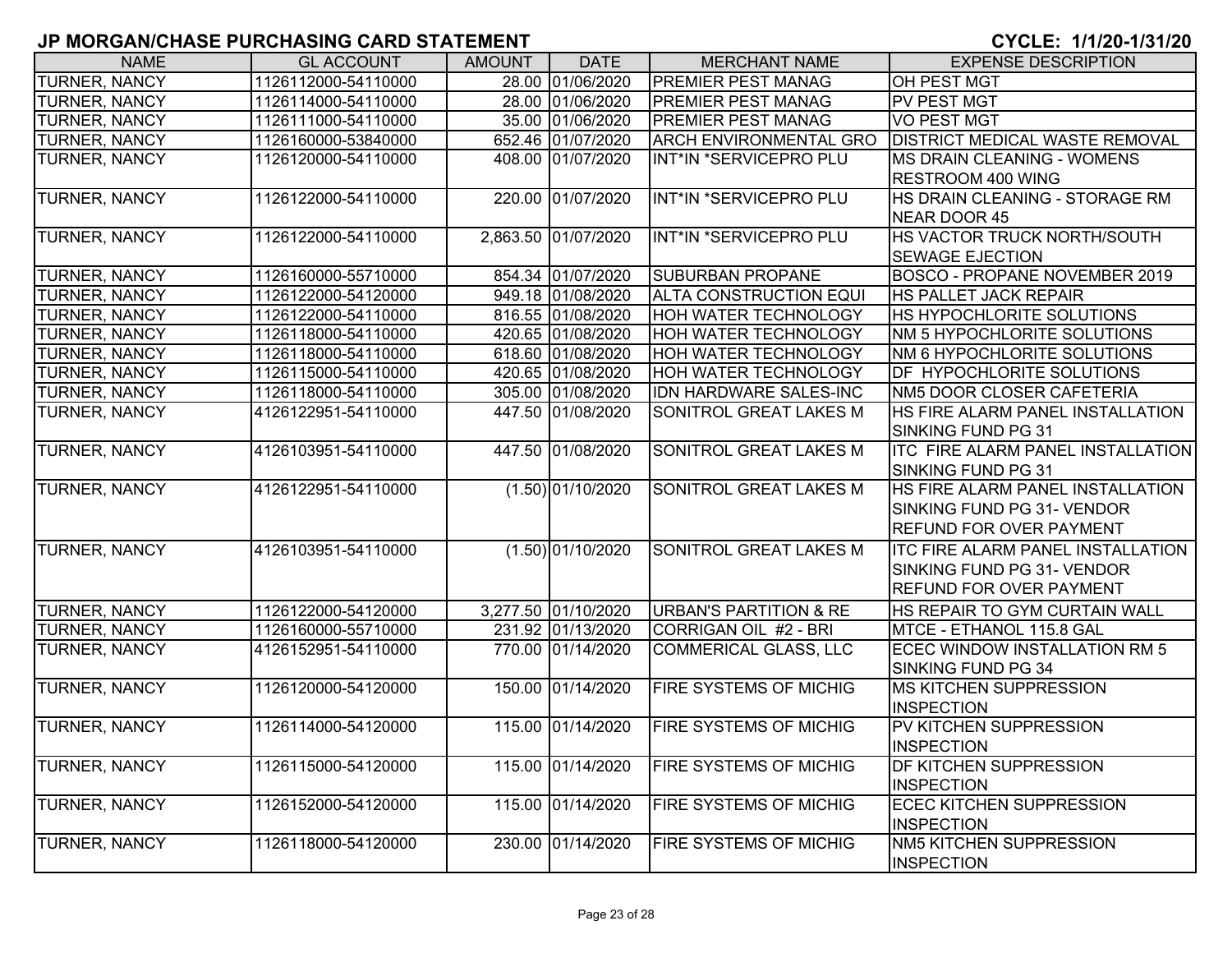| <b>NAME</b>          | <b>GL ACCOUNT</b>   | <b>AMOUNT</b> | <b>DATE</b>           | <b>MERCHANT NAME</b>              | <b>EXPENSE DESCRIPTION</b>               |
|----------------------|---------------------|---------------|-----------------------|-----------------------------------|------------------------------------------|
| <b>TURNER, NANCY</b> | 1126113000-54120000 |               | 115.00 01/14/2020     | <b>FIRE SYSTEMS OF MICHIG</b>     | <b>NW KITCHEN SUPPRESSION</b>            |
|                      |                     |               |                       |                                   | <b>INSPECTION</b>                        |
| <b>TURNER, NANCY</b> | 1126101000-54120000 |               | 245.00 01/14/2020     | <b>NATIONAL TIME</b>              | <b>ESB BATTERY REPLACEMENT FOR</b>       |
|                      |                     |               |                       |                                   | <b>ALARM SYSTEM</b>                      |
| TURNER, NANCY        | 1126103000-54110000 |               | 190.29 01/15/2020     | <b>ARCH ENVIRONMENTAL GRO</b>     | <b>ITC RADON TESTING</b>                 |
| <b>TURNER, NANCY</b> | 1126152000-54110000 |               | 190.29 01/15/2020     | <b>ARCH ENVIRONMENTAL GRO</b>     | <b>ECEC RADON TESTING</b>                |
| <b>TURNER, NANCY</b> | 1126122000-54110000 |               | 339.96 01/15/2020     | <b>ARCH ENVIRONMENTAL GRO</b>     | <b>HS RADON TESTING</b>                  |
| <b>TURNER, NANCY</b> | 1126120000-54110000 |               | 265.13 01/15/2020     | <b>ARCH ENVIRONMENTAL GRO</b>     | <b>MS RADON TESTING</b>                  |
| TURNER, NANCY        | 1126118000-54110000 |               | 377.38 01/15/2020     | <b>ARCH ENVIRONMENTAL GRO</b>     | <b>NM RADON TESTING</b>                  |
| TURNER, NANCY        | 1126114000-54110000 |               | 190.29 01/15/2020     | <b>ARCH ENVIRONMENTAL GRO</b>     | <b>PV RADON TESTING</b>                  |
| TURNER, NANCY        | 1126111000-54110000 |               | 190.29 01/15/2020     | <b>ARCH ENVIRONMENTAL GRO</b>     | VO RADON TESTING                         |
| TURNER, NANCY        | 1126115000-54110000 |               | 190.29 01/15/2020     | <b>ARCH ENVIRONMENTAL GRO</b>     | <b>DF RADON TESTING</b>                  |
| TURNER, NANCY        | 1126113000-54110000 |               | 190.29 01/15/2020     | <b>ARCH ENVIRONMENTAL GRO</b>     | <b>NW RADON TESTING</b>                  |
| <b>TURNER, NANCY</b> | 1126100000-54910829 |               | 1,373.12 01/15/2020   | <b>ARCH ENVIRONMENTAL GRO</b>     | <b>DISTRICT STORMWATER CONSULTING</b>    |
| TURNER, NANCY        | 4126118951-54110000 |               | 2,200.00 01/15/2020   | INT*IN *ASPEN DOOR SUP            | NM5 EXTERIOR DOOR #35                    |
|                      |                     |               |                       |                                   | REPLACEMENT SINKING FUND PG 23           |
| <b>TURNER, NANCY</b> | 2345200000-56310000 |               | 2,520.04 01/15/2020   | <b>PENCHURA</b>                   | VO PLAYGROUND CHAINS/BEAM                |
| TURNER, NANCY        | 2345200000-56310000 |               | $(748.65)$ 01/15/2020 | PENCHURA                          | <b>RETURNED DECK</b>                     |
| <b>TURNER, NANCY</b> | 2345200000-56310000 |               | (1,011.50) 01/15/2020 | PENCHURA                          | <b>RETURNED BEAM</b>                     |
| TURNER, NANCY        | 1126600000-54910000 |               | 4,161.00 01/15/2020   | SONITROL GREAT LAKES M            | <b>DISTRICT BUILDING SECURITY</b>        |
| TURNER, NANCY        | 1126118000-54120000 |               | 566.00 01/15/2020     | <b>URBAN'S PARTITION &amp; RE</b> | NM5 REPAIR MOVEABLE WALL RM              |
|                      |                     |               |                       |                                   | 521/517                                  |
| <b>TURNER, NANCY</b> | 4126122951-54110000 |               | 2,925.00 01/16/2020   | INT*IN *ASPEN DOOR SUP            | HS - SW STAIRWELL EXIT DOOR BY           |
|                      |                     |               |                       |                                   | RM 118 SINKING FUND PAG 24               |
| <b>TURNER, NANCY</b> | 1126170000-54120000 |               | 217.00 01/16/2020     | <b>OSCAR W LARSON COMPA</b>       | <b>TRANSPORTATION - DIESEL PUMP</b>      |
|                      |                     |               |                       |                                   | <b>REPAIR</b>                            |
| TURNER, NANCY        | 1126160000-55710000 |               | 341.88 01/20/2020     | CORRIGAN OIL #2 - BRI             | MTCE - ETHANOL - 176.20 GROSS            |
| <b>TURNER, NANCY</b> | 1126160000-55730000 |               | 45.69 01/20/2020      | NAPA AUTO M-2                     | MTCE - TRUCK 2 TAIL LAMP REPAIR          |
| TURNER, NANCY        | 1126122000-54110000 |               | 377.65 01/21/2020     | INT*IN *AQUATIC SOURCE            | HS POOL DECK REPAIR                      |
| <b>TURNER, NANCY</b> | 1126122000-54110000 |               | 422.00 01/21/2020     | INT*IN *SECURE DOORS L            | HS FIRE SHUTTER ATRIUM DOOR              |
|                      |                     |               |                       |                                   | <b>REPAIR</b>                            |
| <b>TURNER, NANCY</b> | 1126170000-54110000 |               | 1,176.03 01/24/2020   | <b>ARCH ENVIRONMENTAL GRO</b>     | <b>TRANSPR - TANK TESTING</b>            |
| <b>TURNER, NANCY</b> | 4126118951-54110000 |               | 330.00 01/24/2020     | IDN HARDWARE SALES-INC            | NM5 - CAFETERIA DOOR                     |
|                      |                     |               |                       |                                   | <b>INSTALLATION SINKING FUND PG 24 -</b> |
|                      |                     |               |                       |                                   | WO 24019                                 |
| <b>TURNER, NANCY</b> | 1126160000-55710000 |               | 853.68 01/24/2020     | <b>SUBURBAN PROPANE</b>           | <b>BOSCO PROPANE</b>                     |
| <b>TURNER, NANCY</b> | 1126160000-55710000 |               | 556.89 01/27/2020     | CORRIGAN OIL #2 - BRI             | MTCE - ETHANOL 300 GROSS                 |
| <b>TURNER, NANCY</b> | 1126122000-55990000 |               | 51.18 01/29/2020      | IN *AQUATIC SOURCE, LL            | <b>HS POOL DPD POWDER</b>                |
| <b>TURNER, NANCY</b> | 1126120000-54110000 |               | 2,233.00 01/29/2020   | IN *SECURE DOORS LLC              | MS REPAIRED GIRLS LOCKER ROOM            |
|                      |                     |               |                       |                                   | <b>IGATE - SINKING FUND PG 34</b>        |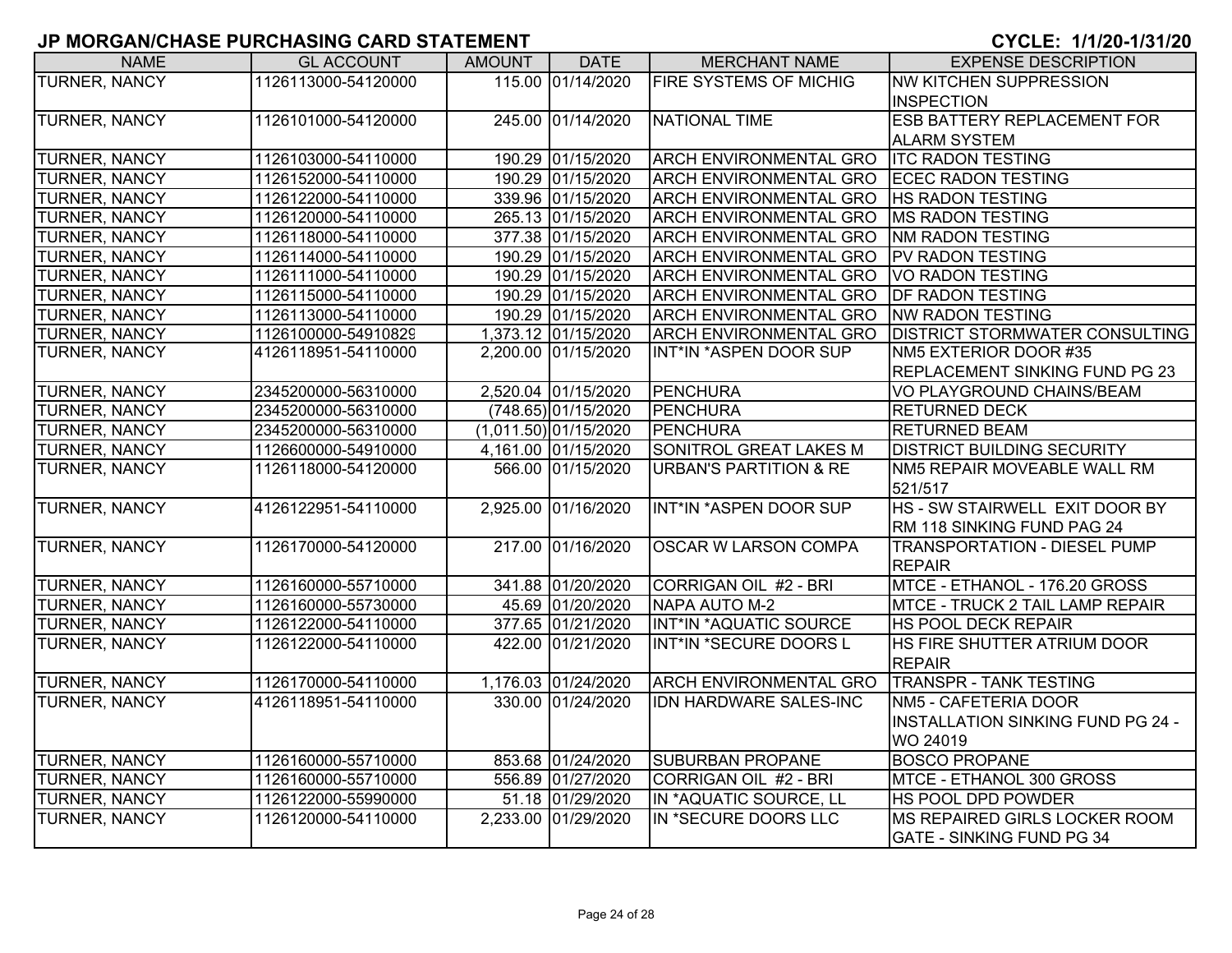| <b>NAME</b>                     | <b>GL ACCOUNT</b>   | <b>AMOUNT</b> | <b>DATE</b>       | <b>MERCHANT NAME</b>              | <b>EXPENSE DESCRIPTION</b>                                     |
|---------------------------------|---------------------|---------------|-------------------|-----------------------------------|----------------------------------------------------------------|
| TURNER, NANCY                   | 4126122951-54110000 |               | 597.00 01/29/2020 | IN *SERVICEPRO PLUMBIN            | HS MEN'S LOCKER ROOM - URNIAL                                  |
|                                 |                     |               |                   |                                   | <b>REPLACEMENT - SINKING FUND PAGE</b>                         |
|                                 |                     |               |                   |                                   | 45                                                             |
| TURNER, NANCY                   | 1126120000-54110000 |               | 555.00 01/29/2020 | IN *SERVICEPRO PLUMBIN            | <b>MS STAFF RESTROOM DRAIN</b>                                 |
|                                 |                     |               |                   |                                   | <b>CLEANING</b>                                                |
| TURNER, NANCY                   | 1126160000-55710000 |               | 417.70 01/30/2020 | CORRIGAN OIL #2 - BRI             | MTCE - ETHANOL 224.50 GROSS                                    |
| TURNER, NANCY                   | 1127170000-55990000 |               | 157.43 01/30/2020 | <b>QUALITY FIRST AID &amp; SA</b> | <b>TRANSPR FIRST AID SUPPLIES</b>                              |
| TURNER, NANCY                   | 1126113000-54120000 |               | 977.44 01/31/2020 | <b>CTEC</b>                       | NW ADDITIONAL SPEAKER OUTSIDE -                                |
|                                 |                     |               |                   |                                   | <b>PA SYSTEM</b>                                               |
| <b>TURNER, NANCY</b>            | 1126112000-54120000 |               | 195.00 01/31/2020 | <b>NATIONAL TIME</b>              | OH FIRE PANEL - REWIRED                                        |
|                                 |                     |               |                   |                                   | <b>COMMUNICATOR</b>                                            |
| <b>TURNER, NANCY Total</b>      |                     | 39,923.94     |                   |                                   |                                                                |
| VALENTINE, CYNTHIA              | 1127170000-55910000 |               | 21.19 01/08/2020  | AMZN MKTP US*ER5N26E93            | <b>ERGONOMIC MOUSE</b>                                         |
| VALENTINE, CYNTHIA              | 1127170000-55910000 |               | 13.44 01/17/2020  | AMZN MKTP US*DY2598NY3            | <b>RFID SLEEVES FOR ZONAR CARDS</b>                            |
| VALENTINE, CYNTHIA              | 1127170000-55790000 |               | 135.60 01/17/2020 | AMZN MKTP US*TL8DD2IF3            | <b>FLASHLIGHTS FOR BUSES</b>                                   |
| VALENTINE, CYNTHIA              | 1127170000-55790000 |               | 86.90 01/20/2020  | AMAZON.COM*617WN18C3              | <b>TISSUES, LYSOL WIPES FOR BUSES</b>                          |
| VALENTINE, CYNTHIA              | 1127170000-55790000 |               | 93.02 01/20/2020  | AMAZON.COM*QT8KB8AB3              | <b>PAPER TOWELS, ETC</b>                                       |
| VALENTINE, CYNTHIA              | 1127170000-55790000 |               | 119.22 01/20/2020 | AMZN MKTP US*PP5G19H73            | <b>GLOVES FOR BUSES</b>                                        |
| VALENTINE, CYNTHIA              | 1127170000-55790000 |               | 127.10 01/21/2020 | AMZN MKTP US*NP0XH6293            | <b>SUPPLIES FOR BUSES</b>                                      |
| VALENTINE, CYNTHIA              | 1127170000-55910000 |               | 10.90 01/21/2020  | <b>FREEART INC</b>                | <b>OFFICE SUPPLIES</b>                                         |
| <b>VALENTINE, CYNTHIA Total</b> |                     | 607.37        |                   |                                   |                                                                |
| VANEIZENGA, JAMES               | 1111322725-55110000 |               | 86.39 01/16/2020  | <b>MANHATTAN BEACH MUSIC</b>      | <b>REPLACEMENT SCORES FOR REST</b>                             |
| VANEIZENGA, JAMES               | 1111322725-55110000 |               | 59.51 01/22/2020  | LUCK'S MUSIC LIBRARY              | <b>MUSIC FOR SOLO AND ENSEMBLE</b>                             |
| <b>VANEIZENGA, JAMES Total</b>  |                     | 145.90        |                   |                                   |                                                                |
| <b>VUICHARD, TATIANA</b>        | 1331100000-55990000 |               | 42.38 01/08/2020  | AMZN MKTP US*RE44S6N53            | <b>DRUMSTICKS FOR ADULT</b>                                    |
|                                 |                     |               |                   |                                   | <b>ENRICHMENT DRUMMING CLASS</b>                               |
| <b>VUICHARD, TATIANA</b>        | 1331100000-55990000 |               | 84.80 01/08/2020  | <b>FIVE BELOW 558</b>             | <b>EXERCISE BALLS FOR ADULT</b>                                |
|                                 |                     |               |                   |                                   | <b>ENRICHMENT DRUMMING CLASS</b>                               |
| <b>VUICHARD, TATIANA</b>        | 1331100000-55990000 |               | 113.10 01/10/2020 | AMZN MKTP US*8Y1IP82C3            | <b>TUBS FOR ADULT ENRICHMENT</b>                               |
|                                 |                     |               |                   |                                   | <b>DRUMMING CLASS</b>                                          |
| <b>VUICHARD, TATIANA</b>        | 1331100000-55990000 |               | 23.42 01/13/2020  | AMZN MKTP US*RV70V64L3            | <b>BALL PUMP FOR ADULT ENRICHMENT</b><br><b>DRUMMING CLASS</b> |
| <b>VUICHARD, TATIANA</b>        | 1331100000-55990000 |               | 40.97 01/17/2020  | <b>CROWN AWARDS INC</b>           | TROPHIES FOR YOUTH ENRICHMENT                                  |
|                                 |                     |               |                   |                                   | CHESS CLASS                                                    |
| <b>VUICHARD, TATIANA</b>        | 2331100000-53840000 |               | 40.00 01/20/2020  | <b>SAFEWAY SHREDDING</b>          | ECEC OFFICE SHREDDING SERVICE                                  |
| <b>VUICHARD, TATIANA</b>        | 1311800000-55110551 |               | 194.75 01/29/2020 | STAPLS7229338595000001            | <b>PRESCHOOL TEACHER MATERIAL</b><br><b>SUPPLIES</b>           |
| <b>VUICHARD, TATIANA Total</b>  |                     | 539.42        |                   |                                   |                                                                |
| <b>WARECK, MICHELE</b>          | 4445622000-56420000 |               | 329.99 01/03/2020 | BEST BUY MHT 00004176             | <b>REFRIGERATOR FOR SCIENCE</b>                                |
|                                 |                     |               |                   |                                   | DEPARTMENT                                                     |
| <b>WARECK, MICHELE</b>          | 1111322000-55110799 |               | 92.42 01/03/2020  | <b>STAPLES</b><br>00109520        | <b>MISCELLANEOUS SUPPLIES</b><br><b>INSTRUCTION</b>            |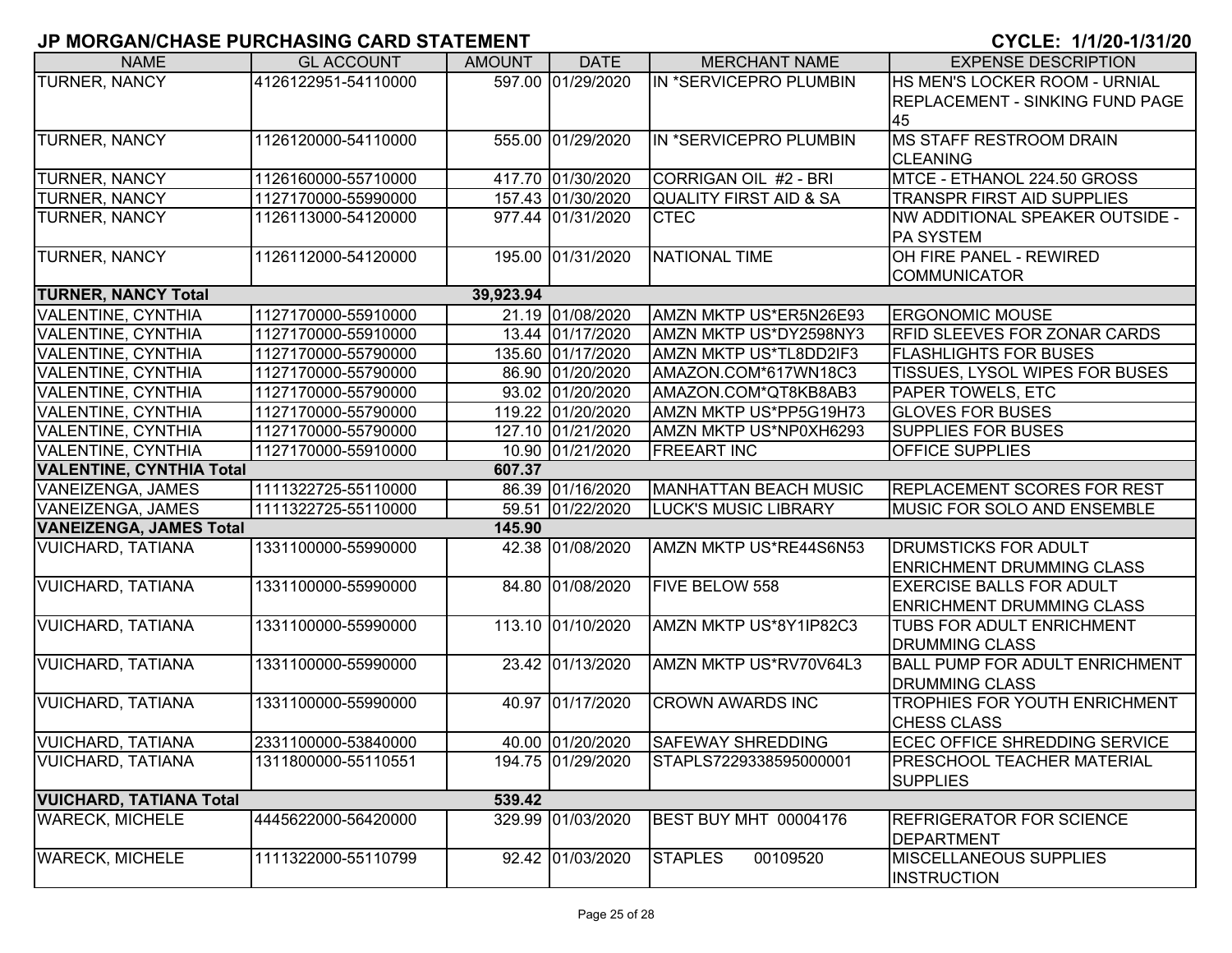| <b>NAME</b>                  | <b>GL ACCOUNT</b>   | <b>AMOUNT</b> | <b>DATE</b>         | <b>MERCHANT NAME</b>              | <b>EXPENSE DESCRIPTION</b>               |
|------------------------------|---------------------|---------------|---------------------|-----------------------------------|------------------------------------------|
| <b>WARECK, MICHELE</b>       | 2929622186-57920000 |               | 6,422.00 01/07/2020 | <b>MASSP</b>                      | STUDENT COUNCIL LEADERSHIP               |
|                              |                     |               |                     |                                   | <b>CONFERENCE FEES</b>                   |
| <b>WARECK, MICHELE</b>       | 1111322000-55110708 |               | 622.60 01/08/2020   | THE HOME DEPOT 2737               | <b>REFRIGERATOR FOR SPECIAL</b>          |
|                              |                     |               |                     |                                   | SERVICE CLASSROOM                        |
| <b>WARECK, MICHELE</b>       | 1111322000-57410000 |               | 12.99 01/13/2020    | AMAZON PRIME*YC2RR0I43            | MONTHLY AMAZON - PRIME                   |
|                              |                     |               |                     |                                   | <b>MEMBERSHIP</b>                        |
| <b>WARECK, MICHELE</b>       | 1111322000-54910000 |               | 104.47 01/13/2020   | <b>WASTE MGMT WM EZPAY</b>        | <b>RECYCLING CHARGES</b>                 |
| <b>WARECK, MICHELE</b>       | 1111322000-55110799 |               | 37.98 01/15/2020    | OFFICEMAX/DEPOT 6614              | <b>MISCELLANEOUS INSTRUCTION</b>         |
|                              |                     |               |                     |                                   | <b>SUPPLIES</b>                          |
| <b>WARECK, MICHELE</b>       | 1111322000-55110716 |               | 45.13 01/16/2020    | QUINCY LAB INC                    | DRAFTING CLASSROOM SUPPLIES              |
| <b>WARECK, MICHELE</b>       | 1111322000-55110726 |               | 2,360.00 01/16/2020 | <b>VERITIV-EAST</b>               | COPY MACHINE PAPER FOR NOVI              |
|                              |                     |               |                     |                                   | <b>HIGH SCHOOL</b>                       |
| <b>WARECK, MICHELE</b>       | 1111322000-55110799 |               | 17.26 01/16/2020    | WM SUPERCENTER #2700              | <b>MISCELLANEOUS INSTRUCTION</b>         |
|                              |                     |               |                     |                                   | <b>SUPPLIES</b>                          |
| <b>WARECK, MICHELE</b>       | 2929622186-57920000 |               | 525.00 01/20/2020   | <b>ALLIANCE FOR THE GREAT</b>     | STUDENT COUNCIL - KLAA CHARITY           |
|                              |                     |               |                     |                                   | OF THE YEAR DONATION                     |
| <b>WARECK, MICHELE</b>       | 1111322000-55110731 |               | 233.94 01/20/2020   | STAPLS7229033389000001            | SOCIAL STUDIES CLASSROOM                 |
|                              |                     |               |                     |                                   | <b>SUPPLIES</b>                          |
| <b>WARECK, MICHELE</b>       | 1111322000-55110716 |               | 592.08 01/20/2020   | <b>VEX ROBOTICS INC</b>           | DRAFTING CLASSROOM SUPPLIES              |
| <b>WARECK, MICHELE</b>       | 1111322000-55110707 |               | 49.78 01/21/2020    | WAL-MART #2700                    | <b>COMPUTER INSTRUCTION</b>              |
|                              |                     |               |                     |                                   | <b>CLASSROOM SUPPLIES</b>                |
| <b>WARECK, MICHELE</b>       | 2929622123-57920000 |               | 25.98 01/23/2020    | AMAZON.COM*WA4BC01O3              | SPECIAL NEEDS CLASSROOM                  |
|                              |                     |               |                     |                                   | <b>SUPPLIES</b>                          |
| <b>WARECK, MICHELE</b>       | 2929622186-57920000 |               | (169.00) 01/24/2020 | <b>MASSP</b>                      | STUDENT COUNCIL - LEADERSHIP             |
|                              |                     |               |                     |                                   | CONFERENCE REFUND, ONE STUDENT           |
|                              |                     |               |                     |                                   | <b>UNABLE TO ATTEND</b>                  |
| <b>WARECK, MICHELE</b>       | 1111322000-55110731 |               | 41.39 01/28/2020    | AMZN MKTP US*JW5R76F43            | SOCIAL STUDIES CLASSROOM                 |
|                              |                     |               |                     |                                   | <b>MATERIALS</b>                         |
| <b>WARECK, MICHELE</b>       | 1111322000-55110723 |               | 44.28 01/28/2020    | MARSHALL MUSIC #7                 | <b>BAND CLASSROOM SUPPLIES</b>           |
| <b>WARECK, MICHELE</b>       | 1111322730-55110000 |               | 94.68 01/28/2020    | <b>VERNIER SOFTWARE &amp; TEC</b> | <b>SCIENCE CLASSROOM SUPPLIES</b>        |
| <b>WARECK, MICHELE</b>       | 1111322000-54910000 |               | 177.28 01/28/2020   | <b>WASTE MGMT WM EZPAY</b>        | <b>RECYCLING FEES</b>                    |
| <b>WARECK, MICHELE</b>       | 2929622125-57920000 |               | 2,500.00 01/29/2020 | <b>LANDMARK TRAVEL</b>            | <b>DECA AIRLINE TICKETS FOR NATIONAL</b> |
|                              |                     |               |                     |                                   | <b>CONFERENCE</b>                        |
| <b>WARECK, MICHELE</b>       | 2929622137-57920000 |               | 240.00 01/29/2020   | <b>NCS*PEARSON CERT</b>           | <b>MOS - SPECIAL TESTING</b>             |
|                              |                     |               |                     |                                   | <b>CERTIFICATION</b>                     |
| <b>WARECK, MICHELE</b>       | 1111322000-54910708 |               | 60.00 01/29/2020    | <b>SAFEWAY SHREDDING</b>          | <b>NOVI HIGH SCHOOL SHREDDING</b>        |
|                              |                     |               |                     |                                   | <b>SERVICE PAYMENT</b>                   |
| <b>WARECK, MICHELE</b>       | 2929622129-57920000 |               | 47.50 01/29/2020    | <b>TEAM SPORTS</b>                | DANCE SPIRIT WEAR                        |
| <b>WARECK, MICHELE</b>       | 1111322000-55110708 |               | 375.76 01/31/2020   | <b>RICOH USA, INC</b>             | STAPLE CARTRIDGE'S FOR NOVI HIGH         |
|                              |                     |               |                     |                                   | <b>SCHOOL COPY MACHINES</b>              |
| <b>WARECK, MICHELE Total</b> |                     | 14,883.51     |                     |                                   |                                          |
| <b>WATSON, MICHAELA</b>      | 2929641355-57920000 |               | 11.14 01/22/2020    | HOBBY LOBBY #417                  | <b>CLASSROOM SUPPLIES</b>                |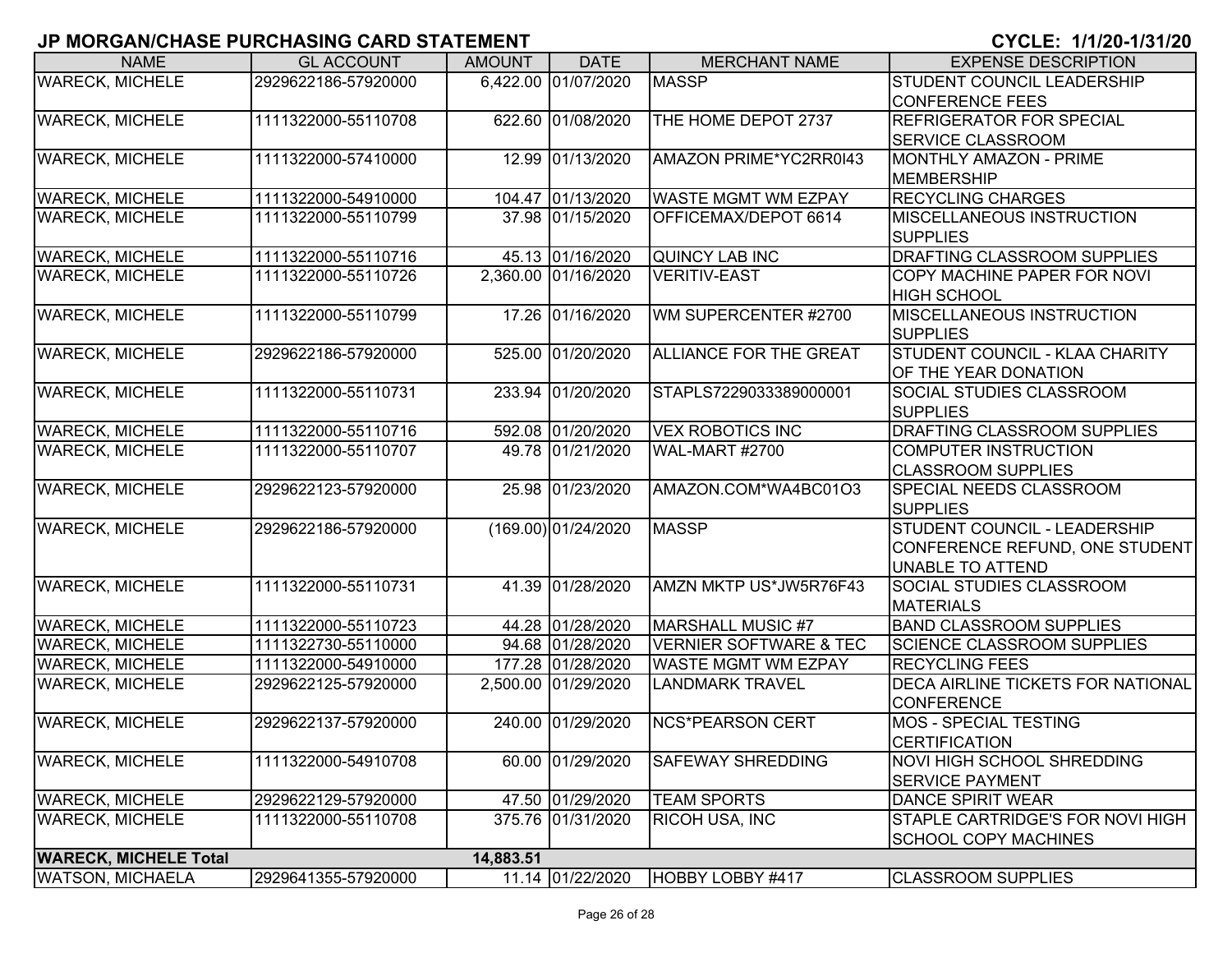| <b>NAME</b>                    | <b>GL ACCOUNT</b>   | <b>AMOUNT</b> | <b>DATE</b>         | <b>MERCHANT NAME</b>          | <b>EXPENSE DESCRIPTION</b>                                                               |
|--------------------------------|---------------------|---------------|---------------------|-------------------------------|------------------------------------------------------------------------------------------|
| <b>WATSON, MICHAELA</b>        | 2929641355-57920000 |               | 2.00 01/29/2020     | KROGER #632                   | <b>CLASSROOM SUPPLIES</b>                                                                |
| <b>WATSON, MICHAELA</b>        | 2929641355-57920000 |               | 172.42 01/31/2020   | <b>OTC BRANDS INC</b>         | <b>CLASSROOM SUPPLIES</b>                                                                |
| <b>WATSON, MICHAELA Total</b>  |                     | 185.56        |                     |                               |                                                                                          |
| <b>WEBBER, RONALD</b>          | 1722100000-57910611 |               | 25.97 01/08/2020    | <b>ARDIANA'S RESTAURANT</b>   | <b>TO BE REIMBURSED</b>                                                                  |
| <b>WEBBER, RONALD</b>          | 1722100000-57910611 |               | 37.43 01/13/2020    | 00014654<br><b>TARGET</b>     | YOUTH DIALOGUES FOOD FOR<br><b>WORKING MEETING (MASA 2020</b><br><b>CONFERENCE PREP)</b> |
| <b>WEBBER, RONALD</b>          | 1722100000-53220611 |               | 10.00 01/14/2020    | PORT ATWATER PARKING          | PARKING FOR 2020 MASA<br>CONFERENCE PREPARATIONS - DR.<br><b>RJ WEBBER</b>               |
| <b>WEBBER, RONALD</b>          | 1711322000-53450611 |               | $(5.75)$ 01/17/2020 | <b>CRICUT</b>                 | TAX REIMBURSEMENT - REFUND<br><b>FROM CRICUT</b>                                         |
| <b>WEBBER, RONALD</b>          | 1722100000-53220611 |               | 11.55 01/24/2020    | <b>MARRIOTT</b>               | 2020 MASA CONFERENCE - FOOD<br><b>ITEMS - DR. RJ WEBBER</b>                              |
| <b>WEBBER, RONALD</b>          | 1722100000-53220611 |               | 25.00 01/27/2020    | 60154 - RENAISSANCE CT        | 2020 MASA CONFERENCE PARKING -<br>DR. RJ WEBBER                                          |
| <b>WEBBER, RONALD</b>          | 1722100000-53450000 |               | 119.88 01/31/2020   | DROPBOX*T79JHFZZ1LZM          | <b>DROPBOX ANNUAL SUBSCRIPTION -</b><br>DR. RJ WEBBER                                    |
| <b>WEBBER, RONALD Total</b>    |                     | 224.08        |                     |                               |                                                                                          |
| <b>WESNER, KIMBERLY</b>        | 1122220000-55310000 |               | 13.99 01/07/2020    | AMAZON.COM*619RY0MU3          | <b>PRE-ORDERED BOOK FOR THE</b><br><b>LIBRARY MEDIA CENTER</b>                           |
| <b>WESNER, KIMBERLY</b>        | 1122220000-55990000 |               | 25.03 01/08/2020    | AMAZON.COM*FA3X748G3          | <b>SUPPLIES FOR MEDIA CENTER</b>                                                         |
| <b>WESNER, KIMBERLY</b>        | 1122220000-55990000 |               | 8.99 01/22/2020     | AMZN MKTP US*PY5YR53U3        | NEW STAMP FOR BOOK CHECK OUT IN<br><b>MEDIA CENTER</b>                                   |
| <b>WESNER, KIMBERLY Total</b>  |                     | 48.01         |                     |                               |                                                                                          |
| <b>WILLIAMS, LAKEISA</b>       | 1124111000-55990000 |               | 247.98 01/08/2020   | <b>DEMCO INC</b>              | <b>OFFICE SUPPLIES</b>                                                                   |
| <b>WILLIAMS, LAKEISA</b>       | 4445611000-56420957 |               | 50.82 01/09/2020    | AMZN MKTP US*EF9W31TW3        | <b>MUSIC DEPARTMENT</b>                                                                  |
| <b>WILLIAMS, LAKEISA</b>       | 1124111000-55910000 |               | 34.14 01/13/2020    | AMZN MKTP US*2I75J9BC3        | <b>OFFICE SUPPLIES (SPONGES)</b>                                                         |
| <b>WILLIAMS, LAKEISA</b>       | 1122211000-55310000 |               | 15.49 01/13/2020    | <b>FOLLETT SCHOOL SOLUTIO</b> | <b>MEDIA CENTER</b>                                                                      |
| <b>WILLIAMS, LAKEISA</b>       | 1111111000-55110729 |               | 175.00 01/16/2020   | <b>BRAINPOP</b>               | TEACHER READING SOFTWARE                                                                 |
| <b>WILLIAMS, LAKEISA</b>       | 1111111000-55110799 |               | 99.86 01/16/2020    | SSI*SCHOOL SPECIALTY          | OFFICE SUPPLIES                                                                          |
| <b>WILLIAMS, LAKEISA</b>       | 1124111000-55910000 |               | 29.85 01/16/2020    | SSI*SCHOOL SPECIALTY          | <b>TEACHER OFFICE SUPPLES</b>                                                            |
| <b>WILLIAMS, LAKEISA</b>       | 1124111000-55910000 |               | 46.44 01/20/2020    | AMZN MKTP US*MK0AN14M3        | <b>OFFICE SUPPLIES</b>                                                                   |
| <b>WILLIAMS, LAKEISA</b>       | 1122211000-55310000 |               | 138.36 01/20/2020   | <b>FOLLETT SCHOOL SOLUTIO</b> | <b>MEDIA CENTER</b>                                                                      |
| <b>WILLIAMS, LAKEISA</b>       | 1124111000-55910000 |               | 1,170.00 01/20/2020 | <b>PAPER EXPRESS INC</b>      | <b>OFFICE SUPPLIES</b>                                                                   |
| <b>WILLIAMS, LAKEISA</b>       | 1124111000-55910000 |               | 1.78 01/20/2020     | STAPLS7229048381000001        | <b>OFFICE SUPPLIES</b>                                                                   |
| <b>WILLIAMS, LAKEISA</b>       | 1124111000-55910000 |               | 105.95 01/20/2020   | STAPLS7229048381000002        | <b>OFFICE SUPPLES</b>                                                                    |
| <b>WILLIAMS, LAKEISA</b>       | 1124111000-55910000 |               | 198.18 01/21/2020   | SSI*SCHOOL SPECIALTY          | <b>OFFICE SUPPLIES</b>                                                                   |
| <b>WILLIAMS, LAKEISA</b>       | 1124111000-55990000 |               | 25.99 01/29/2020    | AMZN MKTP US*LG32L8QT3        | <b>BIRTHDAY BEAR FOR SCHOOL</b>                                                          |
| <b>WILLIAMS, LAKEISA Total</b> |                     | 2,339.84      |                     |                               |                                                                                          |
| <b>WILSON, KAREN</b>           | 1311800000-55110551 |               | 24.37 01/06/2020    | AMZN MKTP US*IM9RL7HZ3        | <b>CLASSROOM MATERIALS</b>                                                               |
| <b>WILSON, KAREN</b>           | 1311800000-55110551 |               | 7.41 01/09/2020     | AMZN MKTP US*MJ6TU9TH3        | <b>CLASSROOM MATERIALS</b>                                                               |